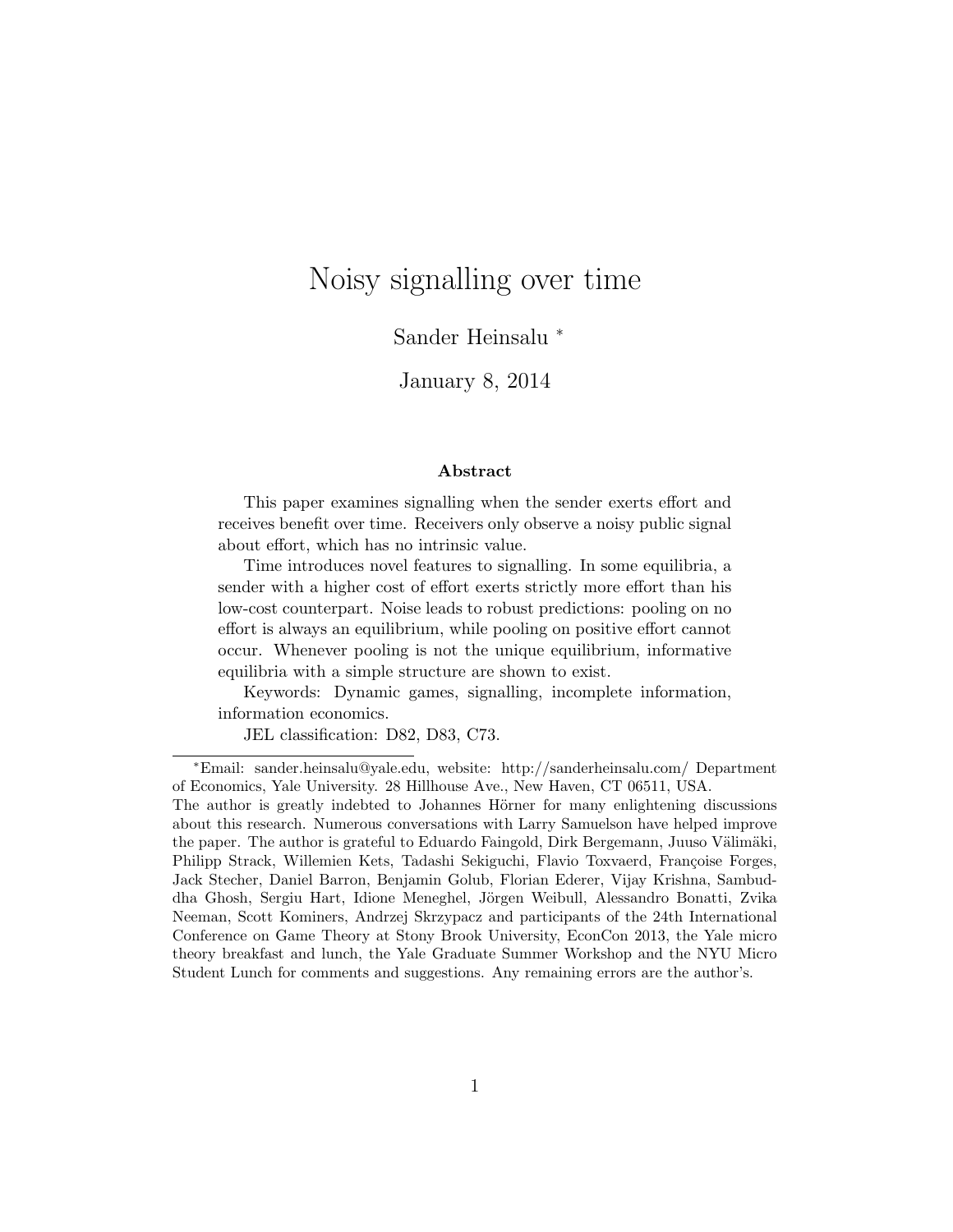## 1 Introduction

Most signalling situations involve noisy observation of the sender's effort. In many, effort is exerted over time. For example, a politician may be a (relatively) honest or a corrupt type, and can signal honesty by following the law to the letter (paying taxes in full, refraining from speeding and bribetaking). The cost of abiding by the law is incurred at all times. Voters learn of low effort only when some random events, such as scandals occur.

Novel dynamics appear. For example, there exist equilibria in which the high-cost type exerts strictly more effort initially than the low-cost type. Intuition from the previous literature may thus be misleading. Despite the richness, some results are robust across noise structures. Pooling on zero effort is always an equilibrium, while pooling on positive effort cannot occur. There are always prior beliefs at which pooling is the unique equilibrium. When pooling is not unique, simple informative equilibria exist. The rich dynamics are due to the multiple opportunities for exerting effort, while the robust features are driven by the noise.

The environment is the natural adaptation of [Spence](#page-49-0) [\(1973\)](#page-49-0). The players are a sender and a competitive market of receivers. The sender is either a high-cost or a low-cost type. Type is private information. Receivers share a common prior belief about the type. The sender continuously chooses his effort level. Receivers observe a noisy public signal about the effort, rather than the effort itself. The signal is modelled either as a Poisson or a Brownian process. Effort either increases the intensity of the Poisson process (this is called the good news case), or decreases it (bad news). The types only differ in their flow cost of effort. The sender derives a flow benefit directly from the posterior belief of the receivers. Attention is restricted to Markov stationary equilibria.

Some features are common to the Poisson and Brownian models. Pooling on no effort is an equilibrium for general noise structures. A sufficient condition is that whenever the receivers expect the sender's effort to be typeindependent, beliefs stay constant regardless of signals. If beliefs do not respond to signals, then effort provides no benefit to the sender. This makes both types switch to zero effort to minimize cost. The preceding reasoning can also be used to rule out pooling on positive effort.

Pooling is the unique equilibrium when the benefit of signalling is too small to incentivize the low-cost type to signal. The cost of signalling is the same for all prior beliefs, while the benefit depends on the difference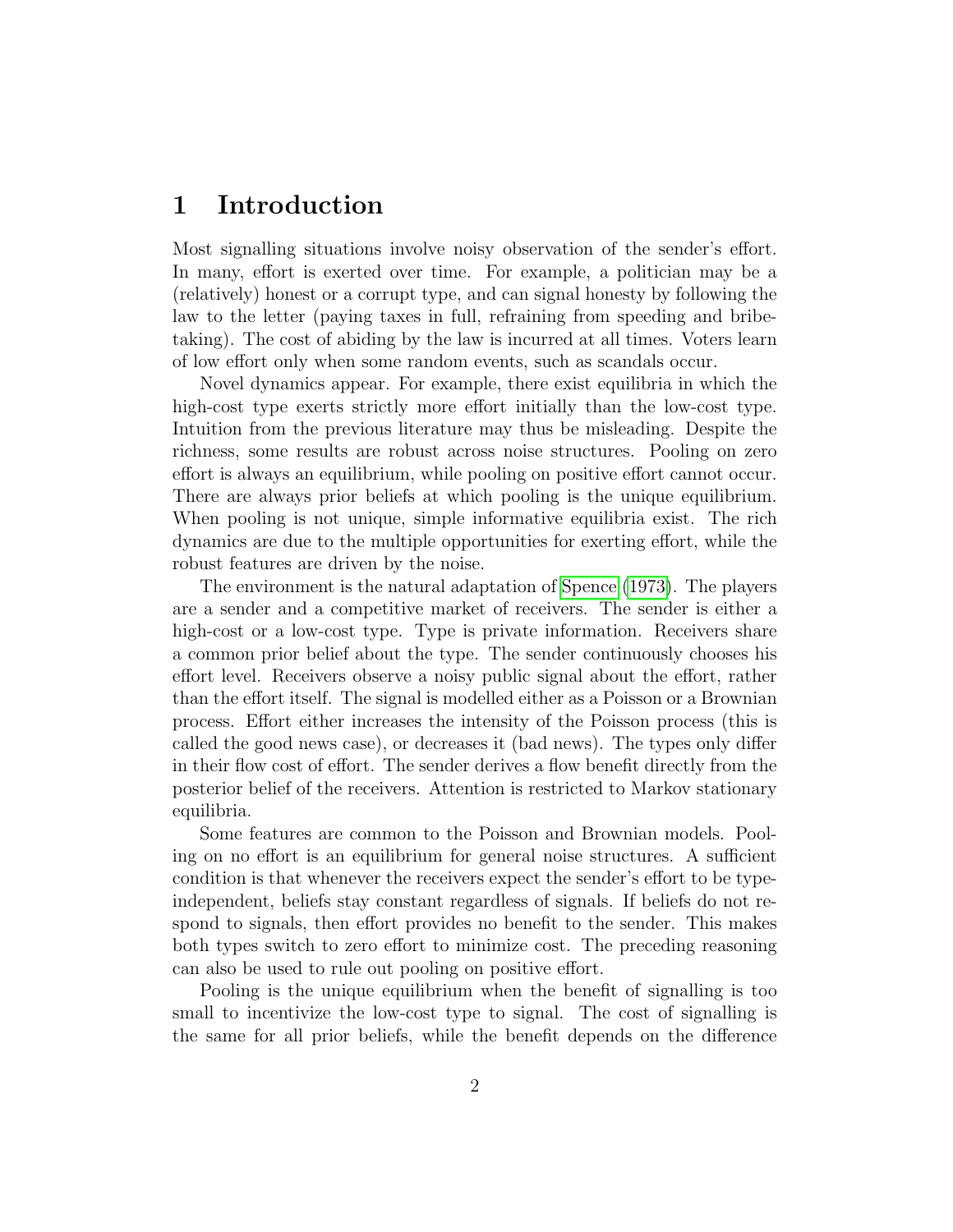between the posterior beliefs after different signals. This difference is smaller for extreme beliefs, for a given imperfectly revealing signal structure. There are always prior beliefs high or low enough to make the benefit smaller than the cost.

Whenever pooling is not the unique equilibrium, informative equilibria with a simple structure exist. The high-cost sender never exerts effort. The low-cost sender initially exerts maximum effort, switching to zero effort when the belief becomes high or low enough.

When the sender's benefit is concave in the receivers' belief, the high-cost sender strictly prefers pooling to any informative equilibrium. This is because in an informative equilibrium, the posterior belief has positive variance, and the high-cost type expects this belief to become less favourable on average over time.

Each of the three models has unique features. In the bad news model, the high-cost sender exerts more effort than the low-cost in some equilibria. To describe such equilibria, recall the example of a politician who can exert effort to obey the law. Lawful behaviour decreases the frequency of scandals. The equilibria with higher effort by the corrupt type display four regimes, referred to as early career, insider, scrutiny and tainted. Play starts in the early career, during which the corrupt type exerts positive effort and the honest type no effort. If no scandal occurs by a given time, then the politician becomes an insider, which means that the voters ignore scandals and the politician no longer exerts effort. If instead a scandal occurs in the early career, then scrutiny results. Under scrutiny, the honest type exerts maximum effort and the corrupt type none. Under scrutiny, a scandal leads to a tainted reputation: voters are certain that the politician is corrupt and the politician exerts no effort.

In the good news and Brownian models, the high-cost sender exerts no more effort (at any belief) than the low-cost in all equilibria. The good news model most closely resembles [Spence](#page-49-0) [\(1973\)](#page-49-0). For example, the high-cost sender prefers pooling to all other equilibria. This is true even when the benefit is convex in the receivers' belief (so that learning has positive value). The reason is that when the equilibrium effort of the high-cost type is less than the maximum, then by the linearity of the cost and signal structure, the high-cost type is indifferent between equilibrium effort and no effort. No effort means no signals. By indifference, the equilibrium payoff of the highcost type must be the same as in the absence of signals. In the absence of signals, belief drifts down under good news when the high-cost sender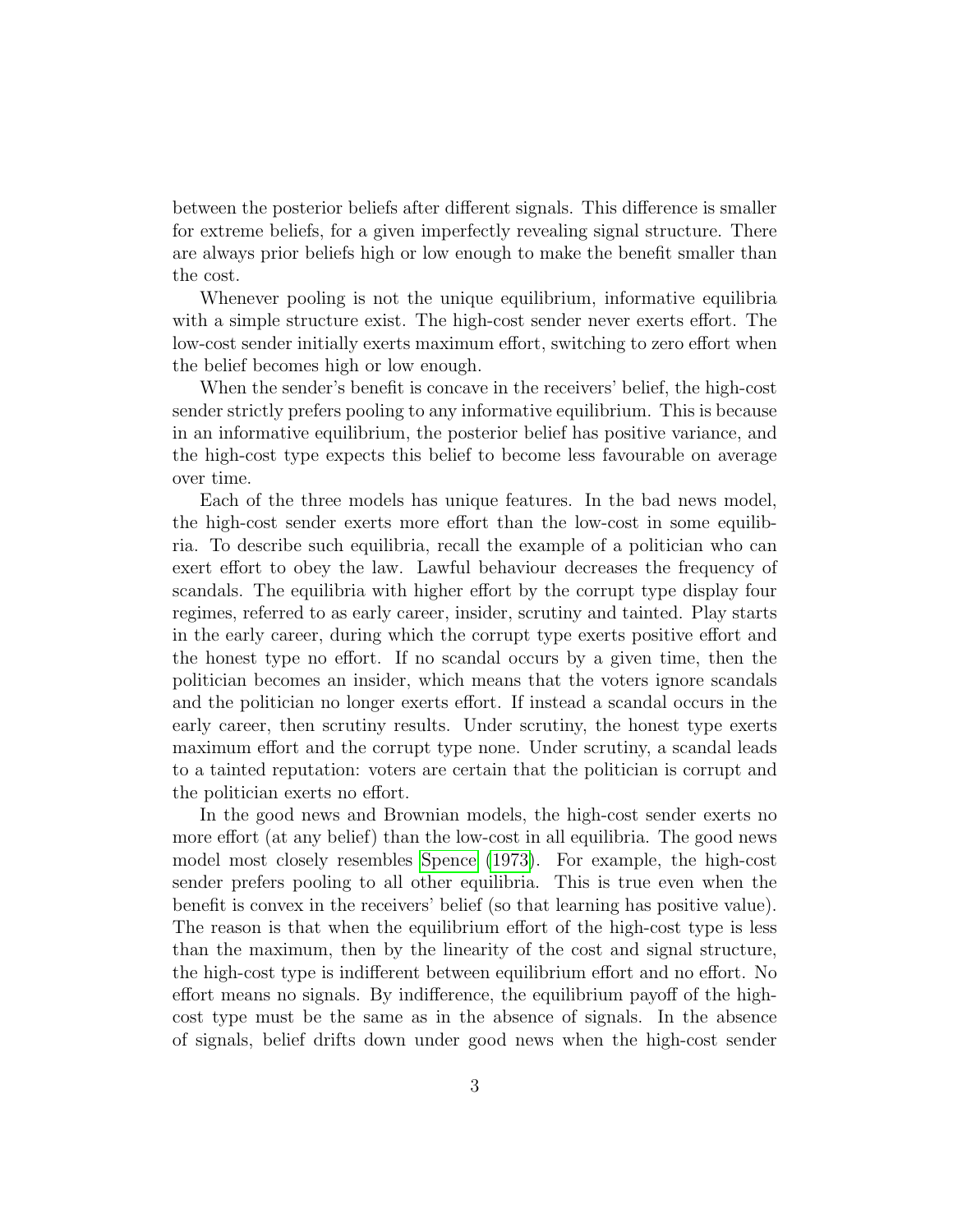is expected to exert less effort than the low-cost. Flow benefit increases in belief, so a downward drift in belief lowers the payoff to the sender.

In the Brownian model, belief is bounded away from certainty in all equilibria, unlike in the Poisson models. There need not exist a 'most informative' equilibrium for a given prior. More precisely, for a given equilibrium, define the signalling region as the set of beliefs at which the low-cost type of the sender exerts maximal effort and the high-cost type minimal and outside which neither type exerts effort. Two signalling regions corresponding to equilibria at the same parameters might intersect without their union (or any set of beliefs containing the union) being an equilibrium signalling region. The two signalling regions cannot be ranked by informativeness.

Many authors have mentioned the relevance of time [\(Weiss, 1983;](#page-49-1) [Ad](#page-47-0)[mati and Perry, 1987\)](#page-47-0) and noise [\(Matthews and Mirman, 1983\)](#page-48-0) in signalling contexts.

Continuous time signalling with Brownian noise is considered in [Daley](#page-47-1) [and Green](#page-47-1) [\(2012b\)](#page-47-1), [Gryglewicz](#page-48-1) [\(2009\)](#page-48-1) and [Dilme](#page-47-2) [\(2012\)](#page-47-2). In all three, the benefit of signalling is received in a lump sum when the sender decides to stop the game. In [Daley and Green](#page-47-1) [\(2012b\)](#page-47-1), the signal process is exogenous. In [Gryglewicz](#page-48-1) [\(2009\)](#page-48-1), one type of the sender is a commitment type. In the present paper, the benefit is a flow, both types are strategic and effort controls the signal process.

The results for repeated noiseless signalling games of [Kaya](#page-48-2) [\(2009\)](#page-48-2) and [Roddie](#page-49-2) [\(2012\)](#page-49-2) resemble those of [Spence](#page-49-0) [\(1973\)](#page-49-0) and differ from the current paper in that pooling on positive effort is always an equilibrium and informative equilibria always exist. An overview of [Kaya](#page-48-2) [\(2009\)](#page-48-2) is given in the online appendix. More distantly related repeated noiseless models are Nöldeke and [van Damme](#page-48-3) [\(1990\)](#page-48-3) and [Swinkels](#page-49-3) [\(1999\)](#page-49-3), in which the sender receives the benefit upon stopping signalling.

One-shot noisy signalling in a limit pricing context is studied in [Matthews](#page-48-0) [and Mirman](#page-48-0) [\(1983\)](#page-48-0). [Carlsson and Dasgupta](#page-47-3) [\(1997\)](#page-47-3) select equilibria in noiseless one-shot games that are the limits of equilibria in noisy games as noise vanishes. They assume the receiver only has two actions. [Daley and Green](#page-47-4) [\(2012a\)](#page-47-4) look at perfectly observable effort together with a noisy exogenous signal about the type in a one-shot model. A more detailed discussion of the literature is deferred to Section [4.1.](#page-32-0)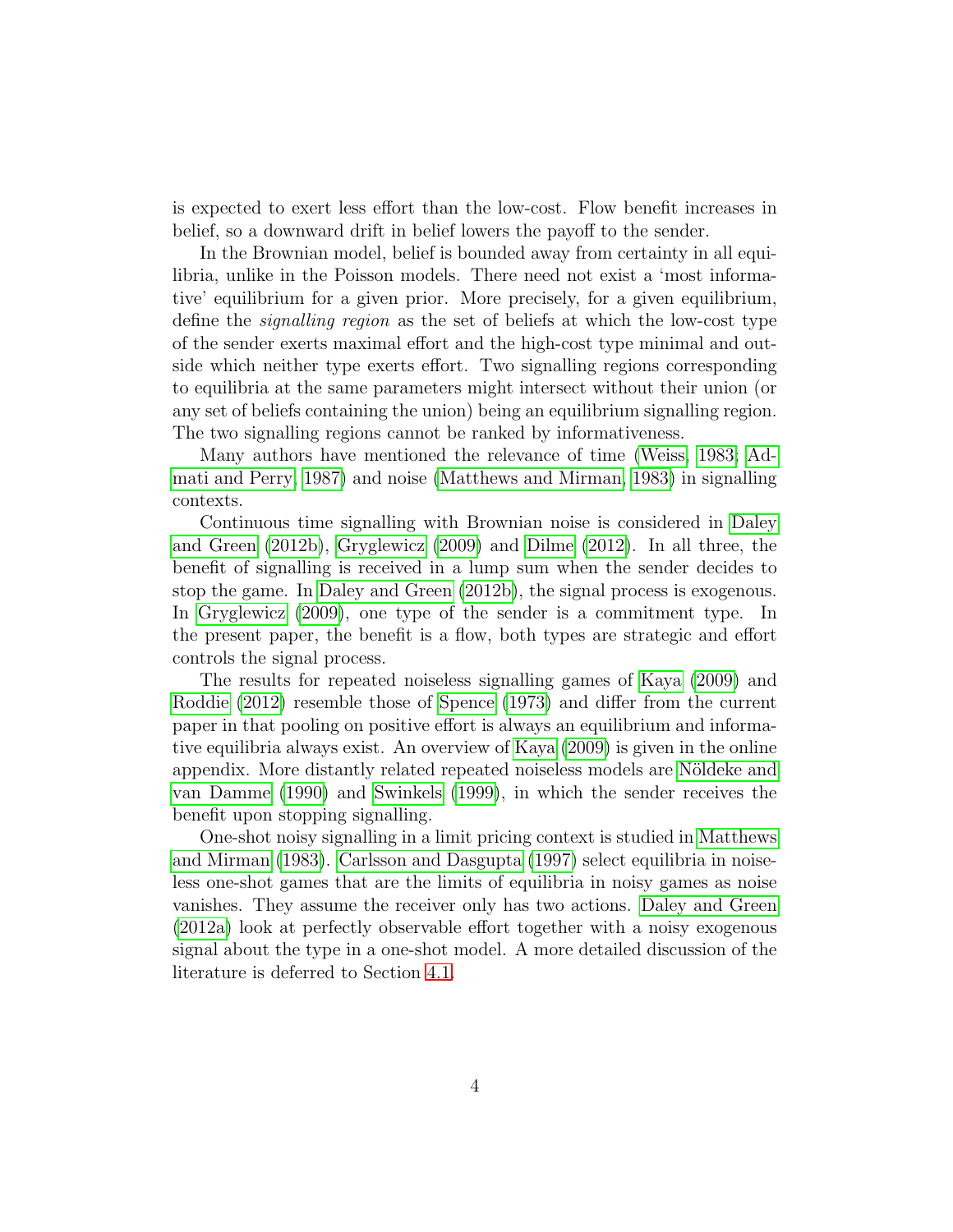## 2 Poisson signalling

This section turns to the main model where effort changes the intensity of a Poisson signal process. Both the good news and the bad news cases are considered, but first the setup of the model is described.

Time is continuous and the horizon is infinite. There is a strategic sender and a competitive market of receivers. The sender has two types,  $H$  and L, with initial log likelihood ratio<sup>[1](#page-4-0)</sup>  $l_0 \in \mathbb{R}$  that is common knowledge. The sender knows his type, the receivers do not. A generic log likelihood ratio l is an element of  $\overline{\mathbb{R}} = \mathbb{R} \cup \{\infty, -\infty\}.$  The log likelihood ratio corresponding to  $Pr(H) = 1$  is  $l = \infty$  and corresponding to  $Pr(H) = 0$  is  $l = -\infty$ .

The sender has action set [0,1] (endowed with the natural Borel  $\sigma$ algebra) at each instant of time. The action 0 is interpreted as no effort of signalling and the action 1 as maximal effort. Effort e costs type  $\theta$  sender  $c_{\theta}e$ , with  $c_L > c_H > 0$ . Effort benefits the sender via its effect on the signal process, which drives the market's log likelihood ratio l. This in turn determines the flow payoff. Before describing this benefit, the signal process, strategies and market expectations must be defined.

The signal is binary, with values in  $\{0, 1\}$ . The signal 1 occurs at a Poisson rate, and in its absence the signal is 0. In the good news (breakthrough) case, the rate of signal 1 is  $e_t\lambda$  at time t. The parameter  $\lambda \in (0,\infty)$  is interpreted as the informativeness of effort and  $e_t$  denotes the effort at t. The intensity increases in the sender's effort, so the occurrence of the signal is good news about the sender. In the bad news (breakdown) case, the rate of 1 is  $(1-e_t)\lambda$ , which decreases in effort. Note that zero effort in the good news case or maximal effort  $e = 1$  in the bad news case ensures no signals occur. Given that the values of the signal are fixed, a realization of the signal process is described by the times at which 1 occurs. The receivers observe the public signals, but not the sender's effort. Since the signal is public, the  $l$  it leads to is common to all receivers.

A signal sequence is a sequence  $(\tau_k)_{k=1}^{\infty}$  of signal times satisfying  $0 = \tau_0 <$  $\tau_1 < \tau_2 < \cdots$  and having no accumulation points. The set of signal sequences  $\mathcal{H}_{\infty}$  is endowed with the  $\sigma$ -algebra generated by cylinders. An *n*-signal public history is a finite sequence  $(\tau_1, \ldots, \tau_n, t)$  satisfying  $\tau_1 < \cdots < \tau_n < t$ , with

<span id="page-4-0"></span><sup>&</sup>lt;sup>1</sup>Throughout this paper, log likelihood ratio l is used instead of belief  $Pr(H) = \frac{exp(l)}{1+exp(l)}$ , as formulas simplify significantly in the dynamic models to follow. There is a one-to-one map from log likelihood ratio to belief, so all results can be stated in terms of beliefs.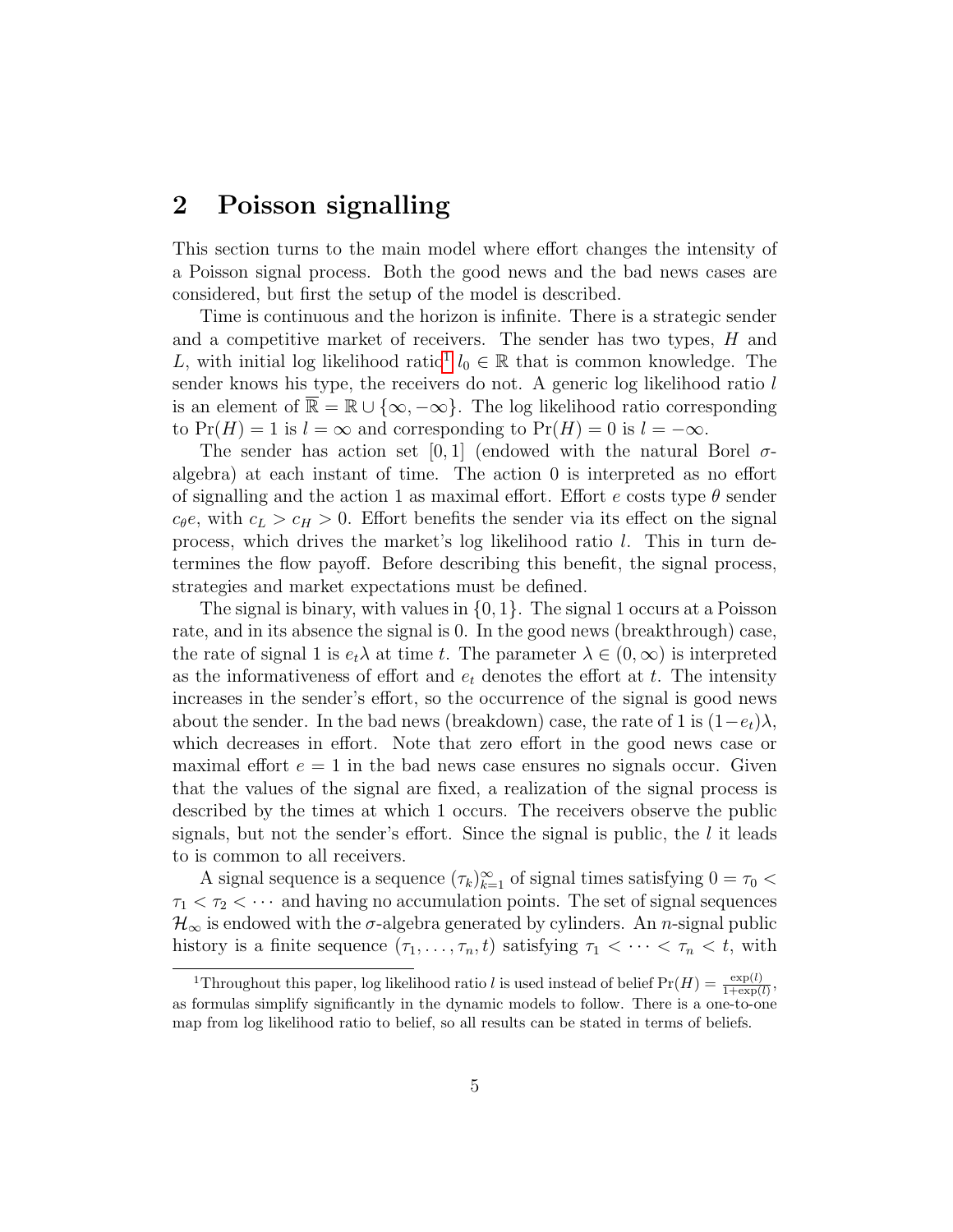$t \in (0,\infty)$ . The set of *n*-signal histories is  $\mathcal{H}_n$ . It inherits the  $\sigma$ -algebra from  $\mathcal{H}_{\infty}$ . The set of nonterminal public histories is  $\mathcal{H} = \cup_{n \in \mathbb{N} \cup \{0\}} \mathcal{H}_n$ . H inherits a  $\sigma$ -algebra from  $\{\mathcal{H}_n\}$  and is a Borel space [\(Yushkevich, 1980\)](#page-49-4). The terminal public histories are the signal sequences. The truncation of a history  $h = (\tau_1, \ldots, \tau_n, t)$  to time  $s \leq t$  is  $h_s = (\tau_1, \ldots, \tau_m, s)$ , with  $\tau_m < s$ . The notation  $\tau_k \in h$  means that under history h, a signal occurs at time  $\tau_k$ .

A pure public strategy is a pair of measurable maps  $e = (e_H, e_L)$  from H into the action set  $[0, 1]$ . Throughout the paper, only public strategies are considered. In this section, the focus is on pure strategies. Denote the strategy the market expects by  $e^* = (e_H^*, e_L^*)$ . This notation is also used for equilibrium strategies.

Some sets of histories that are used in defining the updating rule for the log likelihood ratio are defined next. These consist of histories in which a signal occurs at a time at which the strategy expected from the sender is such that the signal is perfectly informative about the type. In the good news case,

$$
\mathcal{H}_{\max}^g(e^*) = \{ h \in \mathcal{H} : \exists \tau_k \in h, e_H^*(h_{\tau_k}) > 0, e_L^*(h_{\tau_k}) = 0 \}, \mathcal{H}_{\min}^g(e^*) = \{ h \in \mathcal{H} : \exists \tau_k \in h, e_H^*(h_{\tau_k}) = 0, e_L^*(h_{\tau_k}) > 0 \},
$$

and in the bad news case,

$$
\mathcal{H}_{\max}^b(e^*) = \{ h \in \mathcal{H} : \exists \tau_k \in h, \ e_H^*(h_{\tau_k}) < 1, \ e_L^*(h_{\tau_k}) = 1 \},
$$
\n
$$
\mathcal{H}_{\min}^b(e^*) = \{ h \in \mathcal{H} : \exists \tau_k \in h, \ e_H^*(h_{\tau_k}) = 1, \ e_L^*(h_{\tau_k}) < 1 \} \,.
$$

The updating of the market's log likelihood ratio is described next, starting with the response to signal 1. If the strategy the market expects is  $e^*$ , signal 1 occurs at time t, and at t the log likelihood ratio is  $l_t$ , then in the good news case the log likelihood ratio jumps to

$$
j^{g}(l_{t}) = \begin{cases} l_{t} + \ln\left(\frac{e_{L}^{*}(h_{t})}{e_{L}^{*}(h_{t})}\right) & (\text{with } \frac{0}{0} = 1) & \text{if } h_{t} \notin \mathcal{H}_{\max}^{g}(e^{*}) \cup \mathcal{H}_{\min}^{g}(e^{*}),\\ l_{t} & \text{if } h_{t} \in \mathcal{H}_{\max}^{g}(e^{*}) \cup \mathcal{H}_{\min}^{g}(e^{*}). \end{cases}
$$

In the bad news case the log likelihood ratio jumps to

$$
j^{b}(l_{t}) = \begin{cases} l_{t} + \ln\left(\frac{1-e_{H}^{*}(h_{t})}{1-e_{L}^{*}(h_{t})}\right) & (\text{with } \frac{0}{0} = 1) & \text{if } h_{t} \notin \mathcal{H}^{b}_{\max}(e^{*}) \cup \mathcal{H}^{b}_{\min}(e^{*}), \\ l_{t} & \text{if } h_{t} \in \mathcal{H}^{b}_{\max}(e^{*}) \cup \mathcal{H}^{b}_{\min}(e^{*}). \end{cases}
$$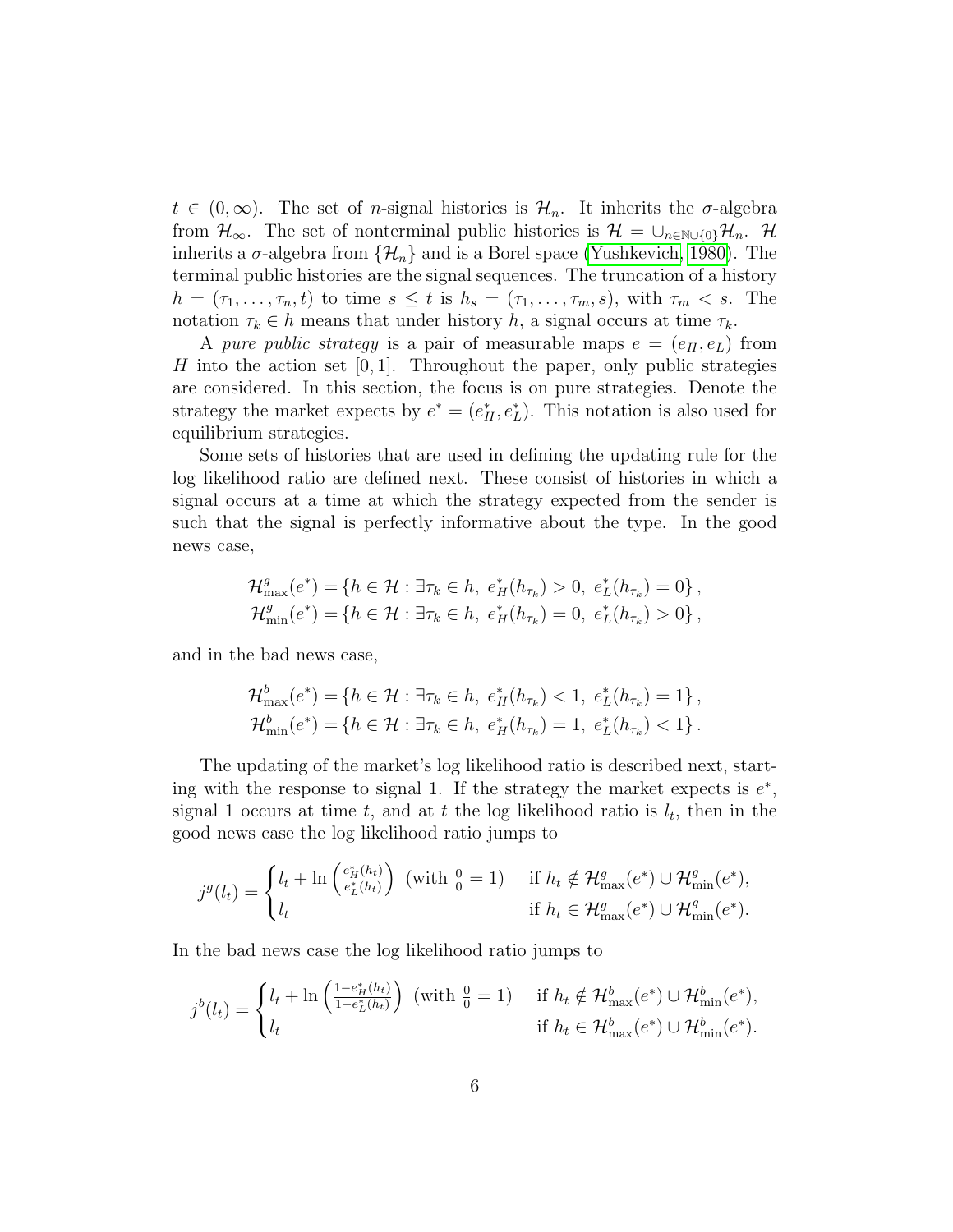Two refinements are built into the  $j(l)$  formulas. First, if the efforts expected from the types at the time a signal occurs are such that the signal rate is zero, then by the  $\frac{0}{0} = 1$  assumption, the log likelihood ratio does not respond to the signal. Second, signals are ignored when there is certainty about the type (a perfectly informative signal occurred in the past).

<span id="page-6-3"></span>**Definition 1.** Under good news, the log likelihood ratio at  $t$  is

<span id="page-6-0"></span>
$$
l_t = l_0 - \lambda \int_0^t e_H^*(h_s) - e_L^*(h_s)ds + \sum_{k=1}^n j^g(l_{\tau_k}), \tag{1}
$$

and under bad news, it is

<span id="page-6-1"></span>
$$
l_t = l_0 + \lambda \int_0^t e_H^*(h_s) - e_L^*(h_s)ds + \sum_{k=1}^n j^b(l_{\tau_k}), \tag{2}
$$

where  $(e_H^*, e_L^*)$  is the strategy the market expects and  $h = (\tau_1, \ldots, \tau_n, t)$  is the history up to t.

Given a signal sequence, the solution to [\(1\)](#page-6-0) is the log likelihood ratio process  $(l_t)_{t>0}$  under good news, and the solution to [\(2\)](#page-6-1) is the process under bad news.

The integrals in [\(1\)](#page-6-0) and [\(2\)](#page-6-1) are uniquely defined, because  $e<sub>L</sub>, e<sub>H</sub>$  are bounded and measurable in the  $\sigma$ -algebra of histories, which contains singletons. Fixing a signal sequence, a history is determined by its length t, so  $e<sub>L</sub>, e<sub>H</sub>$  are measurable functions from time to actions.

A Markov stationary strategy is a public strategy measurable w.r.t. the log likelihood ratio process. A Markov stationary strategy can be written as a pair of functions  $(e_L, e_H) : \overline{\mathbb{R}} \to [0, 1]^2$ . Subsequently only pure Markov stationary strategies are considered. To simplify the statements to follow, attention is restricted to  $e<sub>L</sub>, e<sub>H</sub>$  piecewise continuous<sup>[2](#page-6-2)</sup> and at every discontinuity, continuous from the left or the right. The state variable  $l$  is the left limit  $l_{t-}$  of the log likelihood ratio (with the convention  $l_{0-} = l_0$ ), so jumps are not anticipated by a strategy.

In this paper,  $l_0$  is treated as a parameter, not a variable, so the strategies are a function of  $l_0$  in addition to l. This is to avoid discussion of log likelihood

<span id="page-6-2"></span><sup>&</sup>lt;sup>2</sup>A piecewise continuous strategy is understood to have at most finitely many discontinuities on  $\overline{\mathbb{R}}$ .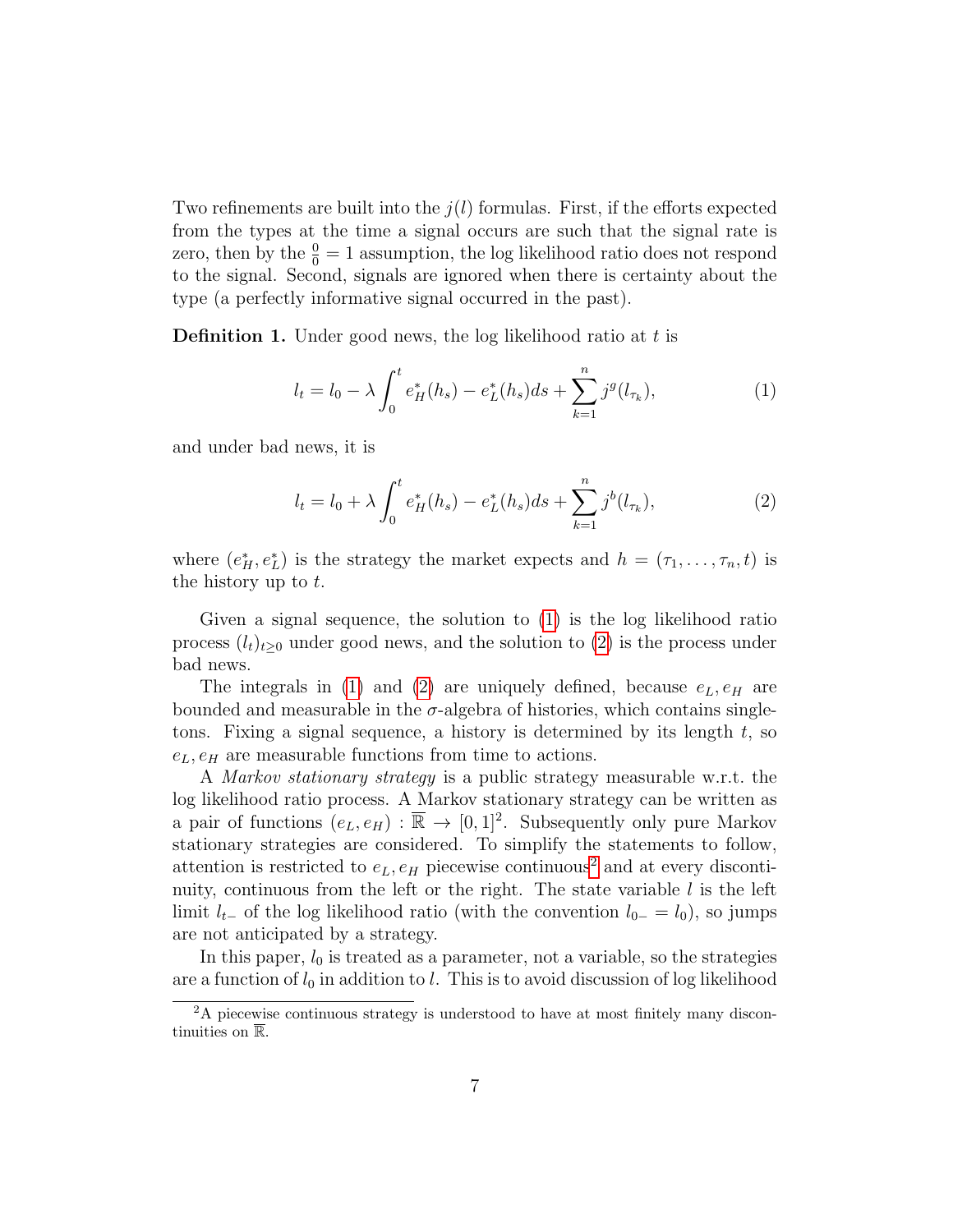ratios unreached in equilibrium after any deviation. Define the reachable set of log likelihood ratios

$$
\mathcal{L}(e^*) = \{l \in \overline{\mathbb{R}} : \exists h \in \mathcal{H} \; \exists t \in \mathbb{R}_+ \text{ s.t. } l_t = l\},
$$

where  $l_t$  is given in Def. [1.](#page-6-3) The reachable set depends on the strategy the market expects and on  $l_0$ . Only behaviour on the reachable set is discussed subsequently. Since no deviation can take l outside the reachable set, behaviour there can be arbitrary. Some  $l \in \mathcal{L}(e^*)$  can only be reached by deviating, not by following the equilibrium strategy. For example, L cannot reach  $l = \infty$  in the good news case by following  $e_L^*(l) = 0 \ \forall l \in \mathcal{L}(e^*)$  and H cannot reach  $l = -\infty$  in the bad news case by following  $e_H^*(l) = 1$  in the interior of the reachable set. To specify behaviour in these cases, assume  $e_L^*(\infty) = 0$  and  $e_H^*(-\infty) = 0$ .

Now that strategies and the log likelihood ratio process have been described, the sender's payoff can be defined. The sender is assumed to derive flow benefit  $\beta(l)$  directly from the market's log likelihood ratio  $l$ <sup>[3](#page-7-0)</sup>

The sender's flow utility from effort e and the market's log likelihood ratio l is  $\beta(l) - c_{\theta}e$ , where  $\beta$  is assumed strictly increasing, bounded and continuously differentiable. Denote the flow benefit from  $l = \infty$  (corresponding to  $Pr(H) = 1$ ) by  $\beta_{\text{max}}$  and from  $l = -\infty$  by  $\beta_{\text{min}}$ .

Given the strategy  $e^* = (e_L^*, e_H^*)$  the market expects, the payoff of type θ from the effort function  $e_{θ}(\cdot)$  and the log likelihood ratio process  $(l_t)_{t>0}$  is the expected discounted sum of flow payoffs

<span id="page-7-1"></span>
$$
J_{l_0}^{e_{\theta}}(e^*) = \mathbb{E}^{e_{\theta}} \left[ \int_0^{\infty} \exp(-rt) [\beta(l_t) - c_{\theta} e_{\theta}(l_t)] dt | l_{t=0} = l_0 \right],
$$
 (3)

where the expectation is over the stochastic process  $(l_t)_{t\geq 0}$ , given  $e_{\theta}$ . The discount rate is  $r > 0$ . Except for jumps, l evolves deterministically given the market expectations  $(e_L^*, e_H^*)$ . The jumps occur at Poisson times. Given l at the time of a jump, the size of the jump is deterministic. The expectation in [\(3\)](#page-7-1) is thus over the jump times of the Poisson signal process induced by  $e_{\theta}(\cdot).$ 

<span id="page-7-0"></span><sup>3</sup>This can be microfounded by assuming that each receiver has a unique one-shot best response  $a^*(l)$  to each log likelihood ratio  $l \in \mathbb{R}$ . Since each receiver is infinitesimal, their current action does not influence the future, so in any equilibrium each receiver must play the one-shot best response. The sender is then assumed to derive flow benefit  $\beta_a(a^*(l))$ from the receivers' action  $a^*(l)$ .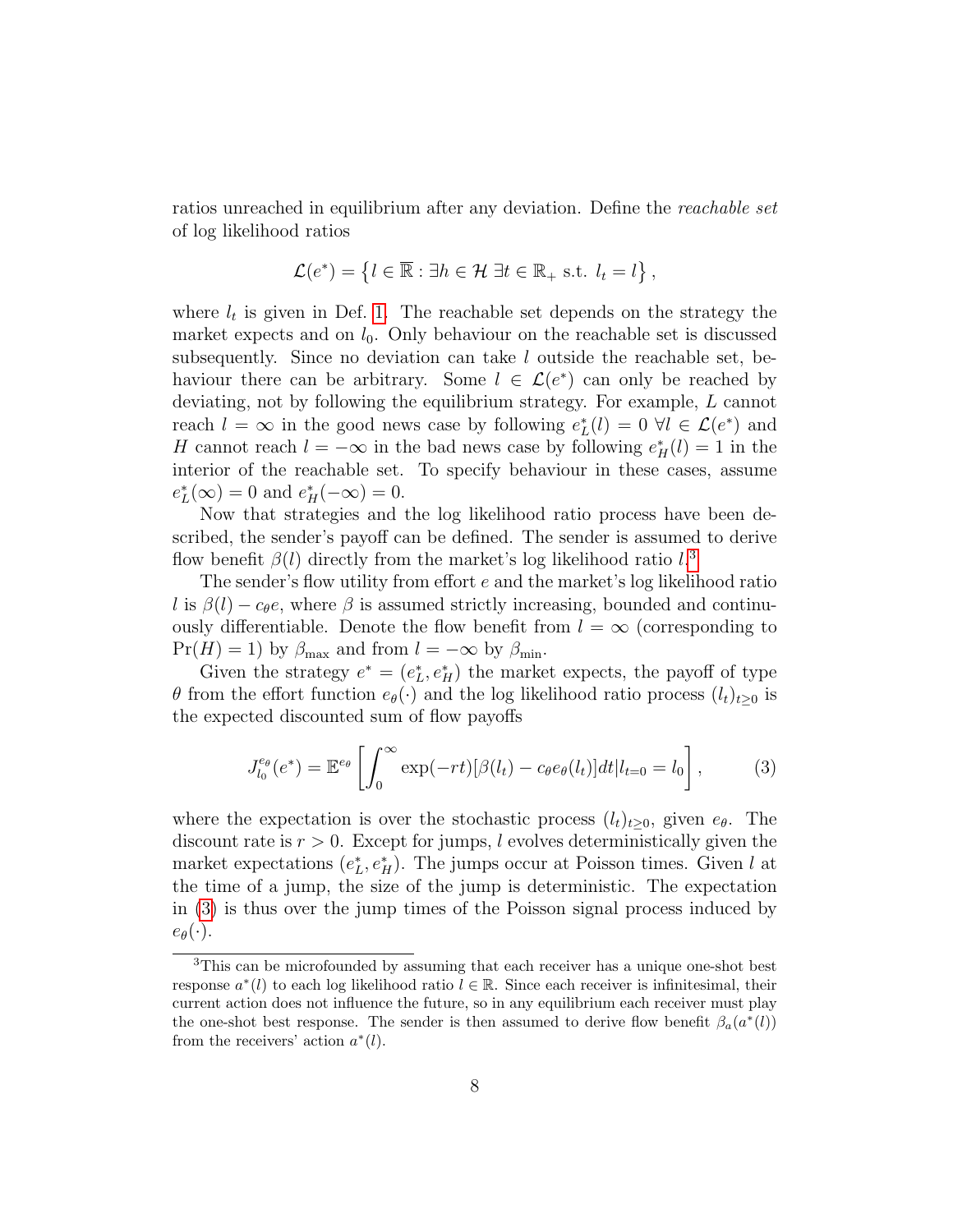Since  $l_0$  is a parameter, the payoff starting at  $l_0$  need not in general equal the continuation value from  $l_0$  on when starting at some  $l_0 \neq l_0$ . However, if the strategy the market expects is Markov stationary, then every time  $l$  is reached, the continuation value of type  $\theta$  from l is well defined and is denoted  $V_{\theta}(l)$ .<sup>[4](#page-8-0)</sup>

<span id="page-8-2"></span>**Lemma 1.**  $V_H(l) \geq V_L(l) \ \forall l_0 \in \overline{\mathbb{R}} \ \forall e^* \ \forall l \in \mathcal{L}(e^*)$ , with strict inequality if under the optimal  $(e_L, e_H)$  starting at l, there is a positive probability of reaching some  $\hat{l}$  with  $e_L(\hat{l}) > 0$ .  $\frac{\beta_{\min}}{r} \leq V_\theta(l) \leq \frac{\beta_{\max}}{r}$  $\frac{\text{max}}{r}$ , with strict inequalities if  $l \in \mathbb{R}$ .

All proofs omitted from the text are in Appendix [A.](#page-36-0)

Definition 2. A Markov stationary equilibrium consists of a Markov stationary strategy  $e^* = (e_H^*, e_L^*)$  of the sender and a log likelihood ratio process  $(l_t)_{t>0}$  s.t.

- 1. given  $(l_t)_{t\geq0}$ ,  $e^*_{\theta}$  maximizes [\(3\)](#page-7-1) over  $e_{\theta}$ ,
- 2. given  $e^*$ ,  $(l_t)_{t\geq 0}$  is derived from [\(1\)](#page-6-0) under good news and [\(2\)](#page-6-1) under bad news.

The definition implies that on the reachable set, behaviour is optimal from any point on. Therefore the equilibrium concept could also be called Markov perfect. Henceforth equilibrium means a pure Markov stationary equilibrium. Call an equilibrium extremal when the equilibrium efforts only take values in {0, 1}. These are analogous to pure equilibria, because the cost and the signal rate are linear in effort. The extremal efforts will be shown to imply that in an interval of log likelihood ratios,  $H$  exerts maximal effort, and outside the interval zero effort, while L never exerts effort. Exerting effort initially and then potentially stopping can be interpreted as reputation building by H. A pooling equilibrium is an equilibrium in which  $e_L^*(l) = e_H^*(l) \ \forall l \in \mathcal{L}(e^*).$ 

<span id="page-8-1"></span>**Lemma 2.** Assume the updating rule satisfies  $\forall l \in \mathcal{L}(e^*) \ \forall t \geq 0 \ \forall s > 0$  if  $e_H^*(l) = e_L^*(l)$  and  $l_t = l$ , then  $l_{t+s} = l_t$ . Then

(a)  $e_{\theta}(l) = 0$  is the unique best response to  $e_H^*(l) = e_L^*(l)$  for  $\theta = H, L$ ,

(b) the pooling equilibrium with  $e_L^*(l_0) = e_H^*(l_0) = 0$  exists for any  $l_0 \in \overline{\mathbb{R}}$ ,

<span id="page-8-0"></span><sup>&</sup>lt;sup>4</sup>The dependence of  $V_{\theta}(l)$  on  $e^*$  and  $l_0$  is suppressed in the notation.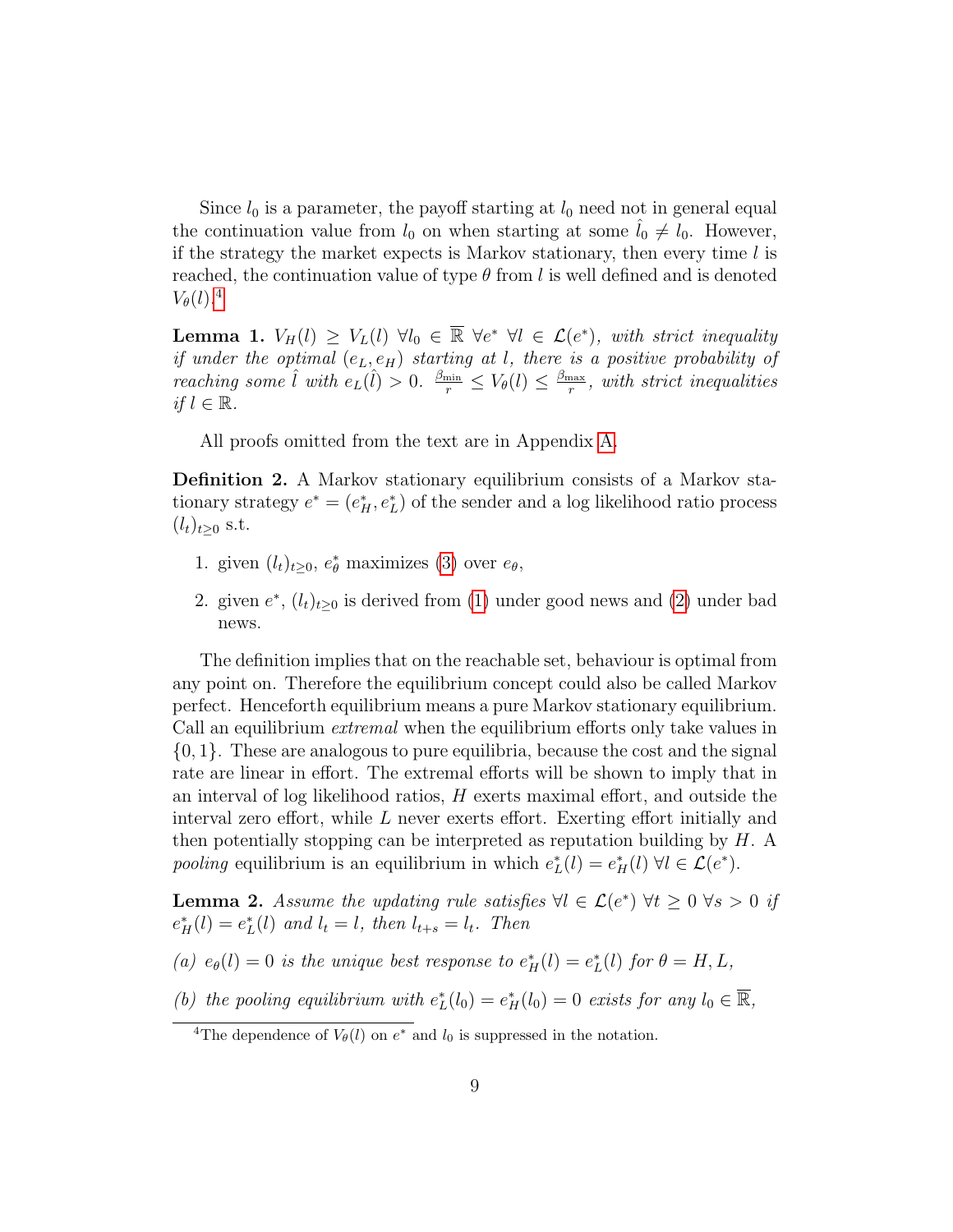(c) in any equilibrium for any  $l \in \mathcal{L}(e^*), e^*_{\mathcal{L}}(l) = e^*_{\mathcal{H}}(l) > 0$  cannot occur.

*Proof.* If  $e_H^*(l) = e_L^*(l)$  and  $l_t = l$  imply  $l_{t+s} = l_t$ , then upon reaching any  $\hat{l} \in \mathbb{R}$  with  $e_H^*(\hat{l}) = e_L^*(\hat{l}), l$  remains at  $\hat{l}$  forever regardless of effort, thus there is no benefit to signalling. Signalling is costly, so zero effort is the unique best response for both types.

If both types are expected to exert no effort at  $l_0$ , then zero effort is the unique best response. This proves the existence of the pooling equilibrium with  $e_L^*(l_0) = e_H^*(l_0) = 0.$ 

If for some  $l \in \mathcal{L}(e^*)$ , the receivers expect  $e^*_{L}(l) = e^*_{H}(l) > 0$ , then both types choose no effort at *l*. This rules out  $e_L^*(l) = e_H^*(l) > 0$  in equilibrium.  $\Box$ 

Lemma [2](#page-8-1) covers a variety of noise structures, including the Poisson (with the refinements described above) and the Brownian signal structures of this paper. Lemma [2](#page-8-1) shows that an extremal equilibrium always exists, because pooling on zero effort is an extremal equilibrium.

Pooling is the unique equilibrium if the benefit of signalling is low enough relative to the cost. It is proved below (Propositions [5](#page-14-0) and [9\)](#page-19-0) that if pooling is not the unique equilibrium, then there exists a continuum of nonpooling extremal equilibria.

<span id="page-9-0"></span>**Proposition 3.** Pooling is the unique equilibrium  $\forall l_0 \in \overline{\mathbb{R}}$  if  $\frac{\beta_{\max}-\beta_{\min}}{r} \leq \frac{c_H}{\lambda}$  $\frac{H}{\lambda}$  .

The conditions for the existence of an informative equilibrium have the same intuition in the Brownian and the one-shot cases as in the Poisson model: for some initial log likelihood ratio, the benefit to signalling when the receivers expect  $H$  to signal and  $L$  not to signal has to be high enough to incentivize H to signal. Then an  $l_0$  can be found at which the benefit of signalling is low enough for L not to imitate  $H$ , but high enough for H to signal.

Given  $e^*$ , the *pooling region* is defined as

$$
\mathcal{P}(e^*) = \{l \in \mathcal{L}(e^*) : e^*_H(l) = e^*_L(l) = 0\}.
$$

Due to the assumptions that at  $l = -\infty$  and  $\infty$ , the log likelihood ratio does not respond to signals and  $e_L^*(\infty) = e_H^*(-\infty) = 0$ , we have  $-\infty, \infty \in$  $\mathcal{P}(e^*)$   $\forall e^*$ .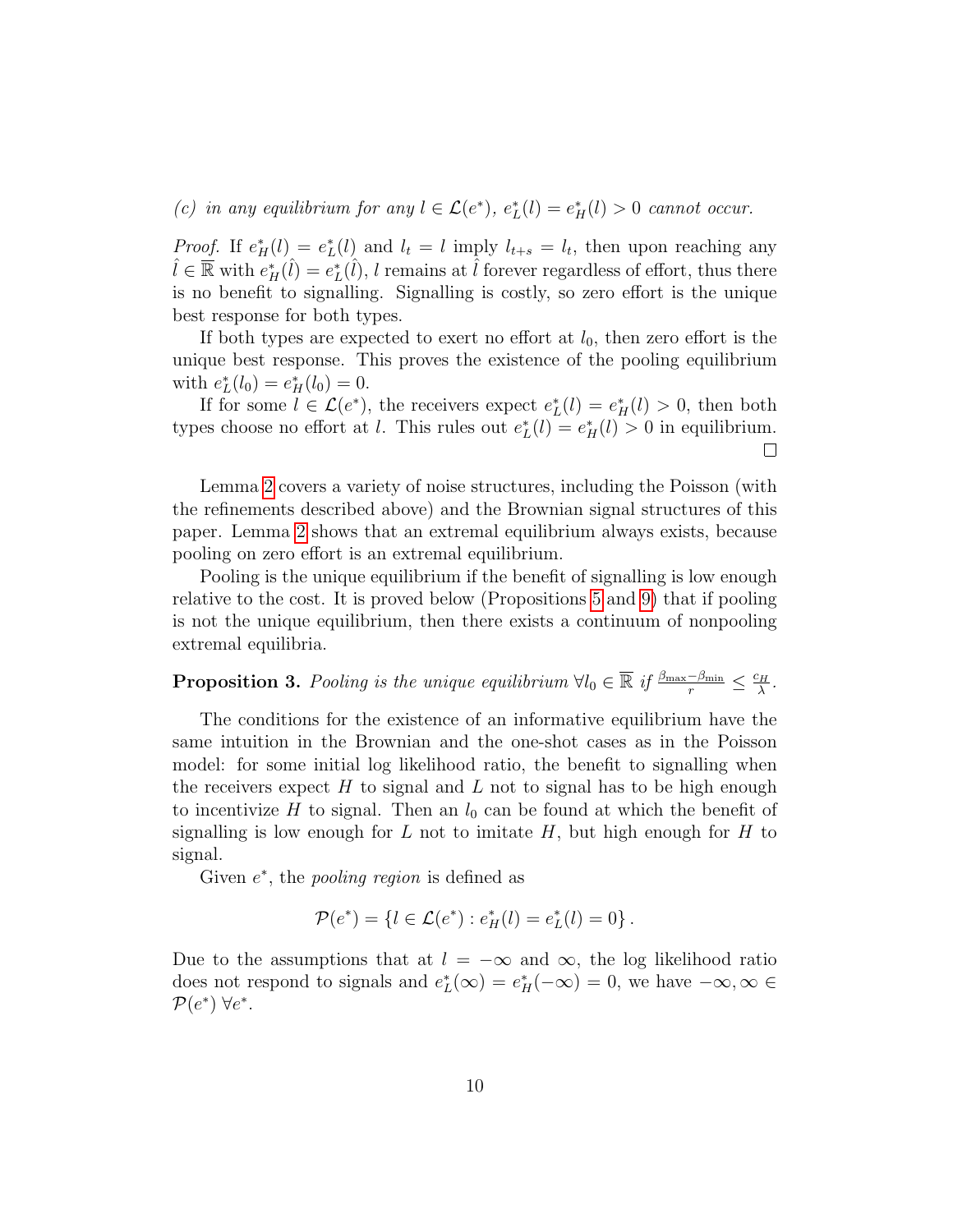It is intuitive that when the sender's benefit is concave in the receivers' posterior belief,<sup>[5](#page-10-0)</sup> then  $L$  always prefers the pooling equilibrium to any other equilibrium. This is because for  $L$  in an informative equilibrium the expected posterior is lower than the prior, and with a concave benefit, the variance in the posterior is not beneficial. Lemma [16](#page-36-1) in Appendix [A](#page-36-0) states this formally. The result holds in all the signalling models discussed in this paper.

#### 2.1 The bad news case

In the bad news model, there exist equilibria in which for some beliefs of the receivers the  $L$  type exerts higher effort than  $H$ , despite the uniformly higher marginal cost of effort. This distinguishes the bad news case from the previous literature on signalling. The result is reminiscent of the countersignalling of [Feltovich, Harbaugh, and To](#page-48-4) [\(2002\)](#page-48-4), but the mechanism is quite different. In the bad news model, it is the threat of signalling being required in the future that incentivizes  $L$  to signal. This threat is not as severe for  $H$ whose signalling cost is lower.

Some effort patterns cannot occur in equilibrium. Lemma [2](#page-8-1) ruled out  $e_L^*(l) = e_H^*(l) > 0$ . Lemma [4](#page-10-1) shows that  $e_L^*(l) > e_H^*(l)$  cannot occur under some conditions, e.g. when the jump  $j(l)$  lands in the pooling region.

<span id="page-10-1"></span>**Lemma 4.** In equilibrium, the following cannot occur  $\forall l_0 \in \mathbb{R} \ \forall l \in \mathcal{L}(e^*)$ :

(a)  $e^*_{L}(l) > e^*_{H}(l)$  and pooling at  $j(l)$ ,

(b)  $0 < e^*_{L}(l) < e^*_{H}(l) = 1$ .

The intuition of the proof of (a) is as follows. The value after a jump is the same for both types, so due to  $V_H \geq V_L$ , the benefit of the jump is larger (or the loss is smaller) for L than for H, regardless of whether  $V_{\theta}(j(l)) > V_{\theta}(l)$ or not. The cost of avoiding the jump is larger for  $L$ , so it cannot be that L chooses a greater effort to avoid jumps than  $H$ . For  $(b)$ , it is proved that  $V_L$  is strictly increasing in the region where  $0 < e^*_L(l) < e^*_H(l) = 1$ . If L is taking interior effort and  $H$  is taking maximal effort, then the jumps go to  $l = -\infty$ . Given that  $V_L$  is strictly increasing, L is indifferent to the jumps

<span id="page-10-0"></span> ${}^5\beta(l)$  is linear in the posterior belief if it has the form  $k_1 \frac{\exp(l)}{1+\exp(l)} + k_2$ , with  $k_1 > 0$ , because the probability corresponding to log likelihood ratio l is  $\frac{\exp(l)}{1+\exp(l)}$ . The function  $k_1 \frac{\exp(l)}{1+\exp(l)} + k_2$  is convex for  $l < 0$  and concave for  $l > 0$ .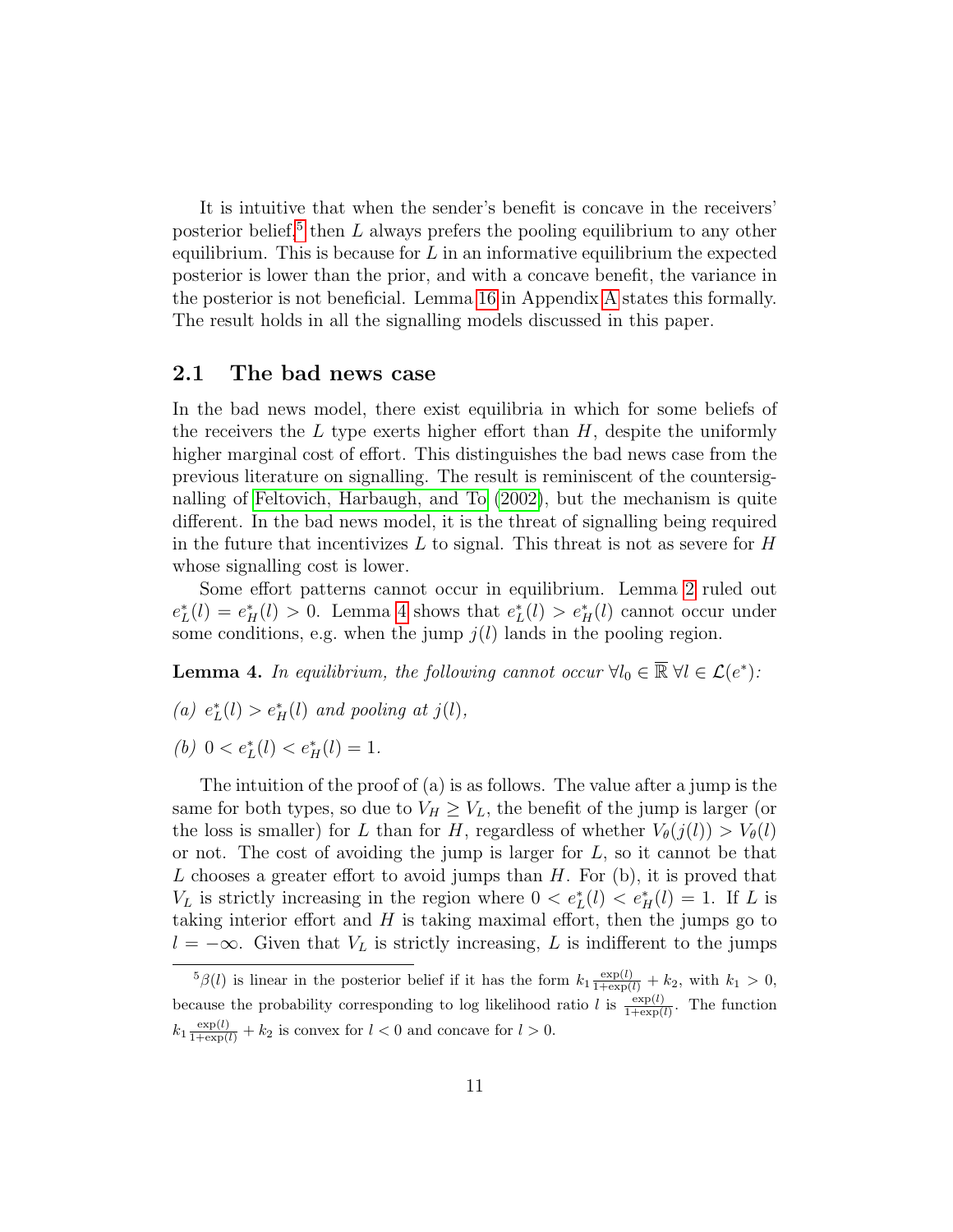<span id="page-11-1"></span>

Figure 1: The four regimes in an equilibrium in which  $e^*_{\mathcal{L}} > e^*_{\mathcal{H}}$ .

at most at a single point, so cannot be taking interior effort over a range of l.

Lemma [4](#page-10-1) does not rule out  $e^*_{\mathcal{L}} > e^*_{\mathcal{H}}$  occurring in equilibrium, as shown in Example [1.](#page-11-0) Both  $j(l) > l$  and  $j(l) < l$  are possible, because if  $e^*_{L}(l) > e^*_{H}(l)$ , then  $j(l) > l$ . The effort pattern  $e^*_{L} > e^*_{H}$  is counterintuitive, because the benefit from a higher log likelihood ratio is the same for the types, but L has a higher marginal cost of signalling.

After the example, the set of extremal equilibria is characterized. There exist equilibria in which  $e^*_H(l) \in (0,1)$  and  $e^*_L(l) = 0$  for some reachable l. This is shown in Lemma [17](#page-38-0) in Appendix [A.](#page-36-0) These equilibria can be found numerically, but cannot be solved for in closed form.

<span id="page-11-0"></span>Example 1. Take  $c_H = 0.1$ ,  $c_L = 1.14$ ,  $r = 1$ ,  $\lambda = 2$ ,  $\beta(l) = \frac{\exp(l)}{1 + \exp(l)}$ ,  $l_0 = 2 - \epsilon^2$ ,  $\epsilon \in (0, 1)$ . Then Proposition [18](#page-38-1) in [A](#page-36-0)ppendix A provides sufficient conditions for the existence of an equilibrium in which  $e^*_{\mathcal{L}} \in (0,1)$  and  $e^*_{\mathcal{H}} = 0$  over the interval  $(2 - \epsilon, l_0]$ . In the interval  $[2, \infty)$ , the efforts are  $e_L^* = 0$  and  $e_H^* = 1$ . Elsewhere, the efforts are zero.

The play in this equilibrium is illustrated in in Figure [1.](#page-11-1) The initial regime is early career, which in the absence of a signal eventually transitions to insider, but after a signal transitions to scrutiny. Under scrutiny, another signal takes the play to the tainted regime. The incentive for  $L$  to exert higher effort in the early career regime is created by the payoff difference between the insider and scrutiny regimes (the insider regime has a higher payoff). The payoffs to both types from the insider regime are equal, but the payoff from scrutiny is lower for L. The difference between insider and scrutiny is larger for  $L$ , so  $L$  can be incentivized to positive effort while  $H$ takes zero effort. The incentive for initial signalling is provided by the threat of future expectation of signalling.

In the log likelihood ratio space, the four regimes are depicted in Figure [2.](#page-12-0)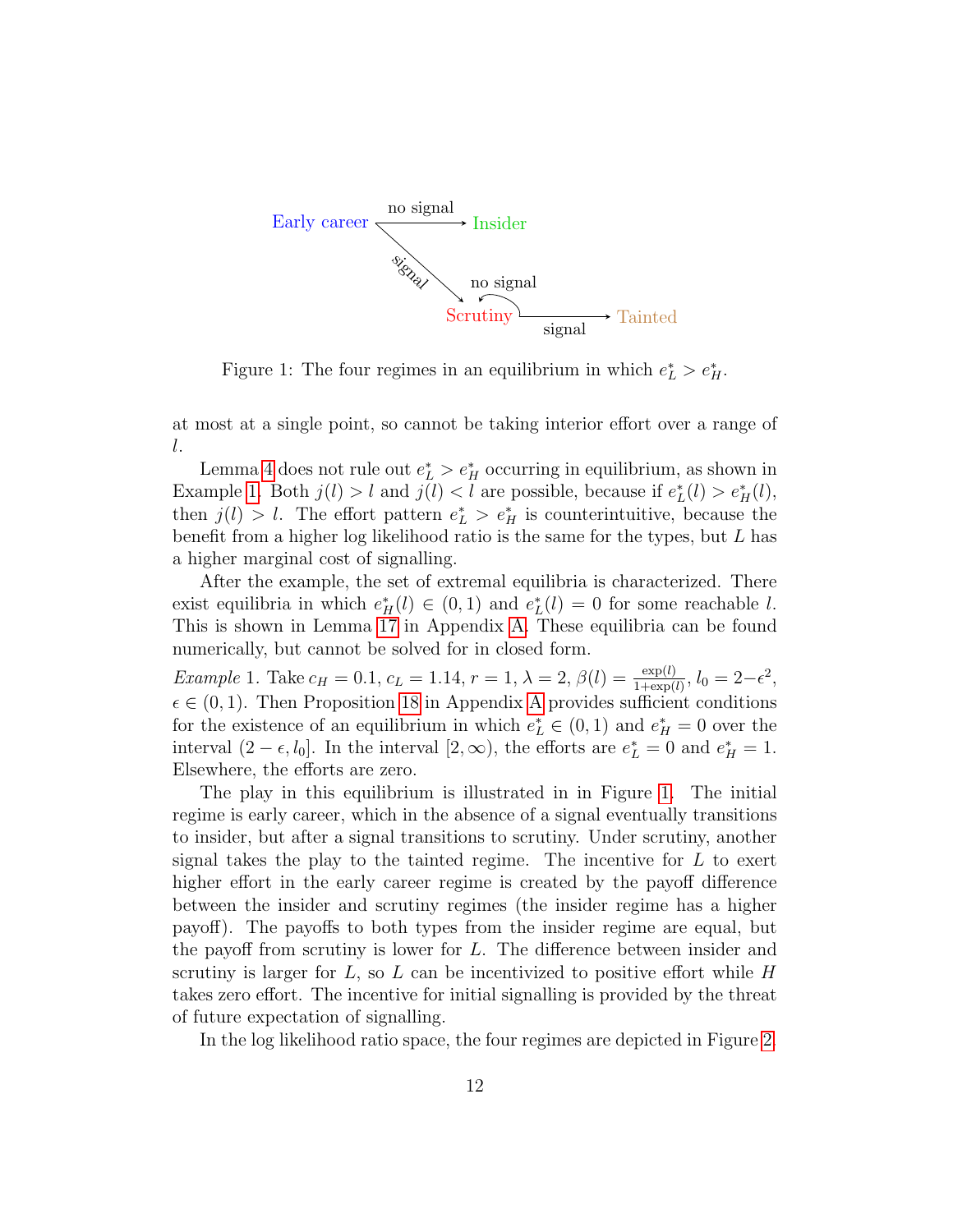<span id="page-12-0"></span>

Figure 2: The log likelihood ratios in an equilibrium in which  $e^*_{\mathcal{L}} > e^*_{\mathcal{H}}$ .

#### 2.1.1 Extremal equilibria

In the class of extremal equilibria, it is w.l.o.g. to consider only the ones in which  $e_L^* \equiv 0$  and  $e_H^*(l) = 1$  if  $l \in [l_0, \bar{l})$  for some  $\bar{l} \in \overline{\mathbb{R}}$ , with  $e_H^*(l) = 0$ otherwise. The interval  $[l_0, \bar{l})$  is called the *signalling region*. The reason why extremal equilibria must take an interval form is as follows. Pooling on positive effort  $(e^*_H(l) = e^*_L(l) = 1)$  cannot occur. Maximal effort by L cannot occur, because with  $e_L^*(l) = 1 > e_H^*(l)$ , the jumps go to  $l = \infty$ , which is absorbing and gives the maximal payoff. This makes L deviate to zero effort. The log likelihood ratio cannot drift across a region on which  $e_L^* = e_H^* = 0$ and if  $e_H^*(l) = 1$ ,  $e_L^*(l) = 0$ , then  $j(l) = -\infty$ , so there are no jumps into another region where  $e_L^* = 0$  and  $e_H^* = 1$ . The interval  $[l_0, \bar{l})$  is assumed open at l for three reasons. At  $l = \infty$ , beliefs do not respond to signals, so both types will choose  $e = 0$ . Singleton intervals are ruled out by the assumption that  $e_L^*, e_H^*$  are piecewise continuous and continuous from the left or the right at jumps. Nonsingleton closed intervals of finite length can be replaced with intervals open on the right without changing the results.

Next, the value functions of the types in extremal equilibria are calculated. After that, bounds on the set of signalling regions are provided, the existence of nonpooling extremal equilibria is proved if the condition in Proposition [3](#page-9-0) fails, and finally comparative statics are reported.

At  $\bar{l}$ , the value functions of both types are  $V_{\theta}(\bar{l}) = \frac{\beta(l)}{r}$ . The boundary  $\bar{l}$ can be infinite. In  $[l_0, \bar{l})$ , the value functions are solved for using Hamilton-Jacobi-Bellman (HJB) equations and a verification theorem (Theorem 4.6 in [Presman, Sonin, Medova-Dempster, and Dempster](#page-49-5) [\(1990\)](#page-49-5) as modified for the discounted case in [Yushkevich](#page-49-6) [\(1988\)](#page-49-6)) is used to check that the solutions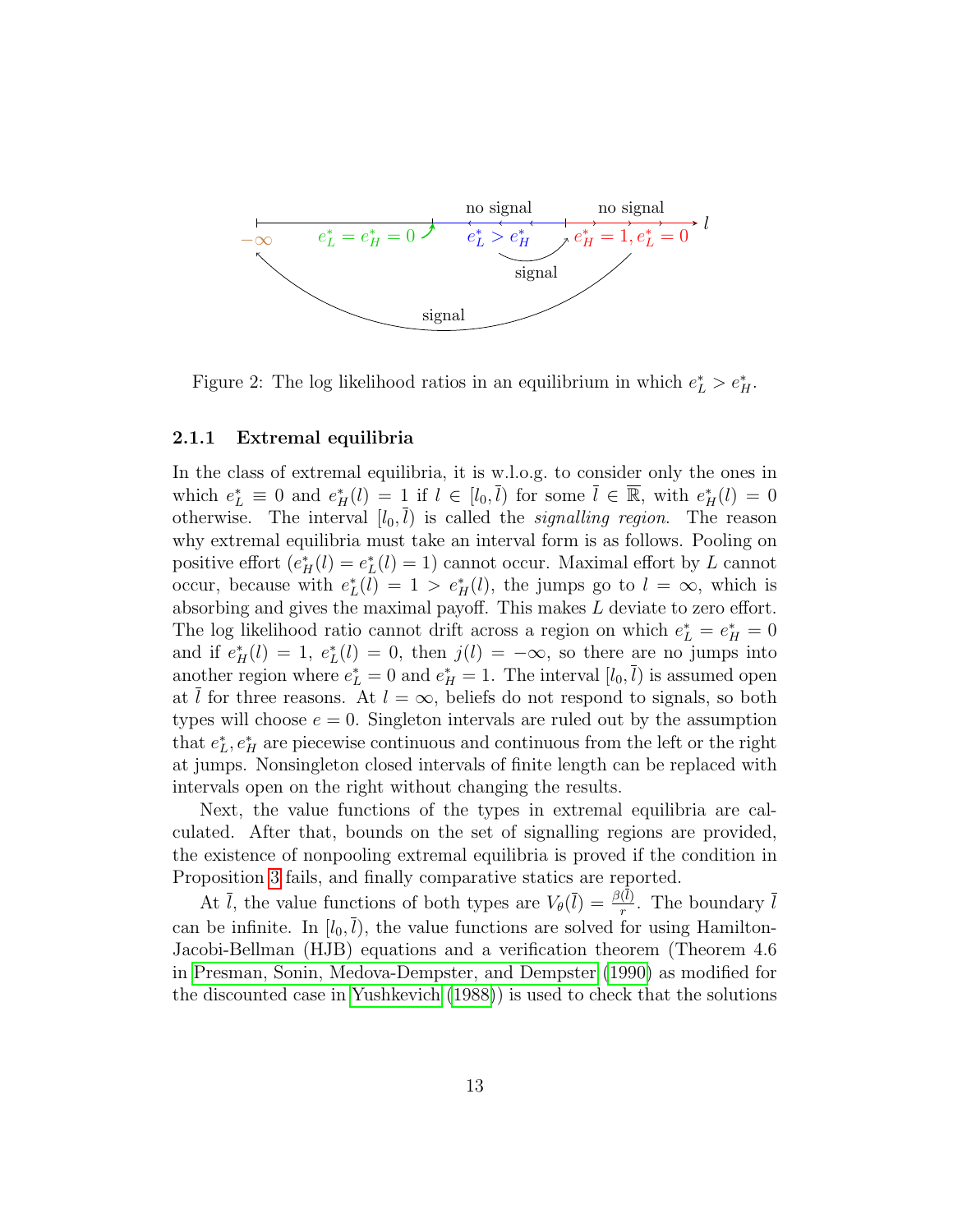coincide with the value functions. The HJB equation of type  $\theta$  is

$$
rV_{\theta}(l) = \beta(l) + \lambda V_{\theta}'(l) + \max_{e} \left\{ \lambda(1-e) \left[ \frac{\beta_{\min}}{r} - V_{\theta}(l) \right] - c_{\theta}e \right\}.
$$

After reaching  $\overline{l}$ , incentives are trivial. In the signalling region, type  $\theta$ chooses  $e_{\theta} = 1$  if  $-\lambda \left[\frac{\beta_{\min}}{r} - V_{\theta}(l)\right] - c_{\theta} \geq 0$ . Rearranging this, one obtains the incentive constraints (ICs)

<span id="page-13-0"></span>
$$
\frac{c_H}{\lambda} + \frac{\beta_{\min}}{r} \le V_H(l), \qquad \frac{c_L}{\lambda} + \frac{\beta_{\min}}{r} \ge V_L(l), \tag{4}
$$

which must hold for every  $l$  in the signalling region. These restrict the set of possible signalling regions and must be checked after solving for the candidate value functions.

To solve for the candidate value functions, substitute the equilibrium strategies  $e_H^* = 1$  and  $e_L^* = 0$  into the HJB equations of H and L. The HJB equations become the ordinary differential equations (ODEs)  $rV_H(l)$  =  $\beta(l) - c_H + \lambda V_H'(l)$  and  $rV_L(l) = \beta(l) + \lambda V_L'(l) + \frac{\lambda \beta_{\min}}{r} - \lambda V_L(l)$ . In the absence of a signal, the log likelihood ratio rises continuously to  $l$ . Assume  $\overline{l}$  is finite (the case  $\overline{l} = \infty$  is discussed after solving the  $\overline{l} < \infty$  case). Then value matching gives  $\lim_{l\to l} V_{\theta}(l) = V_{\theta}(\bar{l}) = \frac{\beta(l)}{r}$ , which provides the boundary condition for the ODEs. The solutions of the ODEs are

<span id="page-13-1"></span>
$$
V_H(l) = \exp\left(-r\frac{\bar{l}-l}{\lambda}\right)\frac{\beta(\bar{l})}{r} + \int_l^{\bar{l}} \frac{\beta(z) - c_H}{\lambda} \exp\left(-r\frac{z-l}{\lambda}\right) dz,
$$
  
\n
$$
V_L(l) = \exp\left(-(r+\lambda)\frac{\bar{l}-l}{\lambda}\right)\frac{\beta(\bar{l})}{r} + \int_l^{\bar{l}} \left[\frac{\beta(z)}{\lambda} + \frac{\beta_{\min}}{r}\right] \exp\left(-(r+\lambda)\frac{z-l}{\lambda}\right) dz.
$$
\n(5)

These are continuously differentiable on  $(l_0, \bar{l})$ , with a right derivative at  $l_0$ and a left derivative at  $l$ , so by the verification theorem in [Yushkevich](#page-49-6) [\(1988\)](#page-49-6), they coincide with the candidate value functions. The ICs must be checked to confirm that the candidate value functions are indeed the value functions.

If  $\overline{l} = \infty$ , then both types get benefit  $\beta(l)$  forever. In addition, L has a flow rate  $\lambda$  of jumps to  $\frac{\beta_{\min}}{r}$  and H pays a flow cost  $c_H$  forever. The candidate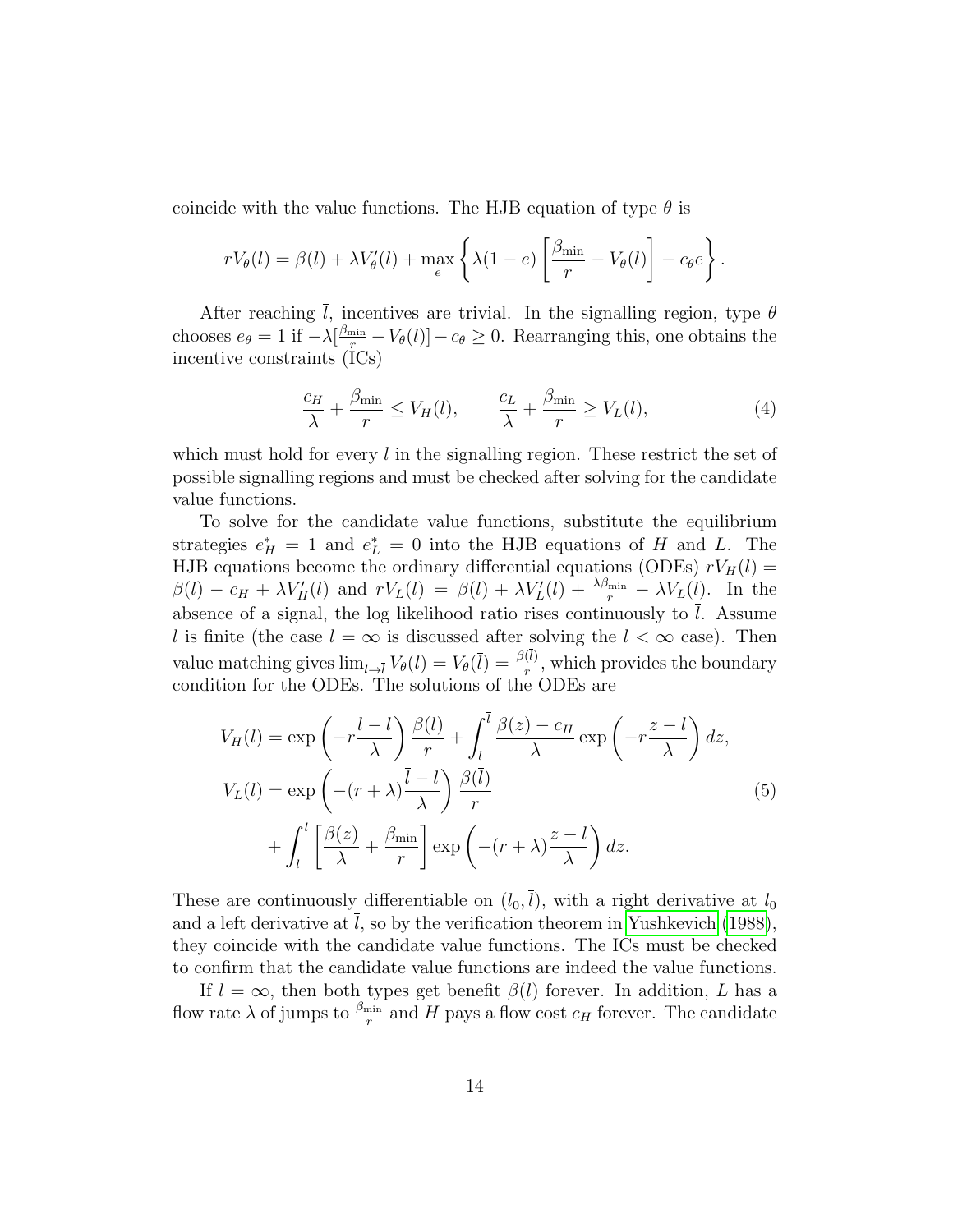value functions are

<span id="page-14-1"></span>
$$
V_H(l) = \int_l^{\infty} \frac{\beta(z) - c_H}{\lambda} \exp\left(-r\frac{z - l}{\lambda}\right) dz,
$$
\n
$$
V_L(l) = \int_l^{\infty} \left[\frac{\beta(z)}{\lambda} + \frac{\beta_{\min}}{r}\right] \exp\left(-(r + \lambda)\frac{z - l}{\lambda}\right) dz.
$$
\n(6)

For every  $\epsilon > 0$  there exists  $\hat{l} \in \mathbb{R}$  s.t.  $\beta_{\text{max}} - \beta(\hat{l}) < \epsilon$ , which implies  $\left|\frac{\beta_{\max}-c_H}{r}-V_H(\widehat{l})\right|<\frac{\epsilon}{r}$  $\frac{\epsilon}{r}$  and  $\left|\frac{\beta(\hat{l})}{r+\lambda} + \frac{\lambda\beta_{\min}}{r(r+\lambda)} - V_L(\hat{l})\right| < \frac{\epsilon}{r}$  $\frac{\epsilon}{r}$ .

Bounds on the set of signalling regions  $[l_0, \bar{l})$  for which the incentive constraints [\(4\)](#page-13-0) are satisfied are provided next. The maximal upper boundary  $\max l$  that an equilibrium signalling region can have must satisfy the incentive constraint  $\lim_{l \to \max \bar{l}^-} V_L(l) \leq \frac{\beta_{\min}}{r} + \frac{c_L}{\lambda}$  $\frac{\partial^2 L}{\partial \lambda}$ . The limit equals  $\frac{\beta(l)}{r}$  for  $\overline{l}$  finite and equals  $\frac{\beta_{\text{max}}}{r+\lambda} + \frac{\lambda \beta_{\text{min}}}{r(r+\lambda)}$  $\frac{\lambda\beta_{\min}}{r(r+\lambda)}$  for  $l=\infty$ . The benefit to signalling is avoiding the bad signal, so the larger the difference between  $\frac{\beta_{\min}}{r}$  and  $V_L(l)$ , the greater the incentive of  $L$  to imitate  $H$ . Since  $V_L$  is increasing, the  $L$  type incentive constraint determines the log likelihood ratio above which signalling cannot continue.

The minimal  $l_0$  at which signalling can start is determined by  $V_H$ , which depends on  $\overline{l}$ . Denote the minimal lower boundary given  $\overline{l}$  by  $l_0(\overline{l})$ . This is finite, because  $-\infty$  is in the pooling region by Def. [1.](#page-6-3) The incentive constraint  $\lim_{l\to l_0(\bar{l})} V_H(l) \geq \frac{\beta_{\min}}{r} + \frac{c_H}{\lambda}$  must hold with equality at  $l_0(\bar{l})$ . Since  $V_H$  is strictly increasing, if the IC for H holds at l, then it holds at all  $l > l$ .

There exists an informative extremal equilibrium if the condition in Proposition [3](#page-9-0) for pooling to be the unique equilibrium fails.

<span id="page-14-0"></span> $\textbf{Proposition 5.} \ \textit{Suppose} \ \frac{\beta_{\max}-\beta_{\min}}{r} > \frac{c_H}{\lambda}$  $\frac{\partial^2 H}{\partial \lambda}$ . Then  $\exists l_0 \in \mathbb{R} \exists \epsilon > 0$  s.t. there exists a extremal equilibrium with signalling region  $[l_0, l_0 + \epsilon)$ .

The intuition for Proposition [5](#page-14-0) is that if the jumps from  $\infty$  to  $-\infty$  strictly incentivize H to signal, then there is an  $l_0$  large enough s.t. jumps from  $l_0$ to  $-\infty$  do so as well. In that case there exists a extremal equilibrium with signalling region  $[l_0, l_0 + \epsilon]$ .

If there exists one extremal equilibrium with a nonempty signalling region  $[l_0, l)$ , then there is a continuum of such equilibria, each corresponding to a particular  $\overline{l}' \in (l_0, \overline{l}].$ 

Comparative statics are the final item discussed in this section. Welfare is defined as  $W(l) = \frac{\exp(l)}{1 + \exp(l)} V_H(l) + \frac{1}{1 + \exp(l)} V_L(l)$ , because the receivers form a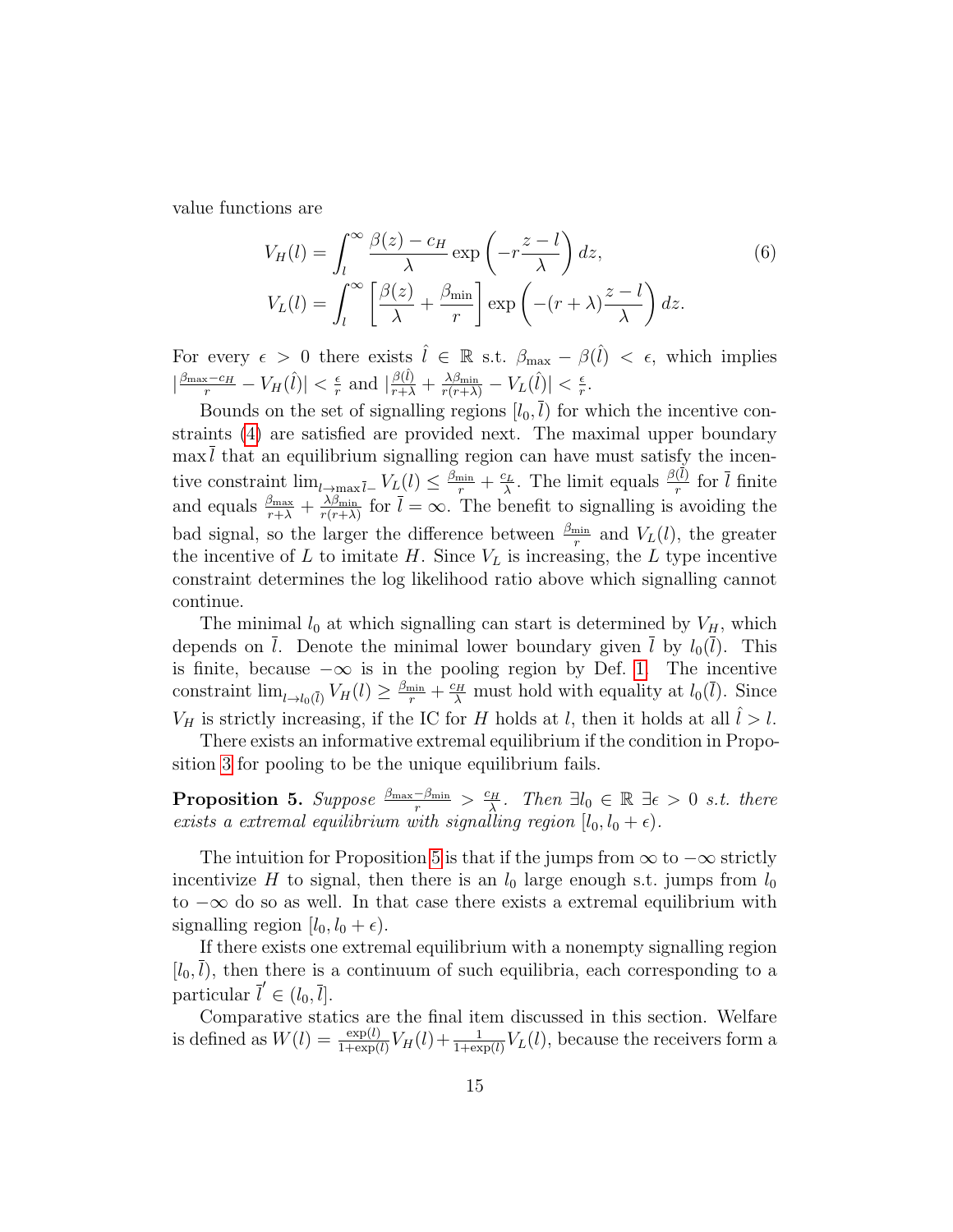competitive market, so their payoff is zero in any equilibrium. Based on [\(5\)](#page-13-1),  $V_L(l)$  and  $V_H(l)$  are infinitely differentiable in  $\overline{l}, r, \lambda, c_H, c_L$  for any  $l \in \mathcal{L}(e^*),$ so derivatives can be used for comparative statics. Changing  $\overline{l}$  changes  $e^*$ and therefore  $\mathcal{L}(e^*)$ . In that case, the comparison is between payoffs at an l that is in the reachable set both before and after changing l.

#### **Proposition 6.** If  $\overline{l} \in \mathbb{R}$ , then

(a) 
$$
\frac{dV_L(l)}{d\overline{l}} > 0 \quad \text{iff} \quad \beta'(\overline{l}) - \beta(\overline{l}) + \beta_{\min} > 0,
$$
  
(b) 
$$
\frac{dV_H(l)}{d\overline{l}} > 0 \quad \text{iff} \quad \frac{\beta'(\overline{l})}{r} - \frac{c_H}{\lambda} > 0,
$$
  
(c) 
$$
\frac{dW(l)}{d\overline{l}} > 0 \quad \text{iff} \quad \exp(l) \left[ \beta'(\overline{l}) - \frac{c_H r}{\lambda} \right] + \beta'(\overline{l}) - \beta(\overline{l}) + \beta_{\min} > 0.
$$

*Proof.* The proof is by taking the appropriate derivatives.

$$
\Box
$$

The condition for  $\frac{dV_L(l)}{d\bar{l}} > 0$  holds when  $\beta(l) = \begin{pmatrix} \frac{\exp(l)}{1+\exp(l)} & \frac{1}{2} \\ 0 & \frac{1}{2} \end{pmatrix}$  $\frac{\exp(l)}{1+\exp(l)}\right)^n$ ,  $n \in \mathbb{N}$ ,  $n \geq 2$ ,  $\overline{l} < \ln(n-1)$ . The effects of raising  $\overline{l}$  on  $V_L$  are a higher payoff upon reaching  $\bar{l}$  (the  $\beta'(\bar{l})$  term), but a lower chance of reaching it (the  $-\beta(\bar{l})$  term) and a higher chance of jumping to  $l = -\infty$ . If  $\beta'(\bar{l}) - \beta(\bar{l}) + \beta_{\min} > 0$  as  $\overline{l} \to l_0$ , then an informative equilibrium yields a higher  $V_L(l_0)$  than pooling. If  $\beta'(\bar{l}) - \beta(\bar{l}) + \beta_{\min} \leq 0$  for all  $\bar{l} > l_0$ , then pooling maximizes the payoff of L. This is the case if  $\beta(l) = \frac{\exp(l)}{1+\exp(l)}$  (the benefit from the receivers' belief is linear in the belief).

If the condition for  $\frac{dV_H(l)}{d\bar{l}} > 0$  holds as  $\bar{l} \to l_0$ , then an informative equilibrium gives  $H$  a higher payoff than pooling. If the condition fails at all  $\overline{l} > l_0$ , then pooling maximizes the payoff of H. The interpretation of the condition is that increasing  $\overline{l}$  increases the payoff upon reaching  $\overline{l}$  at a rate  $\beta(\bar{l})$  and increases the time during which the signalling cost is paid. Whether  $V_H$  increases or decreases in  $\overline{l}$  depends on which effect dominates.

The effect of increasing  $\overline{l}$  on welfare is a combination of the effects on H and L, with a weight  $\exp(l)$  on the payoff of H and a weight 1 on L.

#### 2.2 The good news case

The results about the good news model are presented next. The L type always prefers the pooling equilibrium under good news, even when the flow benefit from the receivers' log likelihood ratio is convex. This is reminiscent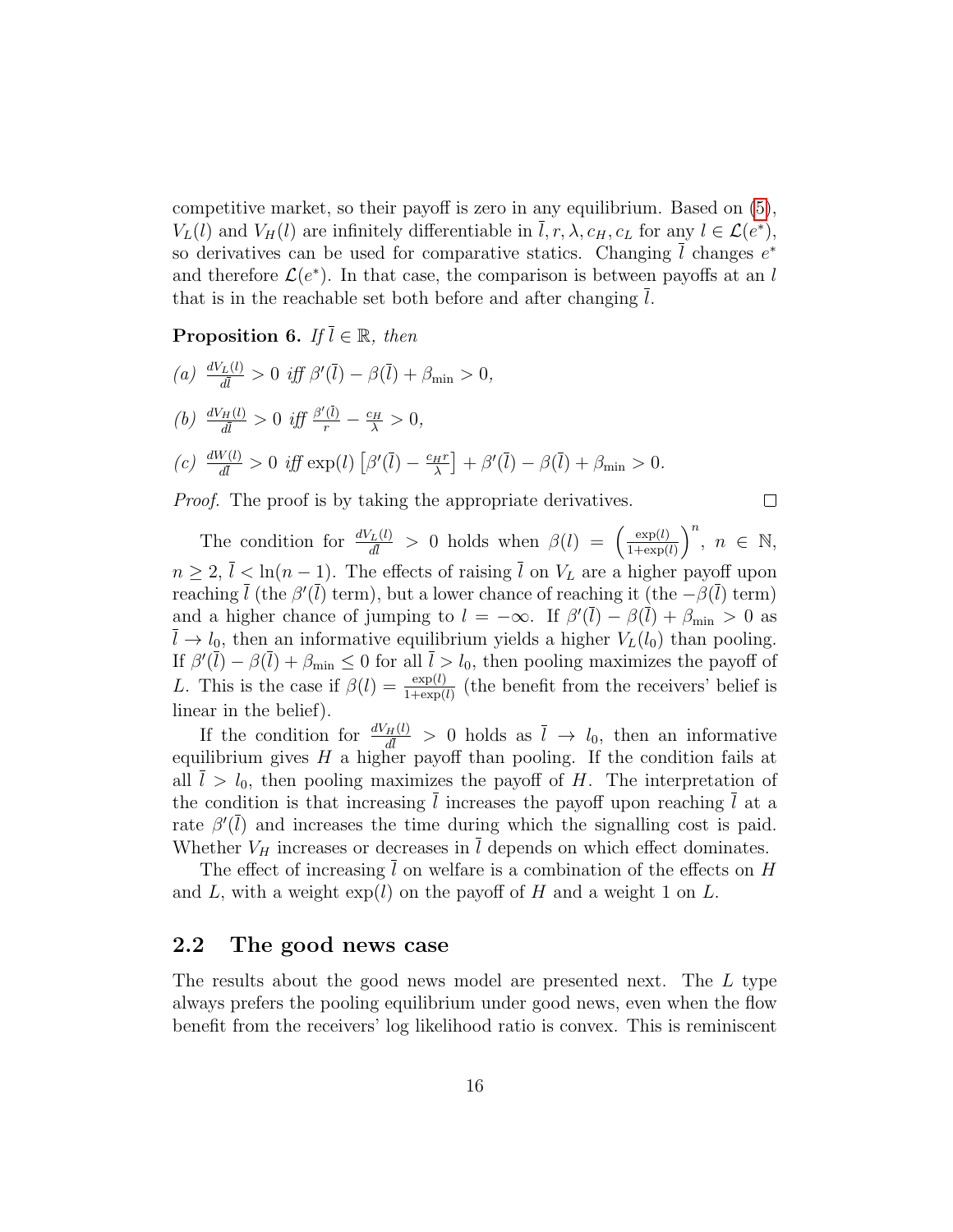of L preferring pooling to any separating equilibrium in noiseless models, but differs from the other noisy models considered in this paper.

Some preliminary observations about the equilibrium efforts are collected in the following lemma. Since the lemma rules out  $e_L^* > e_H^*$ , the log likelihood ratio can only jump up:  $j(l) \geq l$  in the good news case.

<span id="page-16-1"></span>**Lemma 7.**  $\forall l_0 \in \overline{\mathbb{R}} \ \forall l \in \mathcal{L}(e^*),\$  the equilibrium efforts satisfy  $e^*_L(l) = e^*_H(l)$ 0 or  $e_L^*(l) < e_H^*(l)$ . Moreover, if  $e_L^*(l) = 0 < e_H^*(l)$ , then  $e_H^*(l) = 1$ .

Some equilibria with  $e_L^*(l), e_H^*(l) \in (0,1)$  at some  $l \in \mathcal{L}(e^*)$  can also be ruled out, as shown in Lemma [19](#page-41-0) in Appendix [A.](#page-36-0)

Restricting attention to extremal equilibria,<sup>[6](#page-16-0)</sup> Lemma [7](#page-16-1) implies that in equilibrium the only possible effort combinations are  $e_H^* = e_L^* = 0$  and  $e_H^* =$ 1,  $e_L^* = 0$ . An extremal equilibrium must therefore be an interval of log likelihood ratios  $(l, l_0]$  on which  $e_H^* = 1, e_L^* = 0$  and outside which  $e_H^* = e_L^* =$  $0.7$  $0.7$  The lower boundary of the interval can be infinite. The upper boundary is finite, as shown in Lemma [8.](#page-16-3)

<span id="page-16-3"></span>Lemma 8.  $\forall l_0 \in \overline{\mathbb{R}} \exists \hat{l} \in \mathbb{R} \text{ s.t. in any equilibrium } \forall l \in \mathcal{L}(e^*) \cap [\hat{l}, \infty],$  $e^*_{H}(l) = e^*_{L}(l) = 0.$ 

As in the bad news case, the value functions are calculated first. Then bounds on the set of signalling regions are discussed, followed by the existence of informative extremal equilibria. Comparative statics are derived at the end of the section.

Outside  $(\underline{l}, l_0]$ , the value functions of both types are  $V_\theta(l) = \frac{\beta(l)}{r}$ . In  $(\underline{l}, l_0]$ , the value functions are solved for using the HJB equation and a verification theorem. The HJB equation for type  $\theta$  is

$$
rV_{\theta}(l) = \beta(l) - \lambda V_{\theta}'(l) + \max_{e} e \left\{ \lambda \left[ \frac{\beta_{\max}}{r} - V_{\theta}(l) \right] - c_{\theta} \right\}.
$$

<span id="page-16-0"></span><sup>&</sup>lt;sup>6</sup>Focussing on extremal equilibria is a restriction. There exist equilibria where  $e_L^* \in$  $(0, 1)$  and  $e_H^* = 1$ , as shown in Lemma [20](#page-42-0) in Appendix [A.](#page-36-0)

<span id="page-16-2"></span><sup>&</sup>lt;sup>7</sup>It is w.l.o.g. to consider only one interval, because  $l$  cannot drift across a region where  $e_H^* = e_L^* = 0$  and if  $e_H^* = 1$ ,  $e_L^* = 0$ , then jumps are to  $l = \infty$ . The interval is open at l, because  $e_H^*, e_L^*$  are piecewise continuous and continuous from the left or the right at jumps. This rules out singleton intervals. The interval  $[-\infty, l_0]$  cannot be an equilibrium, because beliefs do not respond to signals at  $l = -\infty$ , so both types will choose zero effort there.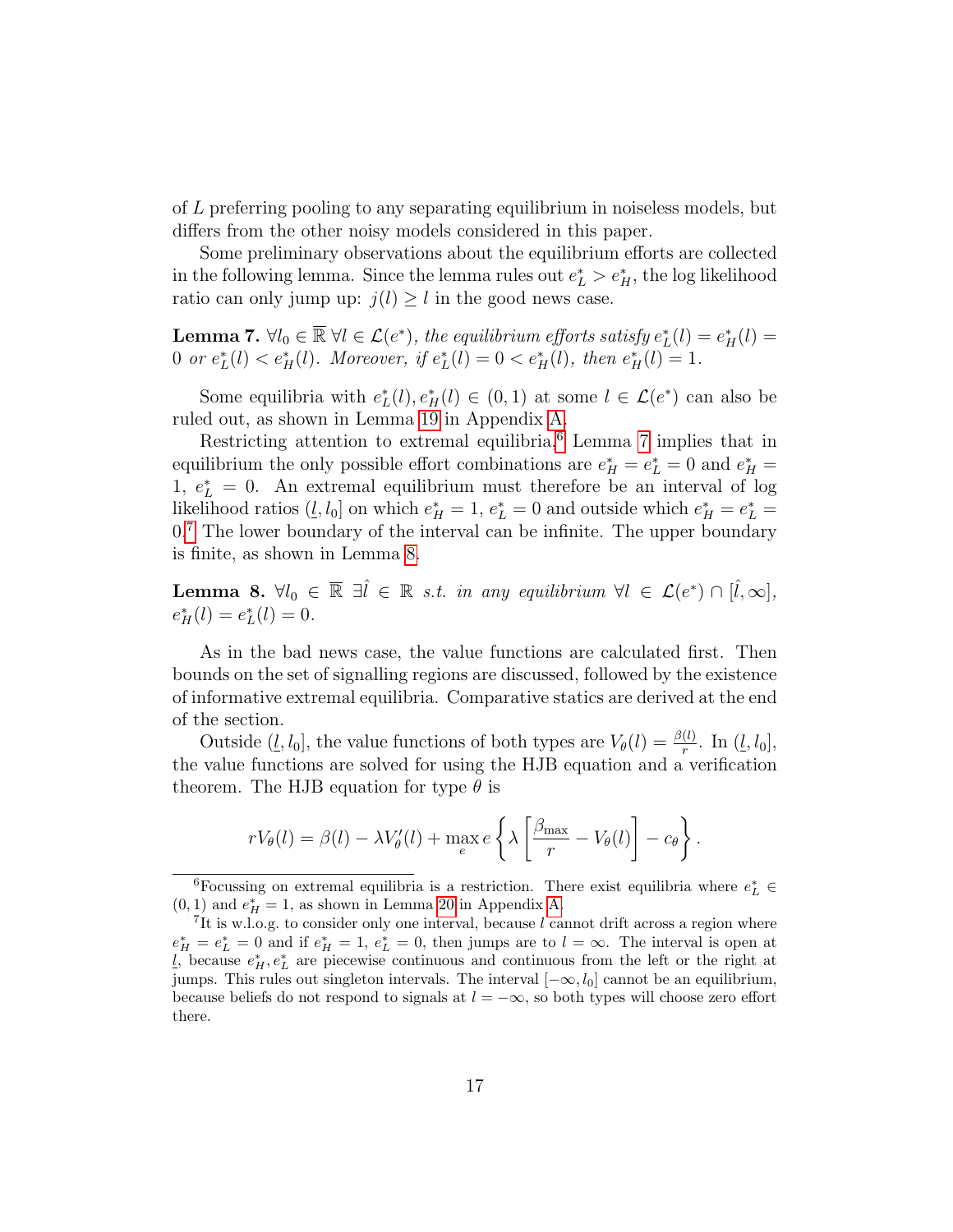In the pooling region, incentives are trivial. At every  $l$  in the signalling region, the incentive constraints

$$
\lambda \left[ \frac{\beta_{\max}}{r} - V_H(l) \right] - c_H \ge 0, \qquad \lambda \left[ \frac{\beta_{\max}}{r} - V_L(l) \right] - c_L \le 0
$$

must be satisfied in order for H to choose  $e_H(l) = 1$  and L to choose  $e_L(l) = 0$ . These incentive constraints restrict the set of possible signalling regions and must be checked after solving for the candidate value functions.

The constraints have a simple interpretation: the marginal benefit of an increase in effort is the increased probability of jumping to  $l = \infty$  and getting  $\beta_{\text{max}}$  forever instead of the current value  $V_{\theta}(l)$ . The probability increases with effort at rate  $\lambda$ . The marginal cost of effort is  $c_{\theta}$ . If marginal cost minus marginal benefit is positive, type  $\theta$  chooses  $e = 1$ , otherwise  $e = 0$ .

To solve for the candidate value functions, substitute the equilibrium strategies  $e_H^* = 1$  and  $e_L^* = 0$  into the HJB equations of H and L. The HJB equations become the ODEs  $\lambda V_H'(l) + (\lambda + r)V_H(l) = \beta(l) + \frac{\lambda \beta_{\text{max}}}{r} - c_H$ and  $\lambda V_L'(l) + rV_L(l) = \beta(l)$ . In the absence of a signal, the log likelihood ratio falls continuously to  $\underline{l}$ . For  $\underline{l} > -\infty$ , the value matching condition  $\lim_{l\to l}V_{\theta}(l)=V_{\theta}(l)=\frac{\beta(l)}{r}$  holds, because close to <u>l</u>, reaching it is likely and a jump to another value unlikely. The limit gives the boundary condition  $V_{\theta}(\underline{l}) = \frac{\beta(\underline{l})}{r}$  for the ODEs. The case where  $\underline{l} = -\infty$  is discussed after solving the  $l > -\infty$  case.

The solutions of the ODEs are

<span id="page-17-0"></span>
$$
V_H(l) = \exp\left(-(r+\lambda)\frac{l-\underline{l}}{\lambda}\right)\frac{\beta(\underline{l})}{r} + \int_{\underline{l}}^{l} \left[\frac{\beta(z) - c_H}{\lambda} + \frac{\beta_{\text{max}}}{r}\right] \exp\left(-(r+\lambda)\frac{l-z}{\lambda}\right) dz, \qquad (7)
$$

$$
V_L(l) = \exp\left(-r\frac{l-\underline{l}}{\lambda}\right)\frac{\beta(\underline{l})}{r} + \int_{\underline{l}}^{l} \frac{\beta(z)}{\lambda} \exp\left(-r\frac{l-z}{\lambda}\right) dz.
$$

The solutions to the HJB equations of the types are continuously differentiable on  $(l, l_0)$ , with a right derivative at  $l_1$  and a left derivative at  $l_0$ , so by the verification theorem in [Yushkevich](#page-49-6) [\(1988\)](#page-49-6), the solutions are the candidate value functions. If the ICs are satisfied in  $(l, l_0]$ , then  $V_H, V_L$  are the value functions.

Next, the signalling regions with  $l = -\infty$  are discussed. Type L has no chance of a jump and gets the discounted flow benefit forever, so L's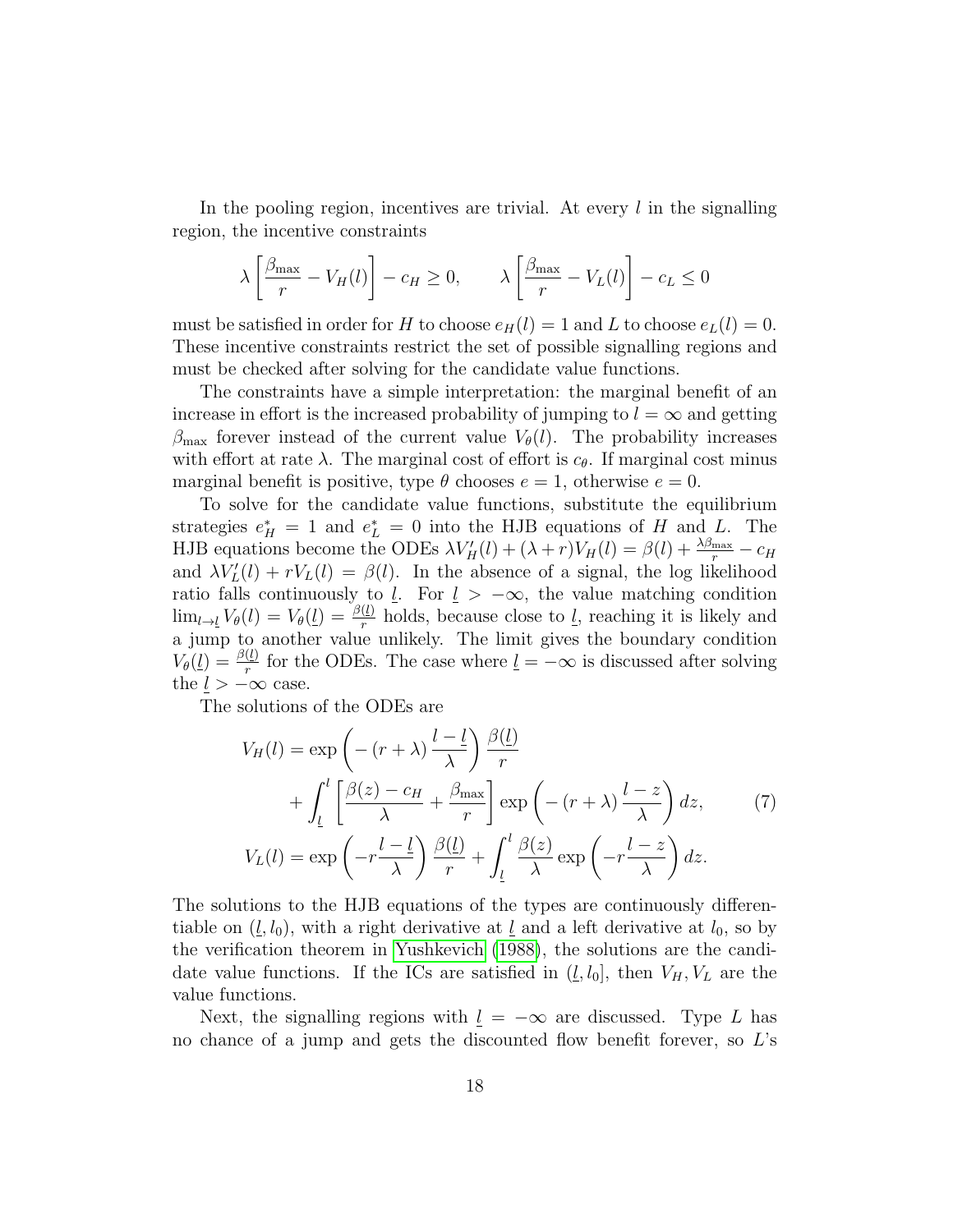candidate value is

$$
V_L(l) = \int_{-\infty}^l \frac{\beta(z)}{\lambda} \exp\left(-r\frac{l-z}{\lambda}\right) dz.
$$

Since  $\beta$  is bounded, for any  $\epsilon > 0$  there exists  $\hat{l} \in \mathbb{R}$  s.t.  $\beta(\hat{l}) - \beta_{\min} < \epsilon$ , which implies  $V_L(\hat{l}) - \frac{\beta_{\min}}{r} < \frac{\epsilon}{r}$  $\frac{\epsilon}{r}$ . Therefore  $\lim_{l\to\infty} V_L(l) = \frac{\beta_{\min}}{r}$ . The term  $\beta(\underline{l}) = \beta_{\text{min}}$  does not appear in the  $V_L(l)$  expression, because it takes an infinite time to reach  $\underline{l} = -\infty$  and, as can be seen from [\(7\)](#page-17-0), the discounting then makes the (finite)  $\beta(\underline{l})$  vanish.

Type H has a constant rate  $\lambda$  of jumps to  $l = \infty$  and pays a flow cost  $c_H$ forever, in addition to getting the flow benefit. The candidate value of  $H$  is

$$
V_H(l) = \int_{-\infty}^{l} \left[ \frac{\beta(z) - c_H}{\lambda} + \frac{\beta_{\text{max}}}{r} \right] \exp\left( -(r + \lambda) \frac{l - z}{\lambda} \right) dz.
$$

The limiting value is  $\lim_{l\to\infty} V_H(l) = \frac{\beta_{\min} - c_H}{r+\lambda} + \frac{\lambda \beta_{\max}}{r(r+\lambda)}$  $\frac{\lambda\beta_{\max}}{r(r+\lambda)}$ . The RHS is greater than  $\frac{\beta_{\min}}{r}$  iff  $\frac{\beta_{\max}-\beta_{\min}}{r} \geq \frac{c_H}{\lambda}$  $\frac{H}{\lambda}$  .

The signalling regions  $(l, l_0]$  for which the incentive constraints are satisfied can now be characterized. Due to  $V'_L > 0$ , if  $V_L(l) \ge \frac{\beta_{\text{max}}}{r} - \frac{c_L}{\lambda}$  $\frac{dL}{d}$  holds at  $l$ , then it holds for all  $\hat{l} > l$ . If L is deterred from imitating H at l, then L is also deterred at all  $l > l$ , because the benefit to imitation is the difference between the payoff of being believed to be the  $H$  type and the current value. The higher l, the higher the current value, so the lower the incentive to exert effort. Since  $l$  drifts down in the absence of a signal, the  $L$  type incentive constraint determines the log likelihood ratio below which signalling must stop. The minimal lower boundary min  $\underline{l} \geq -\infty$  that an equilibrium signalling region can have must satisfy the incentive constraint  $\lim_{l\to\min_l \leq t} V_L(l) \geq \frac{\beta_{\max}}{r} - \frac{c_L}{\lambda}$  $\frac{c_L}{\lambda},$ where  $\lim_{l\to\min\underline{l}+} V_L(l) = \frac{\beta(l)}{r}$  and  $\beta(-\infty) = \beta_{\min}$ . If the expectation was for signalling to continue at min l, then L would deviate to  $e = 1$ .

The maximal initial log likelihood ratio at which signalling can start is determined by  $V_H$ , which depends on <u>l</u>. Due to  $V_H > 0$ , if the incentive constraint  $V_H(l) \leq \frac{\beta_{\text{max}}}{r} - \frac{c_H}{\lambda}$  $\frac{\partial^2 H}{\partial \lambda}$  holds at l, then for all  $\hat{l}$  < l we have  $V_H(\hat{l})$  <  $\frac{\beta_{\max}}{r} - \frac{c_H}{\lambda}$  $\frac{\partial H}{\partial \lambda}$ . If H is incentivized to signal at l, then H is also incentivized at all  $l < l$ , because the benefit to signalling is the difference between the payoff of being believed to be the  $H$  type and the current value. Since  $l$  drifts down in the absence of a signal, the  $H$  type incentive constraint determines the log likelihood ratio  $l_0(\underline{l})$  above which signalling cannot start. If the expectation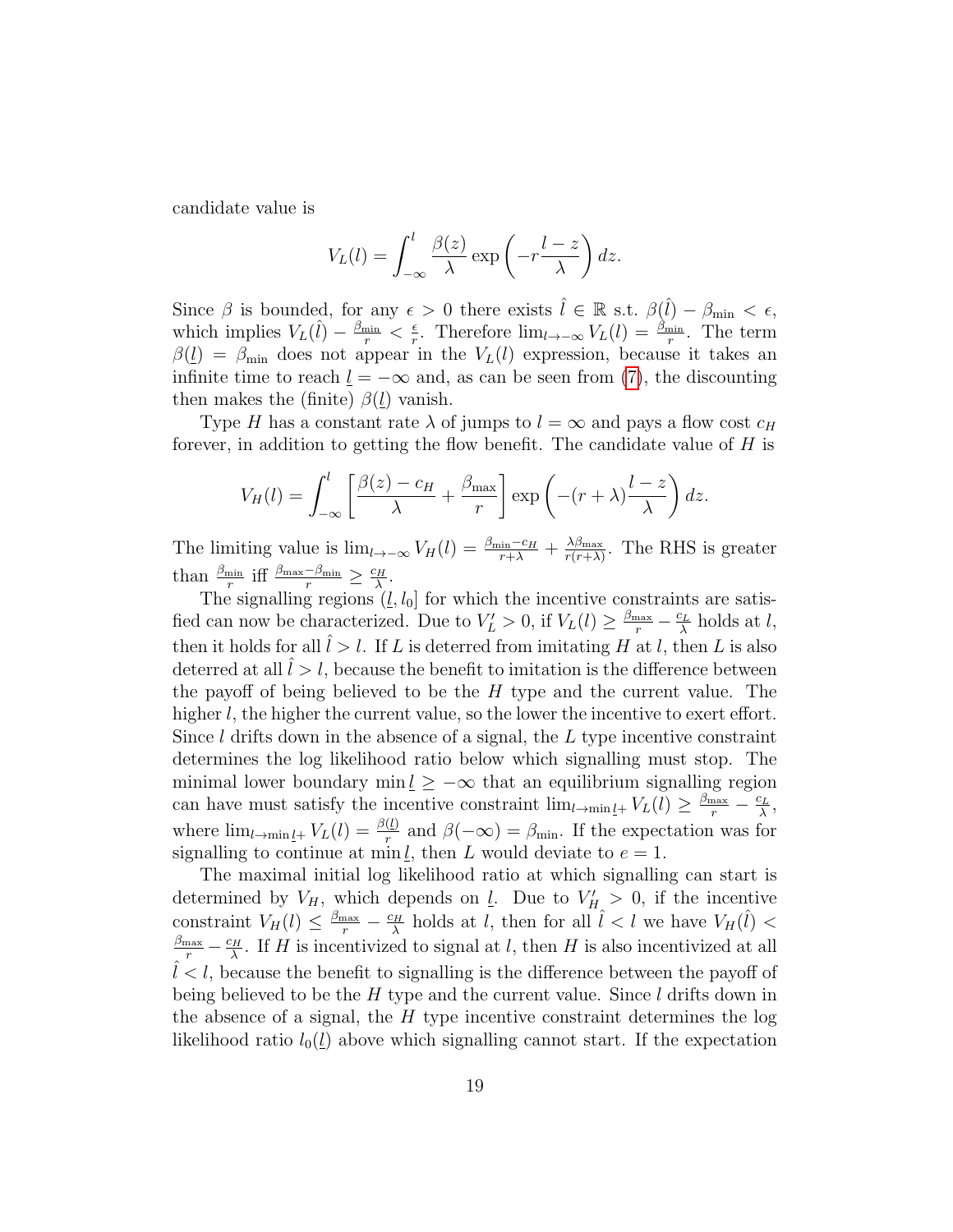was for signalling to start above  $l_0(l)$ , then H would deviate to  $e = 0$ . By Lemma [8,](#page-16-3)  $l_0(l) < \infty$  for any *l*.

The parameter values for which there exists an informative extremal equilibrium are given in Proposition [9.](#page-19-0)

<span id="page-19-0"></span> $\textbf{Proposition 9.} \ \textit{Suppose} \ \frac{\beta_{\max}-\beta_{\min}}{r} > \frac{c_H}{\lambda}$  $\frac{d^2H}{dt^2}$ . Then  $\exists l_0 \in \mathbb{R} \exists \epsilon > 0$  s.t. there exists an extremal equilibrium with signalling region  $[l_0, l_0 + \epsilon)$ .

If there exists one extremal equilibrium with a nonempty signalling region  $(l, l_0)$ , then there is a continuum of such equilibria, each corresponding to a particular  $\underline{l}' \in [\underline{l}, l_0)$ .

Comparative statics of extremal equilibria are presented next. Based on [\(7\)](#page-17-0),  $V_H(l)$  and  $V_L(l)$  are infinitely differentiable in  $l, r, \lambda, c_H, c_L$  for all  $l \in \mathcal{L}(e^*)$ , so derivatives can be used for comparative statics. Changing  $l$ changes  $e^*$  and therefore  $\mathcal{L}(e^*)$ . In that case, the comparison is between payoffs at an  $l$  that is in the reachable set both before and after changing  $l$ .

**Proposition 10.** If  $l \in \mathbb{R}$ , then

(a) 
$$
\frac{dV_L(l)}{dl} > 0,
$$
  
\n(b) 
$$
\frac{dV_H(l)}{dl} > 0 \text{ iff } \beta'(l) - \beta_{\text{max}} + \beta(l) + \frac{c_H r}{\lambda} > 0,
$$
  
\n(c) 
$$
\frac{dW(l)}{dl} > 0 \text{ iff } \exp(l) [\beta'(l) - \beta_{\text{max}} + \beta(l) + \frac{c_H r}{\lambda}] + \beta'(l) > 0.
$$

*Proof.* The proof is by taking the relevant derivatives.

 $\Box$ 

Comparing extremal equilibria,  $\frac{dV_L(l)}{dl} > 0$ , so pooling always gives L the highest payoff. This holds even when the benefit from the receivers' log likelihood ratio is arbitrarily convex. The reason is that  $e_L^* = 0$  in extremal equilibria, so  $L$  never receives good signals. In informative equilibria, there is a downward drift in  $l$ , which lowers  $V_L$  below pooling.

The result that pooling always gives L the highest payoff in the good news model holds not just for extremal equilibria. By Lemma [7,](#page-16-1) a nonextremal equilibrium must feature  $e_L^* \in (0,1)$  in the signalling region, i.e. L is indifferent to receiving good signals and paying the signalling cost. In that case,  $e = 0$  is still a best response for L, so  $V<sub>L</sub>$  is unchanged if the chosen action of L is switched to 0, keeping expectations  $e_L^*, e_H^*$  equal to the equilibrium strategies. In other words, the payoff of  $L$  in an informative equilibrium is the same as it would be without good signals and with zero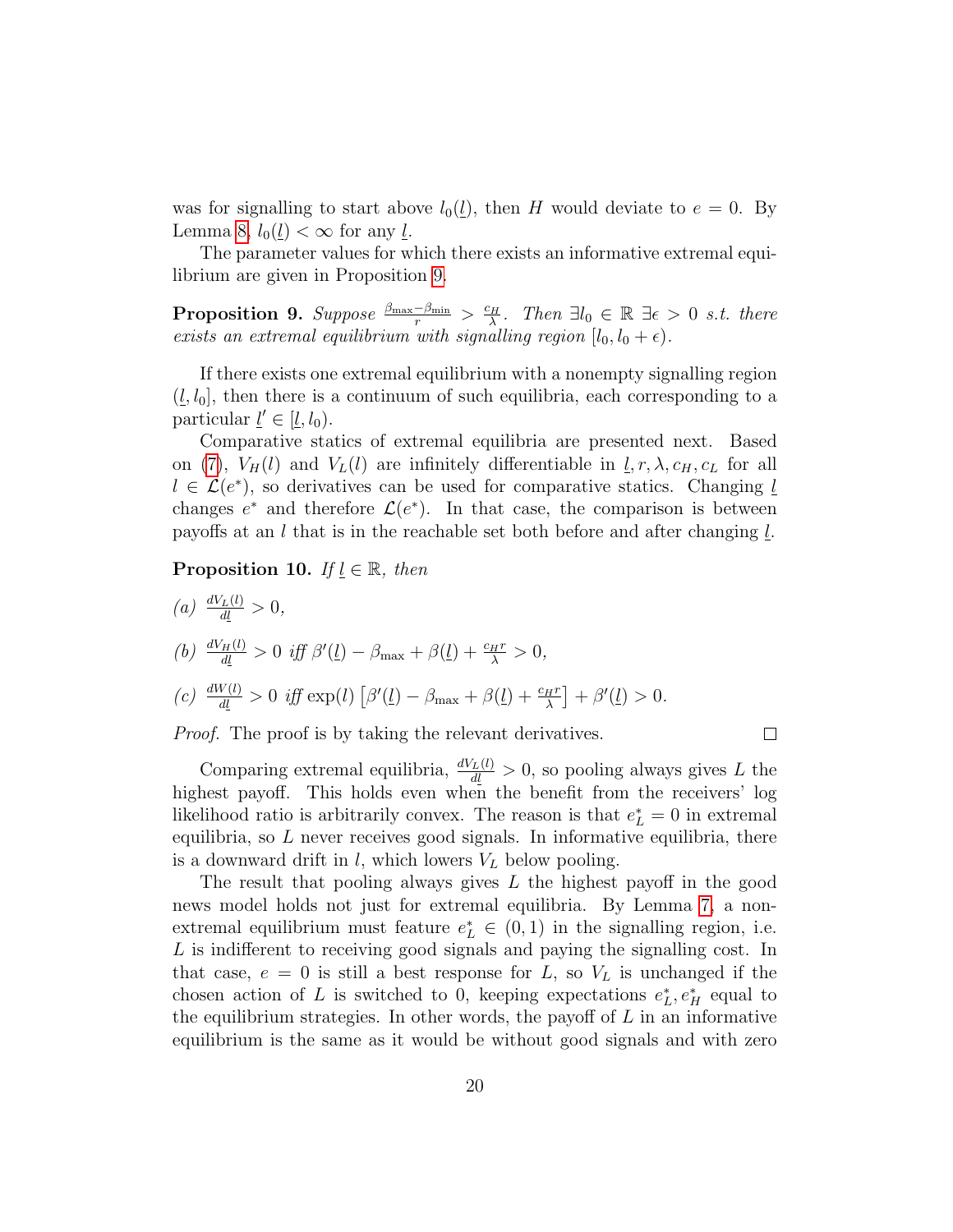signalling cost. Due to the downward drift of  $l$ , this is lower than the pooling payoff.

If the condition for  $\frac{dV_H(l)}{dl} > 0$  holds at every  $l \leq l_0$ , then pooling gives H the highest payoff. If the condition fails as  $l \rightarrow l_0$ , then an informative equilibrium gives  $H$  a higher payoff than pooling. The condition has a straightforward interpretation. Increasing  $\underline{l}$  increases the payoff upon reaching <u>l</u> at a rate  $\beta'(l)$ , lowers the chance of jumping to  $l = \infty$  (the  $-\beta_{\text{max}}$  term), increases the chance of reaching  $\underline{l}$  (the  $\beta(\underline{l})$  term) and reduces the time during which the signalling cost is paid. The balance of these effects determines whether  $V_H$  increases or decreases in  $l$ .

The condition for welfare to increase in <u>l</u> holds when  $\beta(l) = \frac{\exp(l)}{1 + \exp(l)}$ , so pooling gives the highest welfare when the sender's benefit from the receivers' belief is linear. The condition for welfare to increase in  $l$  is a combination of the effects on the payoffs of H and L. The initial  $\exp(l)$  multiplier is a weight on the payoff of H. The weight increases in the probability that the sender's type is  $H$ . The term in the square brackets is the effect of increasing  $l$  on the payoff of H, which is discussed above. The final term  $\beta'(\underline{l})$  (with a weight of 1) is positive and describes  $L$ 's benefit from an increase in  $l$ , namely that the payoff upon reaching  $l$  is larger.

### 2.3 Final remarks on the Poisson model

Some of the restrictive assumptions in the Poisson games considered above are relaxed in the online appendix. Including both good and bad news in the game, with good signals occurring at rate  $\lambda_q e$  and bad signals at rate  $\lambda_b(1-e)$ , the set of extremal equilibria is similar to the good news case when  $\lambda_g > \lambda_b$  and similar to the bad news case when  $\lambda_g < \lambda_b$ . If  $\lambda_g = \lambda_b$ , then the log likelihood ratio stays constant in the absence of signals and jumps when a signal occurs. Adding a small positive rate of bad news to the good news model does not change the result that L always prefers pooling. The set of extremal effort equilibria remains similar to the case with only good news. A small positive rate of good news in the bad news model does not significantly affect extremal equilibria.

The assumption that zero effort in the good news case and maximal effort in the bad news case ensure the absence of signals is rather stark. However, as shown in the online appendix, a low Poisson intensity  $\epsilon > 0$  of signals even with zero effort in the good news case or with maximal effort in the bad news case does not qualitatively change the set of extremal equilibria.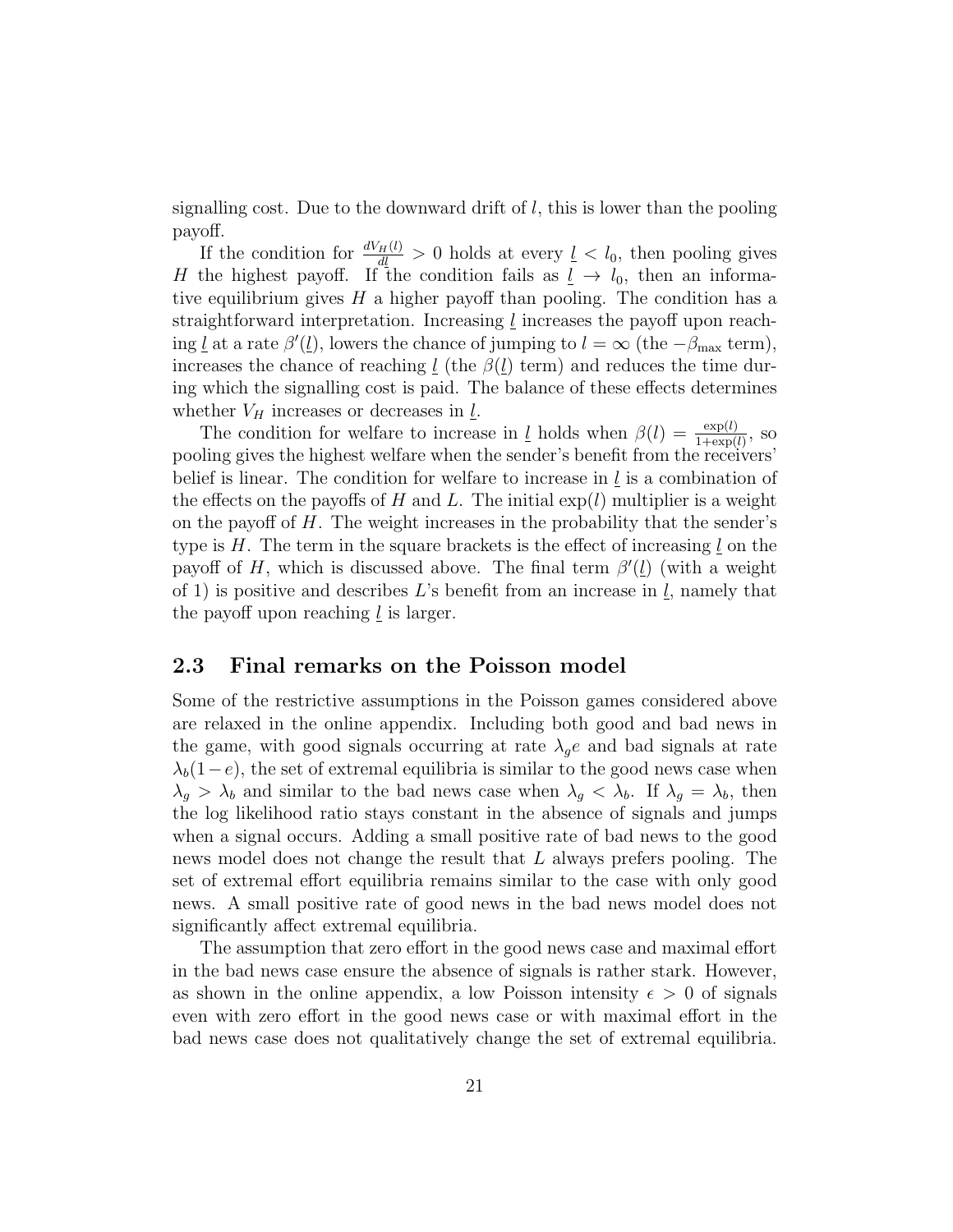The positive lower bound on the signal rate in the good news model does overturn the result that L always prefers pooling.

### 3 Signalling with Brownian noise

The Poisson signalling game corresponds to an environment where information is revealed by rare and significant events. There are situations in which a gradual and continuous information revelation is more realistic. This section turns to the gradual information revelation case and models the signal process as a Brownian motion. In this model, the union of equilibrium signalling regions need not be an equilibrium signalling region. The union would mean the receivers expect 'too much' signalling, which induces one of the types to deviate. An analogous result holds in the one-shot noisy signalling model in the online appendix, where for some parameter values an equilibrium with  $e_L^* = 0, e_H^* = 1$  exists iff the initial log likelihood ratio belongs to one of two disjoint finite intervals. The expectation of 'too much' signalling between these intervals induces L to imitate.

The setup is similar to the Poisson model. The sender's effort process  $(e_t)_{t\geq0}$  now controls the drift of a signal process  $(X_t)_{t\geq0}$  given by

$$
dX_t = e_t dt + \sigma dB_t,
$$

where  $X_0 \in \mathbb{R}$  is a given parameter,  $B_t$  is standard Brownian motion and  $\sigma > 0$ . Denote the filtration generated by  $(X_t)_{t\geq 0}$  by  $(\mathcal{F}_t)_{t\geq 0}$ . The receivers at time t observe  $(X_{\tau})_{\tau \in [0,t]},$  but not the sender's type or present or past actions. Based on the signal, the receivers update their log likelihood ratio. The log likelihood ratio process  $(l_t)_{t>0}$  is adapted to  $(\mathcal{F}_t)_{t>0}$ .

The flow utility of a sender of type  $\theta$  from action  $e \in [0,1]$  and the receivers' log likelihood ratio l is  $\beta(l)-c_{\theta}e$ . Assume  $\beta$  is bounded, Lipschitz, strictly increasing and twice continuously differentiable on R.

A pure public strategy of the sender is a pair of random processes  $(e_L, e_H)$ , each taking values in [0, 1] and adapted to  $(\mathcal{F}_t)_{t>0}$ . A *Markov stationary* strategy of the sender is a pure public strategy measurable w.r.t. the log likelihood ratio process  $(l_t)_{t\geq0}$ . It can be written as a pair of measurable functions  $(e_L, e_H)$ :  $\overline{\mathbb{R}} \to [0, 1]^2$ . The state variable is the receivers' log likelihood ratio l. Henceforth, strategy is understood as a Markov stationary strategy.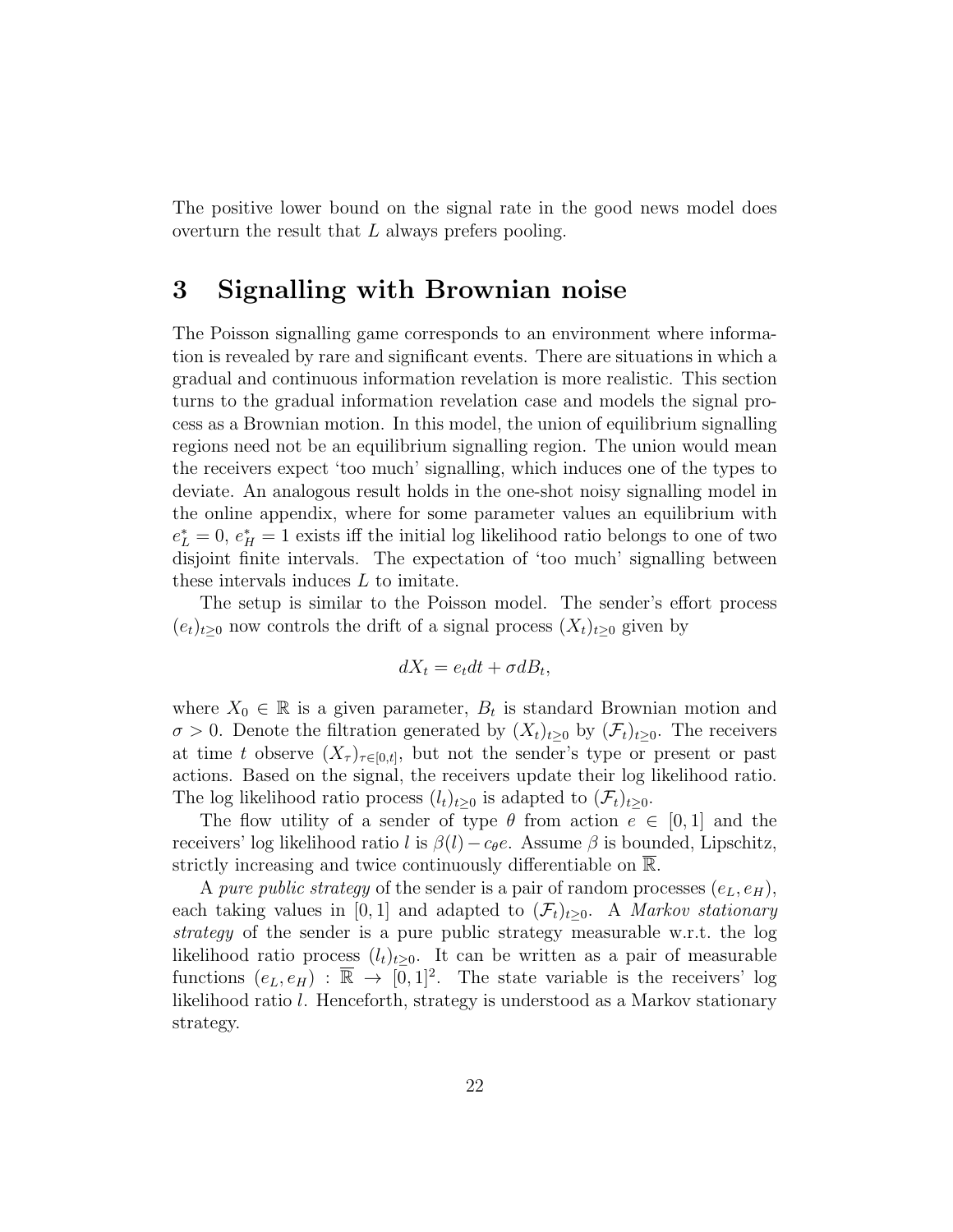Given the initial log likelihood ratio  $l_0 \in \mathbb{R}$  and the strategy  $(e_L^*, e_H^*)$ expected from the sender, the receivers update the log likelihood ratio<sup>[8](#page-22-0)</sup>

<span id="page-22-1"></span>
$$
dl_t = \sigma^{-2} (e_H^*(l_t) - e_L^*(l_t)) [dX_t - \frac{1}{2} e_H^*(l_t) dt - \frac{1}{2} e_L^*(l_t) dt]. \tag{8}
$$

The initial log likelihood ratio  $l_0$  is a parameter, so a strategy is a function of  $l_0$  in addition to l. The *reachable set* of log likelihood ratios is

$$
\mathcal{L}(e^*) = \left\{ l \in \overline{\mathbb{R}} : \exists t \in \mathbb{R}_+ \; \exists \text{ a path of } l_t \text{ s.t. } l_t = l \right\},\
$$

where  $l_t$  is defined in [\(8\)](#page-22-1). Only behaviour on the reachable set is discussed subsequently. Behaviour outside  $\mathcal{L}(e^*)$  can be arbitrary, because no deviation can take l there.

**Definition 3.** A Markov stationary equilibrium consists of a strategy  $(e_H^*, e_L^*)$ and a log likelihood ratio process  $(l_t)_{t\geq0}$  s.t.

1. given  $(l_t)_{t\geq0}$ ,  $e^*_{\theta}$  solves

$$
\sup_{e_{\theta}(\cdot)} \mathbb{E}^{e_{\theta}} \left[ \int_0^{\infty} \exp(-rt) \left[ \beta(l_t) - c_{\theta} e_{\theta}(l_t) \right] dt | l_{t=0} = l_0 \right],
$$

where the expectation is over the process  $(l_t)_{t\geq0}$ ,

2. given  $(e_H^*, e_L^*)$  and  $l_0$ , the process  $(l_t)_{t\geq 0}$  is derived from Bayes' rule [\(8\)](#page-22-1).

Given  $e^*$ , the *pooling region* is

$$
\mathcal{P}(e^*) = \{ l \in \mathcal{L}(e^*) : e^*_{H}(l) = e^*_{L}(l) \}.
$$

The complement of the pooling region in  $\mathcal{L}(e^*)$  is called the *signalling region*. The *pooling equilibrium* where  $e_H^* = e_L^* \equiv 0$  always exists by Lemma [2.](#page-8-1) A nonpooling equilibrium exists if the sender is patient enough. The proof is postponed to Proposition [15.](#page-27-0)

Since  $l_0$  is a parameter, the payoff starting at  $l_0$  need not in general equal the continuation value from  $l_0$  after starting at  $l \neq l_0$ . However, if the strategy the market expects is Markov stationary, then every time  $l$  is reached, the continuation value  $V_{\theta}(l)$  of type  $\theta$  from l on is well defined. Some observations about the value functions are formalized in the following lemma.

<span id="page-22-0"></span><sup>8</sup>The updating rule for the log likelihood ratio is derived from the continuous time Bayes' rule for probability [\(Liptser and Shiryaev](#page-48-5) [\(1977\)](#page-48-5) Theorem 9.1) using Itō's formula.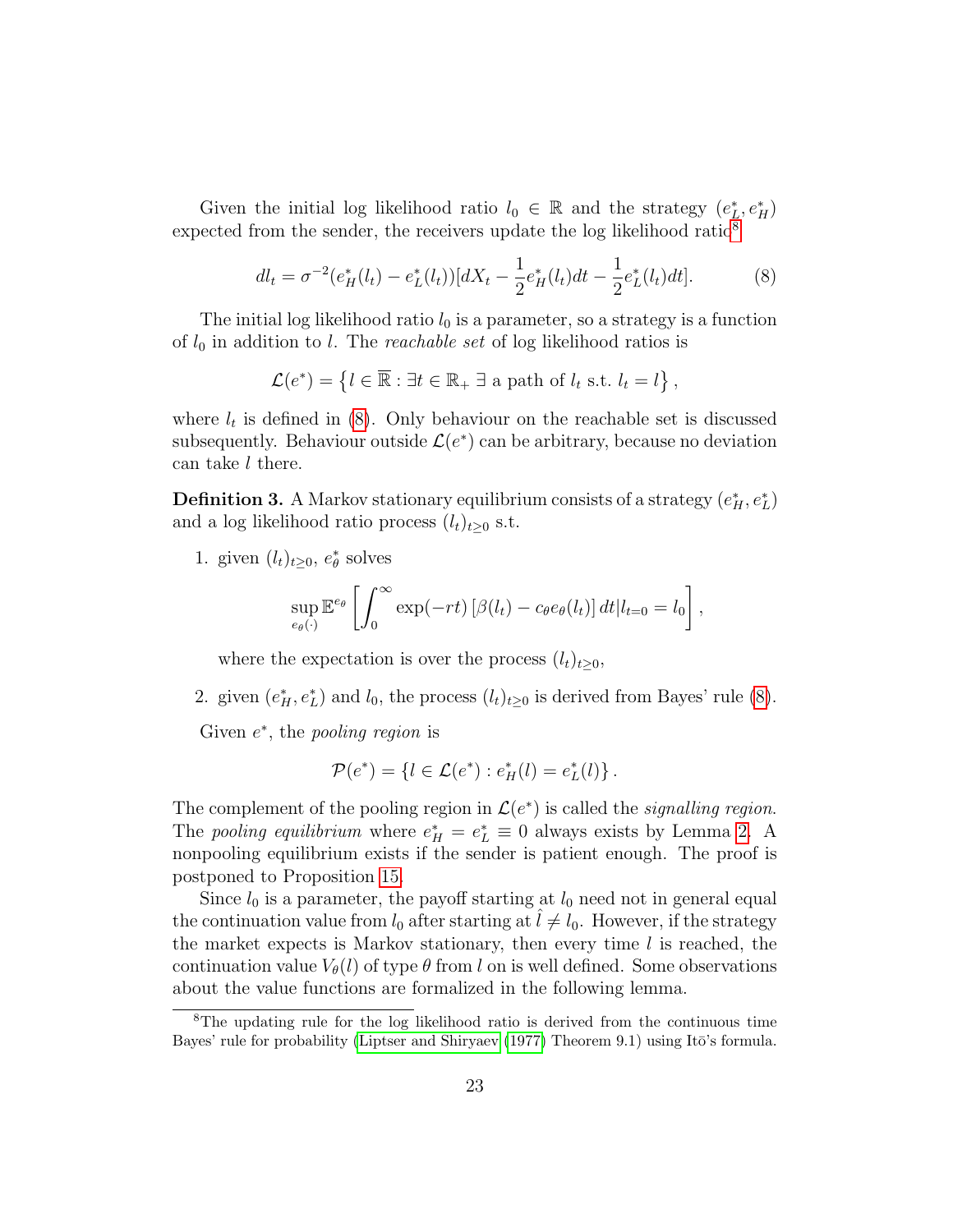<span id="page-23-0"></span>**Lemma 11.**  $V_H(l) \geq V_L(l) \ \forall l_0 \in \overline{\mathbb{R}} \ \forall e^* \ \forall l \in \mathcal{L}(e^*)$ , with strict inequality if under the optimal  $(e_L, e_H)$  starting at l, there is a positive probability of reaching some  $\hat{l}$  with  $e_L(\hat{l}) > 0$ .  $\frac{\beta_{\min}}{r} \leq V_\theta(l) \leq \frac{\beta_{\max}}{r}$  $\frac{\text{max}}{r}$ , with strict inequalities if  $l \in \mathbb{R}$ .  $V_{\theta}$  is strictly increasing.

The results in Lemma [11](#page-23-0) hold more generally. The fact that  $V_H(l) \geq V_L(l)$ is independent of the signal structure and the cost function—it only needs that each effort level costs less for  $H$  than for  $L$ . The value functions are bounded independently of the signals and costs. The strict monotonicity of  $V_{\theta}$  does not carry over to the Poisson case, but it holds whenever the paths of the l process are continuous for any strategy expected or chosen.

Equilibrium strategies are partially characterized in the following lemma. If  $L$  is expected to take higher effort than  $H$ , then a higher signal lowers the log likelihood ratio. With increasing  $V_{\theta}$  this implies both types optimally choose 0. This result holds whenever the signal is such that the paths of the l process are continuous.

<span id="page-23-1"></span>**Lemma 12.** Fix  $l_0 \in \overline{\mathbb{R}}$ . In any equilibrium,  $\sharp l \in \mathcal{L}(e^*)$  satisfying  $e^*_{L}(l)$  =  $e_H^*(l) > 0$  or  $e_L^*(l) > e_H^*(l)$ .

It is clear from [\(8\)](#page-22-1) that once the log likelihood ratio process reaches the pooling region, l stays constant forever, so signalling must occur in an interval of l containing  $l_0$ . Starting inside the interval, if the l process reaches the boundary, then in the next instant it enters the pooling region due to the rapidly varying Brownian motion driving l. For this reason, it is w.l.o.g. to consider only open signalling regions. In light of this and Lemma [12,](#page-23-1) it is w.l.o.g. to consider only equilibria in which outside an interval of log likelihood ratios  $(l, l)$ , both types choose action 0 and inside that interval,  $e_L^* < e_H^*$ .

The subsequent focus of this section is on extremal equilibria. It can be shown that if effort only takes values zero and one, then outside an interval of log likelihood ratios  $(l, l) \ni l_0$ , both types choose action 0 and inside that interval,  $e_L^* = 0$ ,  $e_H^* = 1$ . In  $(\underline{l}, \overline{l})$ , the l process is a simple Brownian motion with drift either  $\frac{1}{2}$  or  $-\frac{1}{2}$  $\frac{1}{2}$ , depending on whether the sender's chosen action is  $e = 1$  or 0.

The value functions are calculated next, using the HJB equations and a verification theorem. Payoff comparisons readily apparent from the value functions are noted while deriving the value functions. Necessary conditions for equilibrium are derived. After that, the existence of informative extremal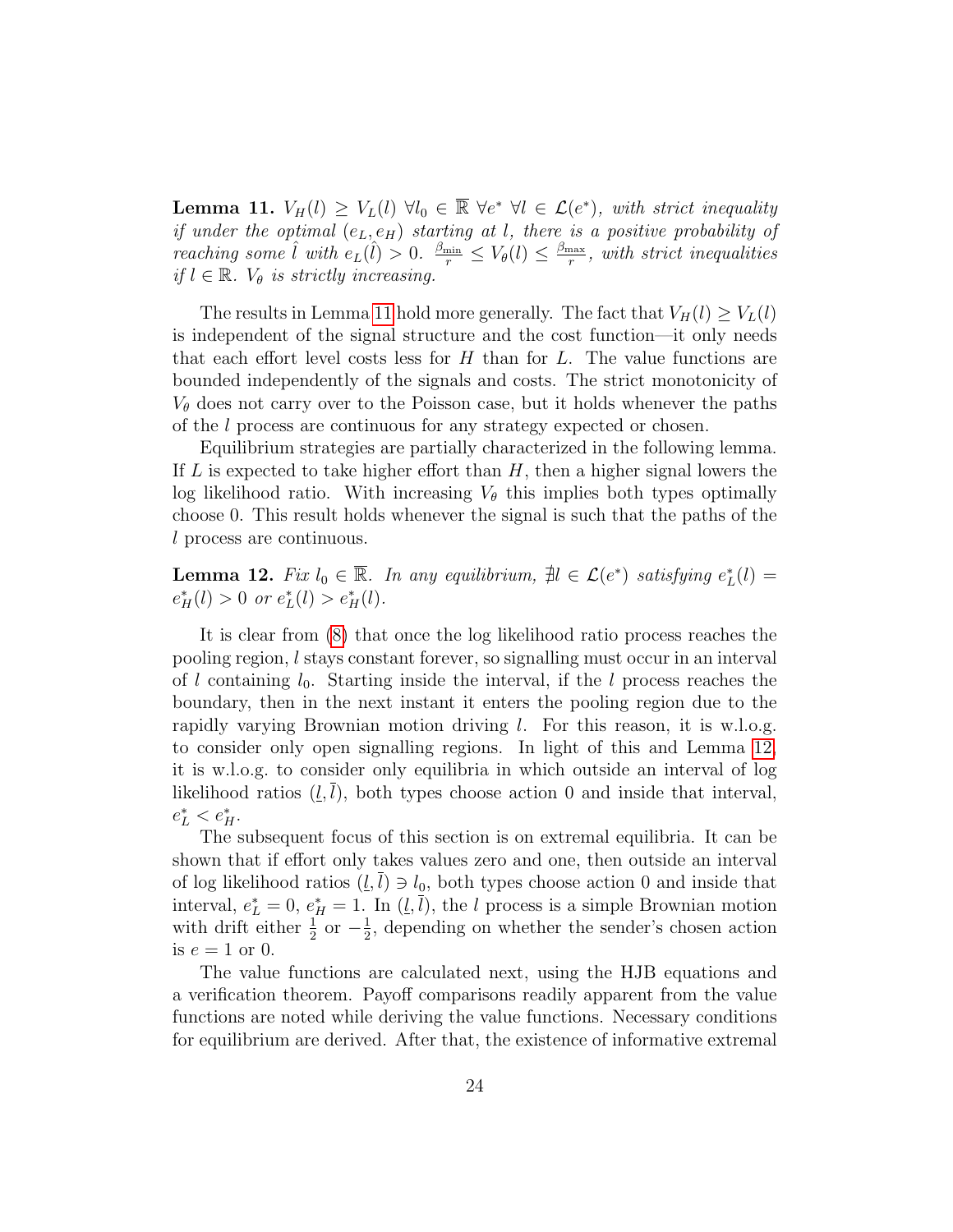equilibria is proved, followed by comparative statics, which are mostly numerical.

It is clear that for  $\hat{\beta}(\mu) = \beta(\ln \frac{\mu}{1-\mu})$  concave in  $\mu$  (the receivers' belief), L prefers pooling to any other equilibrium, because the expected posterior is lower than the prior and the variance in the posterior does not increase the payoff. The concavity of  $\hat{\beta}$  in  $\mu$  implies the condition in Proposition [13](#page-24-0) that is sufficient for  $L$  to prefer pooling. If pooling gives the highest payoff to  $L$ , then in the class of extremal equilibria, L's payoff is higher in an equilibrium with a smaller signalling region.

<span id="page-24-0"></span>**Proposition 13.** If  $\beta(\ln(z))$  is concave in z, then  $V_L$  is higher in pooling than in any extremal equilibrium. In that case if  $V_{L2}$  is the value of L in an equilibrium with signalling region  $(\underline{l}_2, l_2)$  and  $V_{L1}$  is the value of L in an equilibrium with signalling region  $(\underline{l}_1, \overline{l}_1) \subset (\underline{l}_2, \overline{l}_2)$ , then  $V_{L1}(l) \geq V_{L2}(l)$  for all  $l \in (\underline{l}_1, l_1)$ . If  $\beta(\ln(z))$  is convex in z, then  $V_L$  is lower in pooling than in any extremal equilibrium and  $V_{L1}(l) \leq V_{L2}(l)$  for all  $l \in (\underline{l}_1, \overline{l}_1)$ .

The idea of the proof is to transform the l process into a zero-drift process  $f(l)$  by an increasing transformation f using It $\bar{o}$ 's lemma. The benefit function  $\beta$  is simultaneously transformed by the inverse of f. Pooling gives L a higher payoff than an informative extremal equilibrium iff the transformed benefit function is concave in  $f(l)$ . It turns out  $f(l)$  is the likelihood ratio  $\exp(l)$ .

An example where L prefers pooling has  $\beta(l) = \left(\frac{\exp(l)}{1+\exp(l)}\right)$  $\frac{\exp(l)}{1+\exp(l)}\right)^n$ ,  $n \geq 2$  and  $\overline{l} \leq \ln \frac{n-1}{2}.$ 

Next, the HJB equations are solved and a verification theorem is used to check that the solutions of the HJB equations coincide with the value functions. The HJB equation of type  $\theta$  is

$$
rV_{\theta}(l) = \beta(l) + \max\left\{-c_{\theta}e + V_{\theta}'(l)\sigma^{-2}\left(e - \frac{1}{2}\right)\right\} + \frac{1}{2}V_{\theta}''(l)\sigma^{-2}.
$$

Given the signalling region  $(l, \overline{l})$  the receivers expect, the optimal strategy of type  $\theta$  is to choose

$$
e_{\theta}(l) = \begin{cases} 1 \{-c_{\theta} + V_{\theta}'(l)\sigma^{-2} \ge 0\} & \text{if } l \in (\underline{l}, \overline{l}), \\ 0 & \text{if } l \notin (\underline{l}, \overline{l}). \end{cases}
$$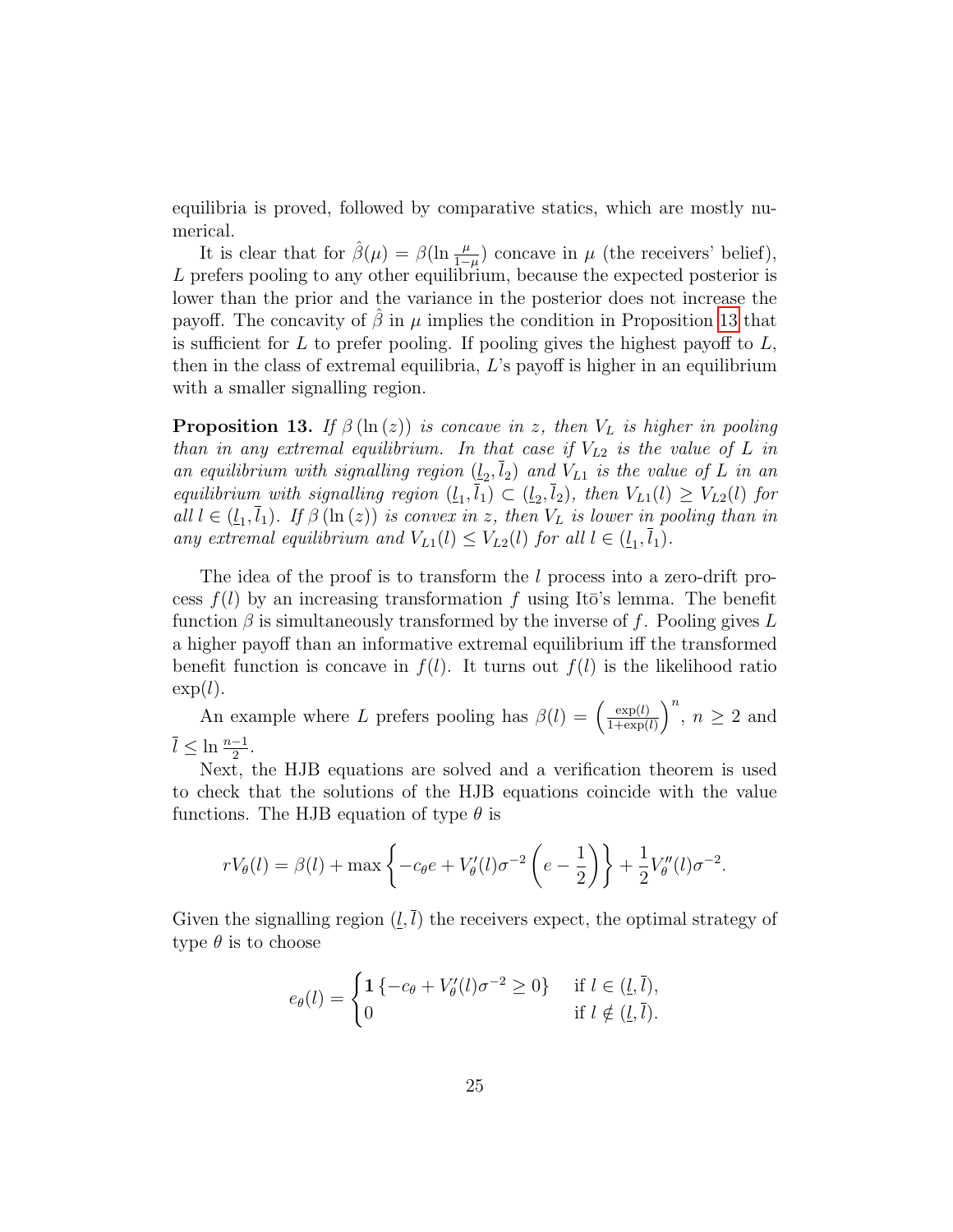The incentive constraints for H to choose  $e_H(l) = 1$  and L to choose  $e_L(l) = 0$ in the signalling region are

<span id="page-25-0"></span>
$$
V_H'(l) \ge c_H \sigma^2, \qquad V_L'(l) \le c_L \sigma^2. \tag{9}
$$

Call these  $IC_H$  and  $IC_L$ . After finding the candidate equilibrium, it must be verified that the ICs hold at every point in the signalling region.

Set the chosen actions equal to the equilibrium actions. The HJB equations become the pair of linear second-order ODEs

$$
rV_H(l) = \beta(l) - c_H + \frac{1}{2}V'_H(l)\sigma^{-2} + \frac{1}{2}V''_H(l)\sigma^{-2},
$$
  

$$
rV_L(l) = \beta(l) - \frac{1}{2}V'_L(l)\sigma^{-2} + \frac{1}{2}V''_L(l)\sigma^{-2}.
$$

This is where using the log likelihood ratio instead of the belief is helpful with belief, the ODEs do not have constant coefficients. After solving the ODEs for  $V_L$ ,  $V_H$ , the ICs as well as the smoothness conditions for the verification theorem must be checked at every point in the signalling region.

The solutions  $V_{\theta}$  to the ODEs are the sum of the general solution  $C_{\theta_1}y_{\theta_1}+$  $C_{\theta 2}y_{\theta 2}$  of the homogeneous equation and a particular solution  $y_{\theta p}$  of the inhomogeneous equation. The general solutions for  $H$  and  $L$  respectively are

$$
C_{H1} \exp\left(l\frac{-1-\sqrt{1+8r\sigma^2}}{2}\right) + C_{H2} \exp\left(l\frac{-1+\sqrt{1+8r\sigma^2}}{2}\right),
$$
  

$$
C_{L1} \exp\left(l\frac{1-\sqrt{1+8r\sigma^2}}{2}\right) + C_{L2} \exp\left(l\frac{1+\sqrt{1+8r\sigma^2}}{2}\right).
$$

Using d'Alembert's method, the particular solutions are

$$
y_{Hp} = -\frac{c_H}{r}
$$
  
+ 
$$
\frac{2\sigma^2}{\sqrt{1+8r\sigma^2}} \exp\left(l\frac{-1-\sqrt{1+8r\sigma^2}}{2}\right) \int \beta(l) \exp\left(l\frac{1+\sqrt{1+8r\sigma^2}}{2}\right) dl
$$
  
- 
$$
\frac{2\sigma^2}{\sqrt{1+8r\sigma^2}} \exp\left(l\frac{-1+\sqrt{1+8r\sigma^2}}{2}\right) \int \beta(l) \exp\left(l\frac{1-\sqrt{1+8r\sigma^2}}{2}\right) dl,
$$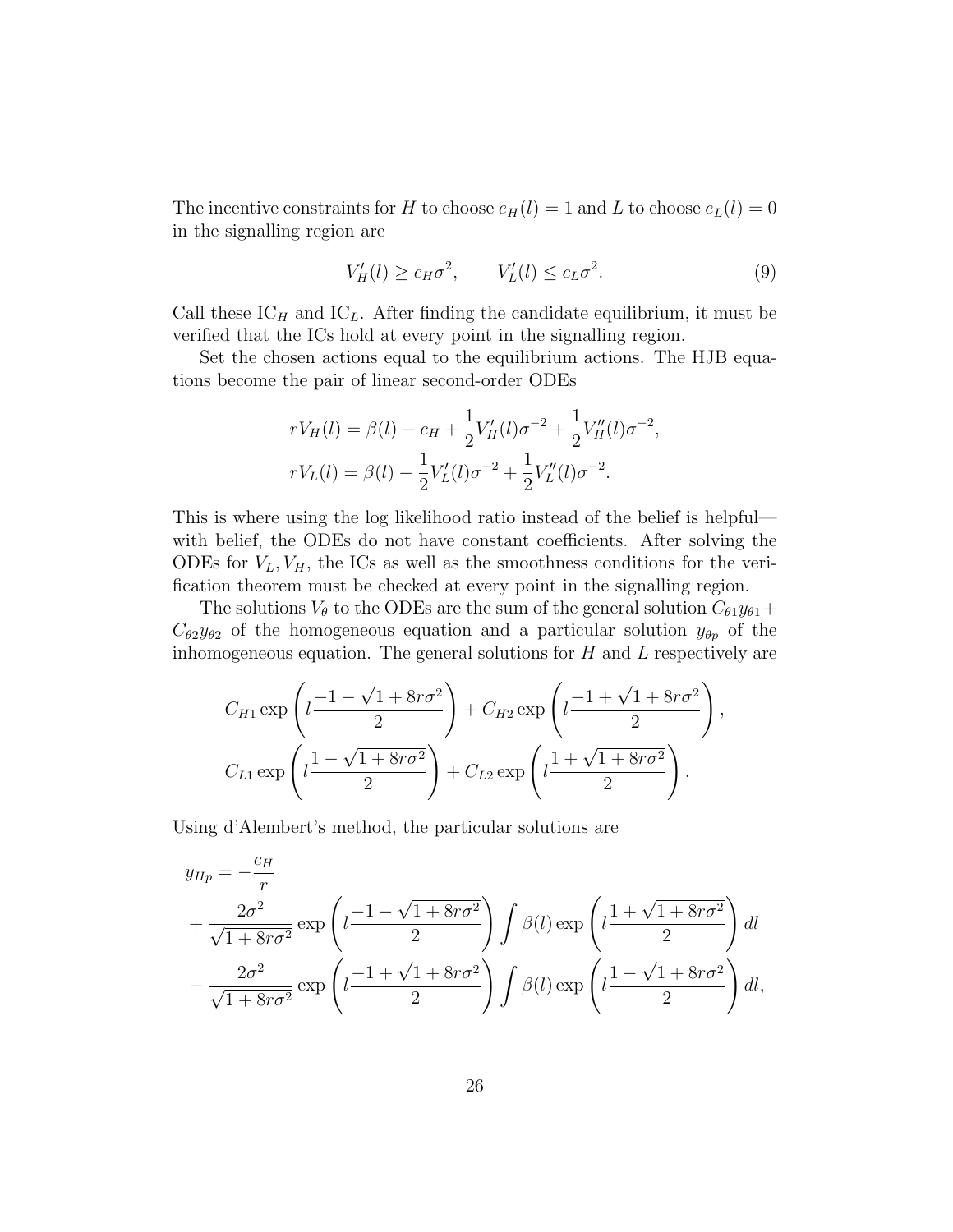$$
y_{Lp} = \frac{2\sigma^2}{\sqrt{1+8r\sigma^2}} \exp\left(l\frac{1-\sqrt{1+8r\sigma^2}}{2}\right) \int \beta(l) \exp\left(l\frac{-1+\sqrt{1+8r\sigma^2}}{2}\right) dl
$$

$$
-\frac{2\sigma^2}{\sqrt{1+8r\sigma^2}} \exp\left(l\frac{1+\sqrt{1+8r\sigma^2}}{2}\right) \int \beta(l) \exp\left(l\frac{-1-\sqrt{1+8r\sigma^2}}{2}\right) dl,
$$

where the integrals are nonelementary even for simple functional forms of β, e.g. for  $β(l) = \frac{\exp(l)}{1+\exp(l)}$ , which describes linear benefit from the receivers' belief.

Imposing the boundary conditions  $V_{\theta}(\underline{l}) = \frac{\beta(\underline{l})}{r}$  and  $V_{\theta}(\overline{l}) = \frac{\beta(\underline{l})}{r}$ , the constants in the general solution for H are

$$
C_{H1} = \frac{y_{H2}(\bar{l})\left[\frac{\beta(\bar{l})}{r} - y_{Hp}(\underline{l})\right] - y_{H2}(\underline{l})\left[\frac{\beta(\bar{l})}{r} - y_{Hp}(\bar{l})\right]}{y_{H1}(\underline{l})y_{H2}(\bar{l}) - y_{H2}(\underline{l})y_{H1}(\bar{l})},
$$
  

$$
C_{H2} = \frac{-y_{H1}(\bar{l})\left[\frac{\beta(\underline{l})}{r} - y_{Hp}(\underline{l})\right] + y_{H1}(\underline{l})\left[\frac{\beta(\bar{l})}{r} - y_{Hp}(\bar{l})\right]}{y_{H1}(\underline{l})y_{H2}(\bar{l}) - y_{H2}(\underline{l})y_{H1}(\bar{l})}.
$$

The constants for  $L$  are determined by a similar expression, replacing the  $H$ subscripts with L.

Now that all components of the solutions of the HJB equations have been found, it can be verified that they coincide with the candidate value functions. The ICs remain to be checked.

<span id="page-26-0"></span>**Lemma 14.** The solutions  $V_H$ ,  $V_L$  of the HJB equations equal the candidate value functions in the signalling region. The Markov controls for the HJB equations maximize the candidate value functions.

Based on the candidate value function expressions, the signalling region depends on r and  $\sigma^2$  only through their product  $r\sigma^2$ . Closed form comparative statics results are not available for parameters other than  $c_L$  due to the complexity of the  $V_{\theta}$  expressions. Numerical simulations will be used instead. As to  $c<sub>L</sub>$ , the LHS of IC<sub>L</sub> in [\(9\)](#page-25-0) does not contain  $c<sub>L</sub>$ , so there exists  $\hat{c}<sub>L</sub>$  s.t. for  $c_L < \hat{c}_L$ , IC<sub>L</sub> fails and for  $c_L \geq \hat{c}_L$ , IC<sub>L</sub> holds.

Before turning to numerics, the conditions for the existence of nontrivial extremal equilibria are provided. The intuition of the conditions is similar to the Poisson case—an informative equilibrium exists iff the maximal benefit from signalling is large enough to incentivize  $H$  to signal. To see the similarity, consider  $\sigma^2$  analogous to  $\frac{1}{\lambda}$  in the Poisson models.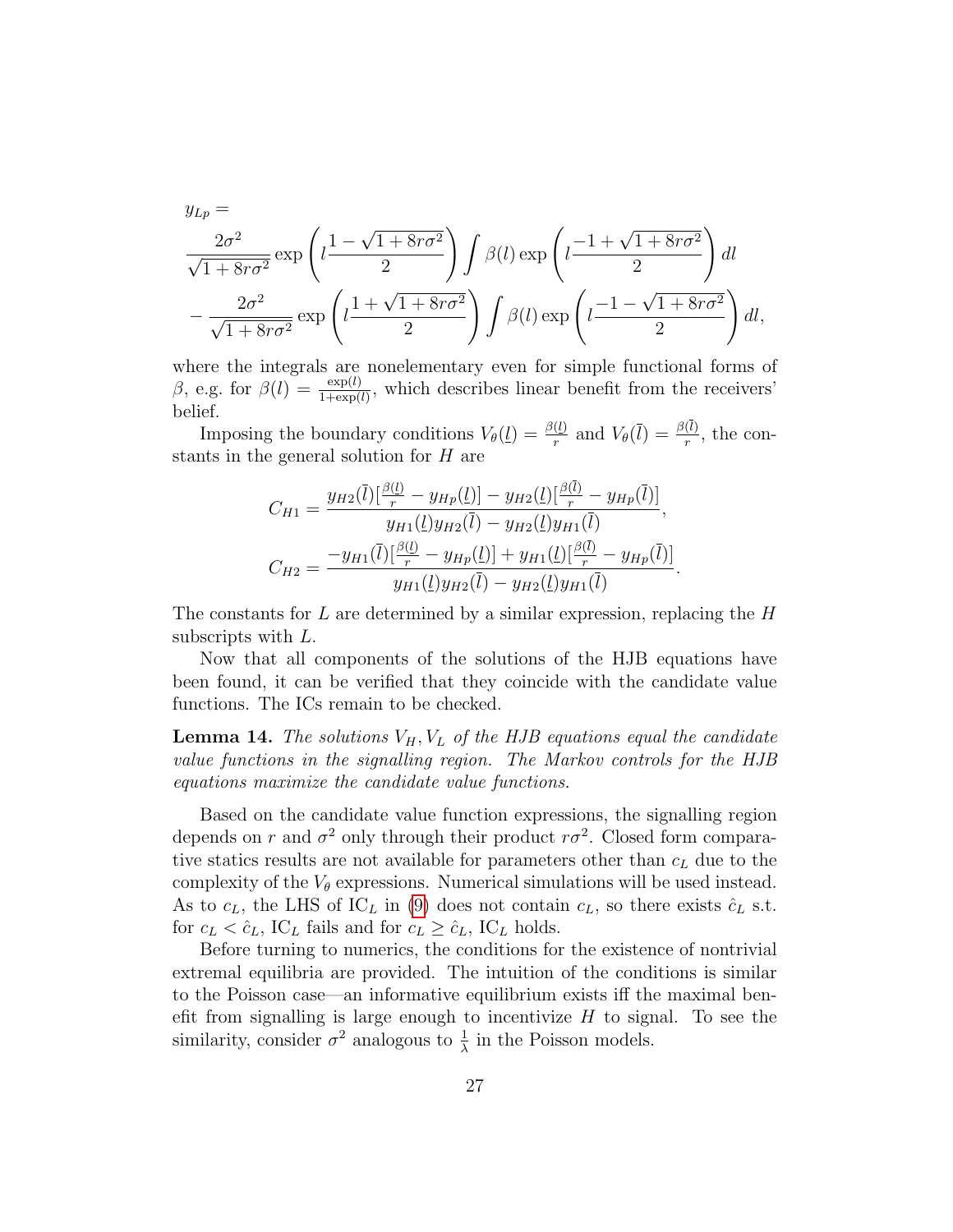<span id="page-27-0"></span>**Proposition 15.** If  $\exists l \in \mathbb{R}$  with  $\frac{\beta'(l)}{r} > c_H \sigma^2$ , then  $\exists l_0 \in \mathbb{R}$  contained in the signalling region of an extremal equilibrium. If  $\nexists l \in \mathbb{R}$  with  $\frac{\beta'(l)}{r} \geq c_H \sigma^2$ , then pooling is the unique equilibrium.

The idea of the proof is that the slopes of the value functions are close to the slope of  $\beta$  for small signalling intervals. If the slope of the benefit function is high enough at some point  $l$  to incentivize  $H$  to signal at  $l$  (provided the receivers expect  $e^*_{\mathcal{L}}(l) = 0$ ,  $e^*_{\mathcal{H}}(l) = 1$ , then there exists another point  $l_0$ with  $\beta'(l_0)$  low enough not to incentivize L to signal, but high enough to still incentivize  $H$ . An informative extremal equilibrium can then be constructed with a signalling interval containing  $l_0$ .

It is clear that for any  $l \in \mathbb{R}$ ,  $\sigma^2 > 0$ ,  $c_L > c_H > 0$  and strictly increasing  $\beta(l)$ , there exists  $r \in (0,\infty)$  that makes the sufficient condition in Proposition [15](#page-27-0) hold. One can always find a level of patience for a nontrivial extremal equilibrium to exist.

Numerical comparative statics on the set of signalling regions are presented next. As in the Poisson signalling game, for some initial log likelihood ratios there is a continuum of informative equilibria. Until the end of this section, it is assumed that  $\beta(l) = \frac{\exp(l)}{1+\exp(l)}$ , so the sender's benefit from the receivers' belief equals the belief. The figures to follow depict signalling intervals  $(l, l)$  as points on a plane, with the x-coordinate of the point equalling  $\underline{l}$  and the y-coordinate equalling l.

For  $c_H = 0.1$ ,  $c_L = 0.24$  and  $r = \sigma^2 = 1$ , the region where the ICs hold is depicted in panel (c) of Figure [3](#page-28-0) as the shaded area. Panel (a) shows the area where  $IC_H$  holds and panel (b) the area where  $IC_L$  holds. The shaded area on panel (c) is the intersection of panels (a) and (b). The disconnectedness of the set of equilibrium signalling regions is in part due to restricting attention to extremal equilibria.

The effect of increased patience or reduced noise on the ICs is shown in Figure [4,](#page-29-0) where  $c_H = 0.1$ ,  $c_L = 0.24$ ,  $r = 1$  and  $\sigma^2 = 0.5$ . Note the different scale of the axes compared to Figure [3.](#page-28-0) Since r and  $\sigma^2$  affect the ICs only through their product, reducing  $\sigma^2$  by half has the same effect as reducing r by half.

There need not exist a signalling region containing all others. Such a signalling region is the point at the upper left corner of the shaded area of panel (c), i.e. a point that is simultaneously at maximal horizontal and vertical distance from the diagonal. Figure [5](#page-30-0) shows that for  $c_H = 0.15$ ,  $c_L = 0.28$  and  $r = \sigma^2 = 1$ , a higher  $\overline{l}$  permits a higher  $\overline{l}$  for a signalling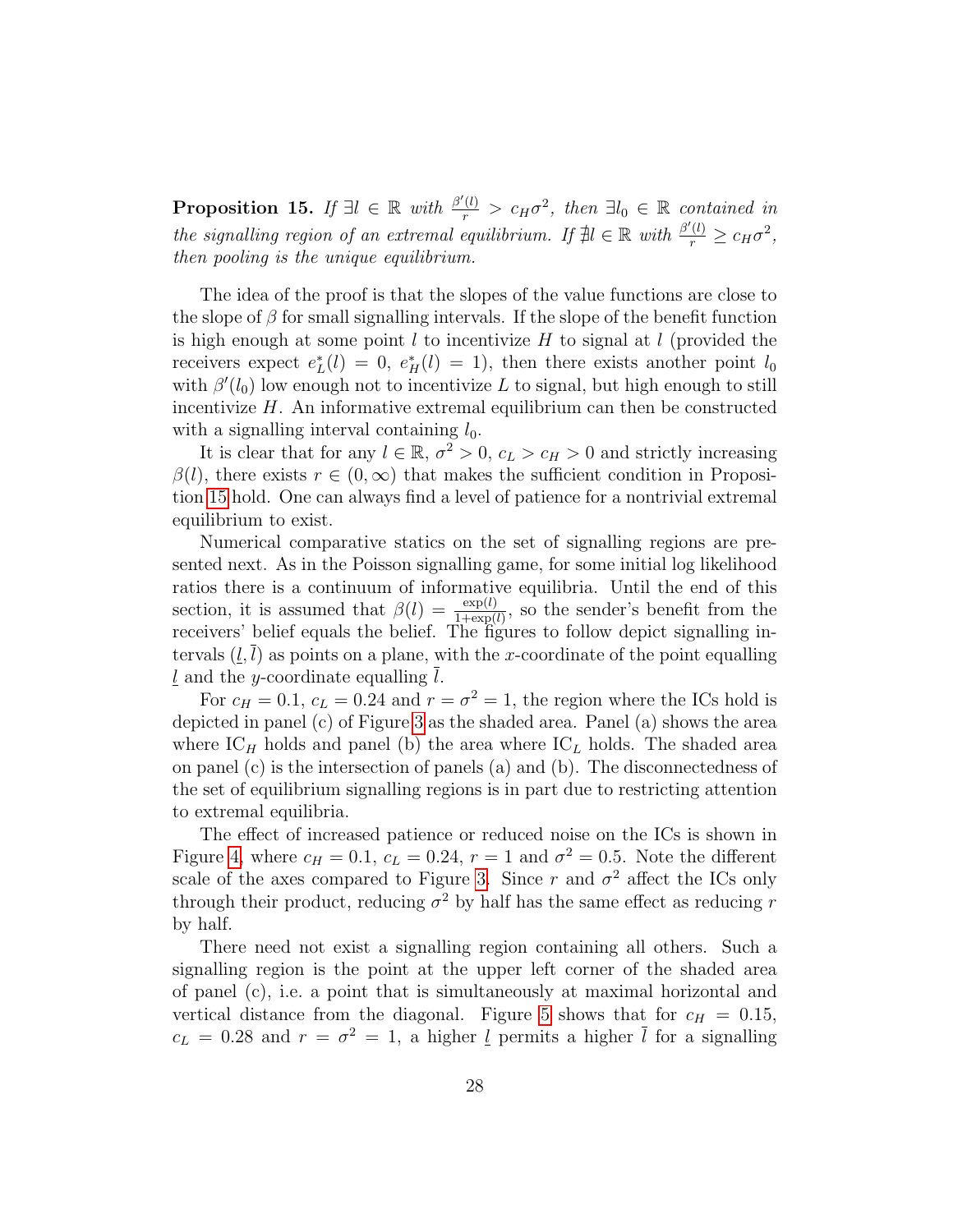<span id="page-28-0"></span>

Figure 3: Region where ICs hold (shaded) for  $c_H = 0.1$ ,  $c_L = 0.24$  and  $r=\sigma^2=1.$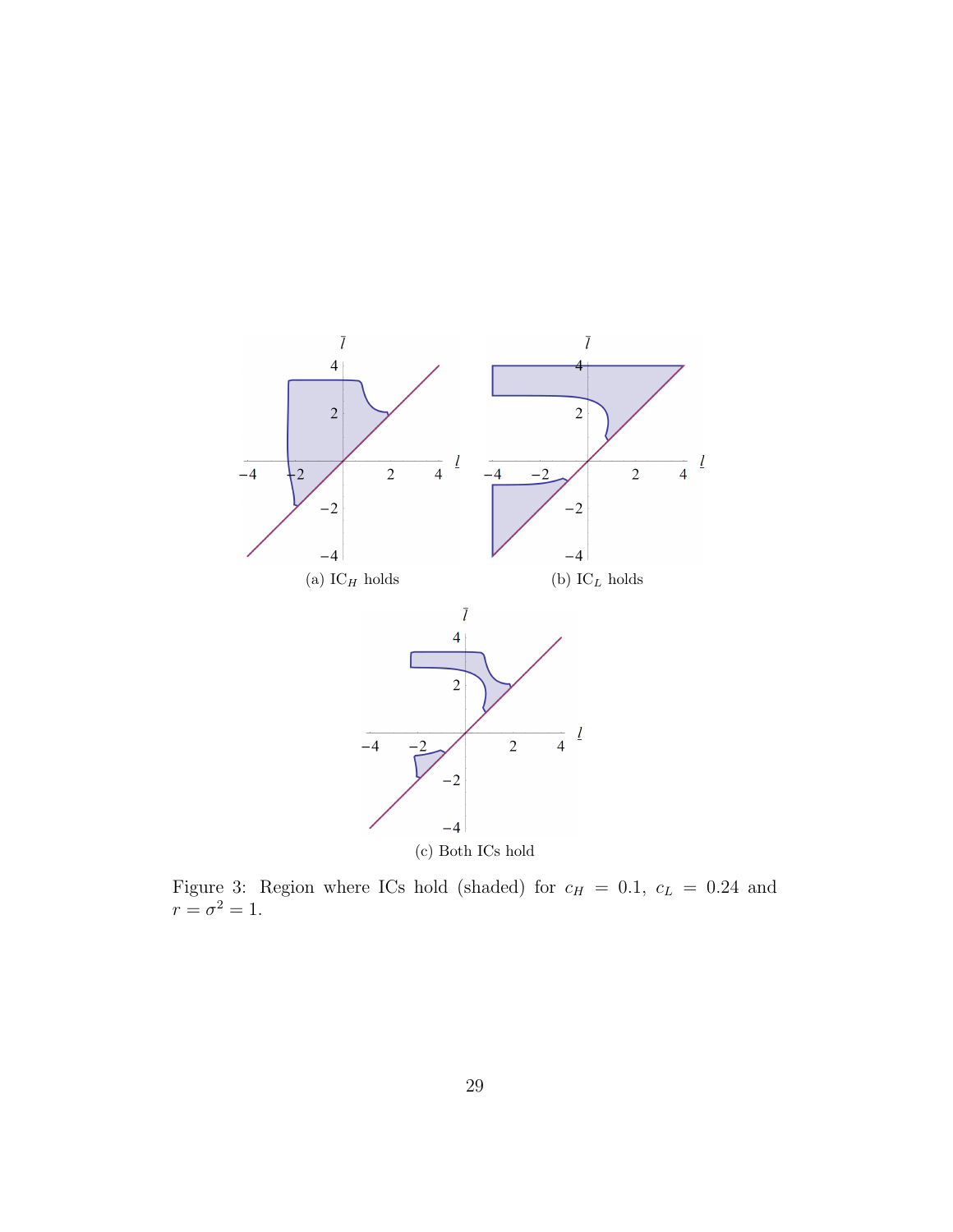<span id="page-29-0"></span>

Figure 4: Region where ICs hold (shaded) for  $c_H = 0.1$ ,  $c_L = 0.24$ ,  $r = 1$  and  $\sigma^2 = 0.5$ .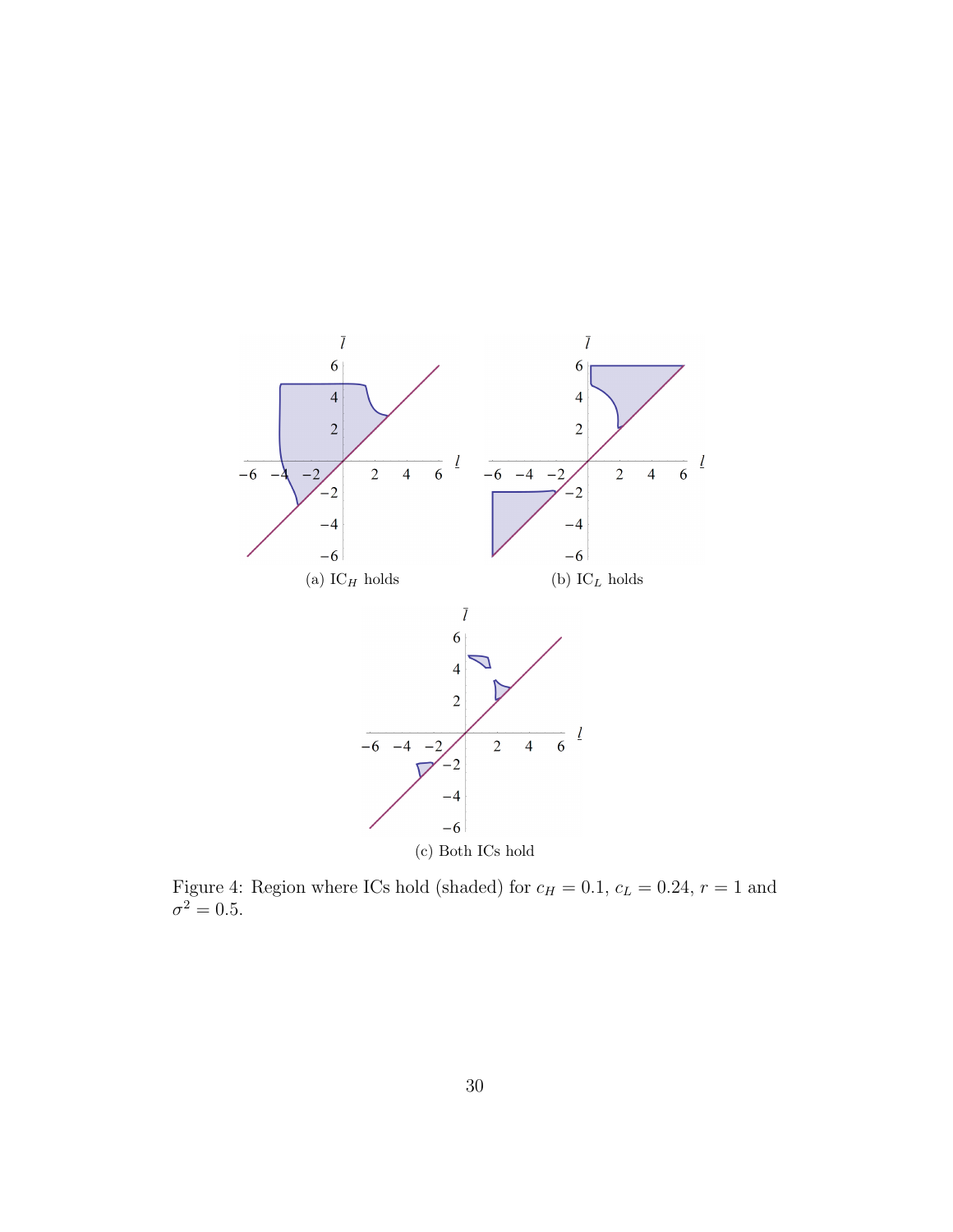region. Therefore the union of two equilibrium signalling regions need not be an equilibrium signalling region. This distinguishes the game with Brownian noise from the Poisson signalling game, the repeated noiseless game and the one-shot noisy and noiseless games.

<span id="page-30-0"></span>

Figure 5: Region where ICs hold (shaded) for  $c_H = 0.15$ ,  $c_L = 0.28$ ,  $r = 1$ and  $\sigma^2 = 1$ .

In a given informative equilibrium, the  $H$  type payoff can be higher or lower than the pooling payoff  $\frac{\exp(l)}{r(1+\exp(l))}$  for different log likelihood ratios. This is illustrated in Figure [6,](#page-31-0) where  $V_H$  is strictly higher than  $\frac{\exp(l)}{r(1+\exp(l))}$  for  $l \in (-1.5, -0.2)$  and strictly lower for  $l \in (-0.2, 3)$ . In this equilibrium, the comparison of informative equilibrium and pooling payoffs of  $H$  accords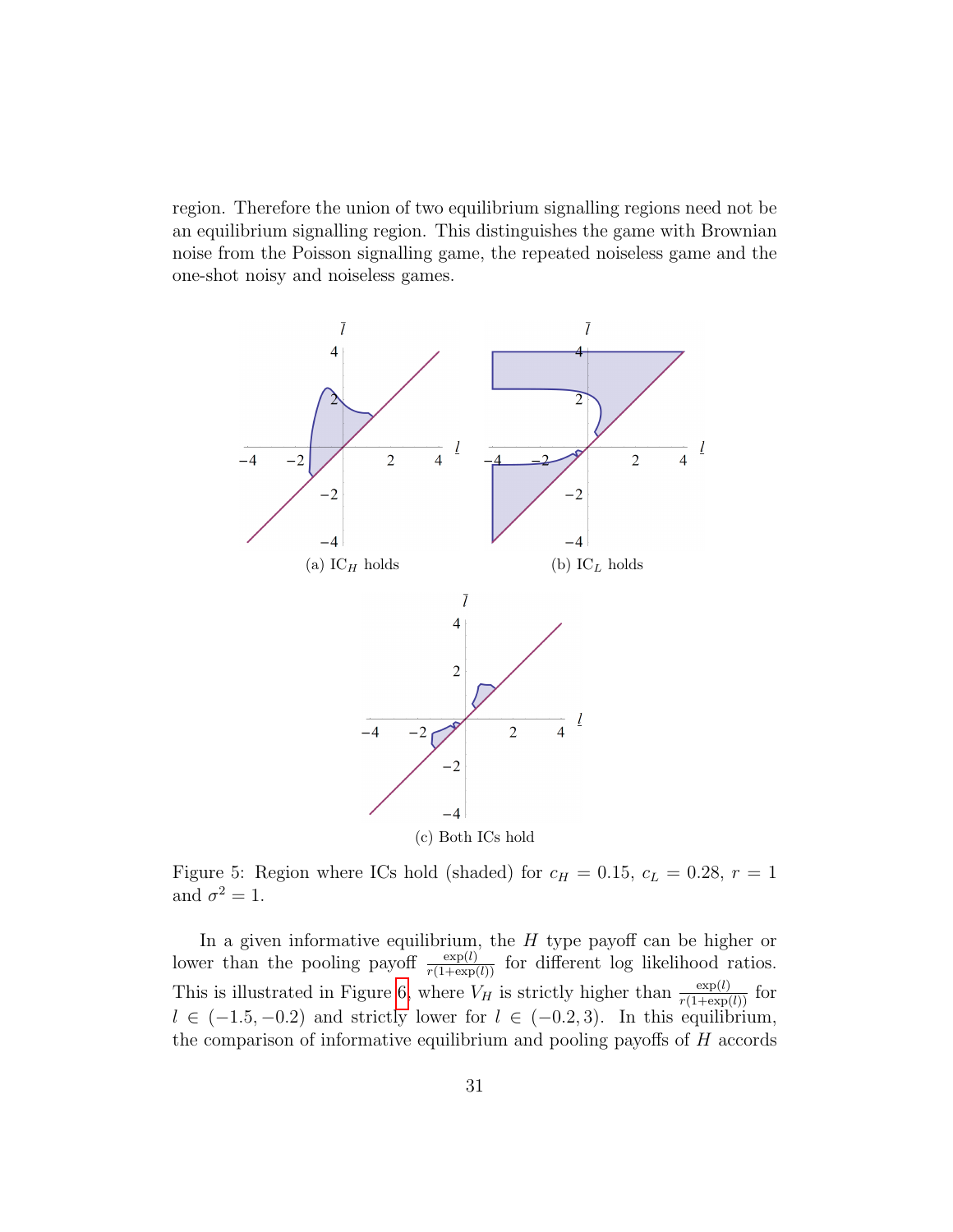well with [Spence](#page-49-0) [\(1973\)](#page-49-0), where for a higher fraction of  $H$  in the population, the payoff difference (separating minus pooling) for  $H$  is lower. In [Spence'](#page-49-0)s model, the reason is that for a higher  $l_0$  there is less scope for the log likelihood ratio to rise  $(l = \infty$  after the high action). In the present model this mechanism does not work, because the rise in belief after a good signal is highest for intermediate  $l_0$ . Correspondingly the [Spence](#page-49-0) intuition does not always hold in the continuous time model. Close to the upper bound of the signalling region, the payoff from the informative equilibrium rises to the pooling one as  $l_0$  increases, so in that region, the informative equilibrium payoff minus the pooling payoff rises in l.

<span id="page-31-0"></span>

Figure 6:  $V_H$  for signalling region  $(-1.5, 3)$  (the curve that is lower on the right), and  $\frac{\exp(l)}{r(1+\exp(l))}$ . The parameters are  $c_H = 0.1$  and  $r = \sigma^2 = 1$ .

For the signalling region (0,3), with  $c_H = 0.1$  and  $r = \sigma^2 = 1$ , the informative equilibrium payoff of  $H$  is below pooling in the whole signalling region. Close to the upper bound, the informative equilibrium payoff minus the pooling payoff rises in  $l$ , while close to the lower bound, it falls in  $l$ . This pattern is reversed in the informative equilibrium with signalling region  $(-3,0), c_H = 0.1$  and  $r = \sigma^2 = 1$ . In that case, the informative equilibrium payoff is above pooling in the whole signalling region. Within the signalling region of a given informative equilibrium, there is always a region where the payoff difference with pooling moves in the opposite direction to the prediction of [Spence](#page-49-0) [\(1973\)](#page-49-0). Comparing equilibria with  $l \leq 0$  to those with  $l \geq 0$ , the [Spence](#page-49-0) pattern holds—shifting the signalling region up raises the informative equilibrium payoff minus the pooling payoff.

In numerical simulations, as r or  $\sigma^2$  increases, the payoff of H from an informative equilibrium minus the pooling payoff falls. Intuitively, patience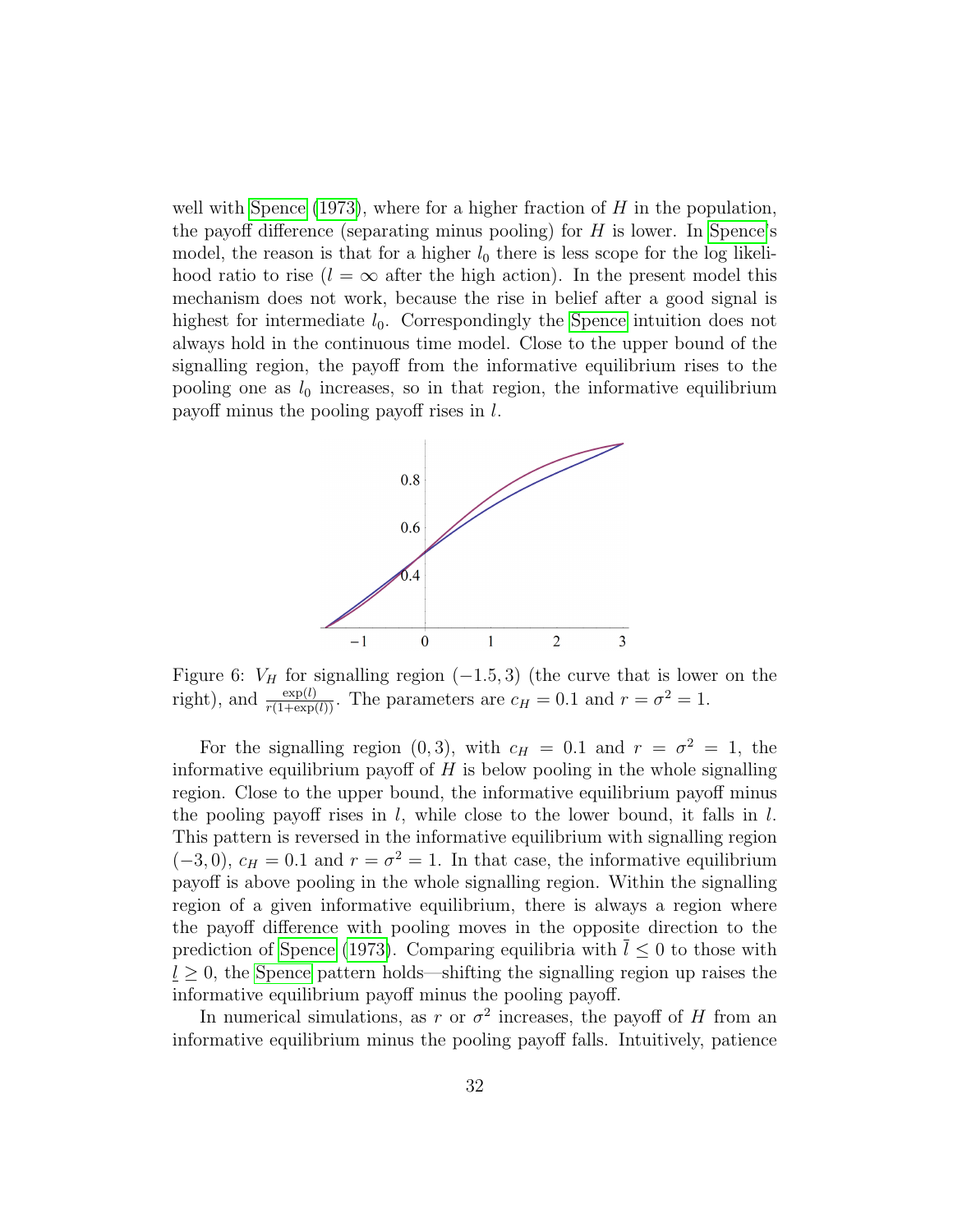favours signalling and noise favours pooling. Across values of r and  $\sigma^2$ , the payoff difference between an informative equilibrium and pooling can be positive or negative.

For the  $L$  type, as  $r$  increases, the payoff from an informative equilibrium minus the pooling payoff rises. Since in the signalling region, L expects the receivers' log likelihood ratio (and L's own future payoff) to fall, the more the future payoff matters, the worse off the occurrence of signalling makes L. As  $\sigma^2$  increases, L's payoff from an informative equilibrium increases—noise is good for L, since the receivers learn about the types more slowly.

So far, only equilibria with effort zero or one have been considered. Other kinds of equilibria also exist: one class is where  $e_H^* \in (0,1)$  and  $e_L^* = 0$ , another class has  $e_H^* = 1$  and  $e_L^* \in (0, 1)$ . These interior effort equilibria are more difficult to work with than the equilibria where  $e_{\theta}^* \in \{0,1\}$  and fewer results are available. They are discussed in the online appendix. For some parameter values, there exists a continuum of interior effort equilibria.

As in the one-shot noisy signalling game, a natural question arising in the above Brownian model is whether the results are driven by the linear cost. The online appendix solves a Brownian signalling game with quadratic cost. There is a continuum of equilibrium signalling intervals and on each signalling interval, a continuum of equilibrium effort profiles. The reason why many effort profiles on a given interval constitute equilibria is that the first order conditions are linearly dependent. This is a feature of the quadratic cost and does not generalize to other convex cost functions.

## 4 Discussion

#### <span id="page-32-0"></span>4.1 Literature

There are many papers that bear similarities to this one. This is not surprising, because the fact that in many cases signalling takes time was pointed out in [Weiss](#page-49-1) [\(1983\)](#page-49-1) and [Admati and Perry](#page-47-0) [\(1987\)](#page-47-0) already. Noisy signalling, on the other hand, was studied in [Matthews and Mirman](#page-48-0) [\(1983\)](#page-48-0).

Discrete-time repeated signalling is studied in [Kaya](#page-48-2) [\(2009\)](#page-48-2) and [Roddie](#page-49-2) [\(2012\)](#page-49-2). They differ from the present paper by the absence of noise in the observation of the sender's action. [Kaya](#page-48-2) [\(2009\)](#page-48-2) focusses on least-cost separating equilibria. [Roddie](#page-49-2) [\(2012\)](#page-49-2) provides general conditions for reputation effects to arise. Neither in [Kaya](#page-48-2) [\(2009\)](#page-48-2) nor in [Roddie](#page-49-2) [\(2012\)](#page-49-2) do the existence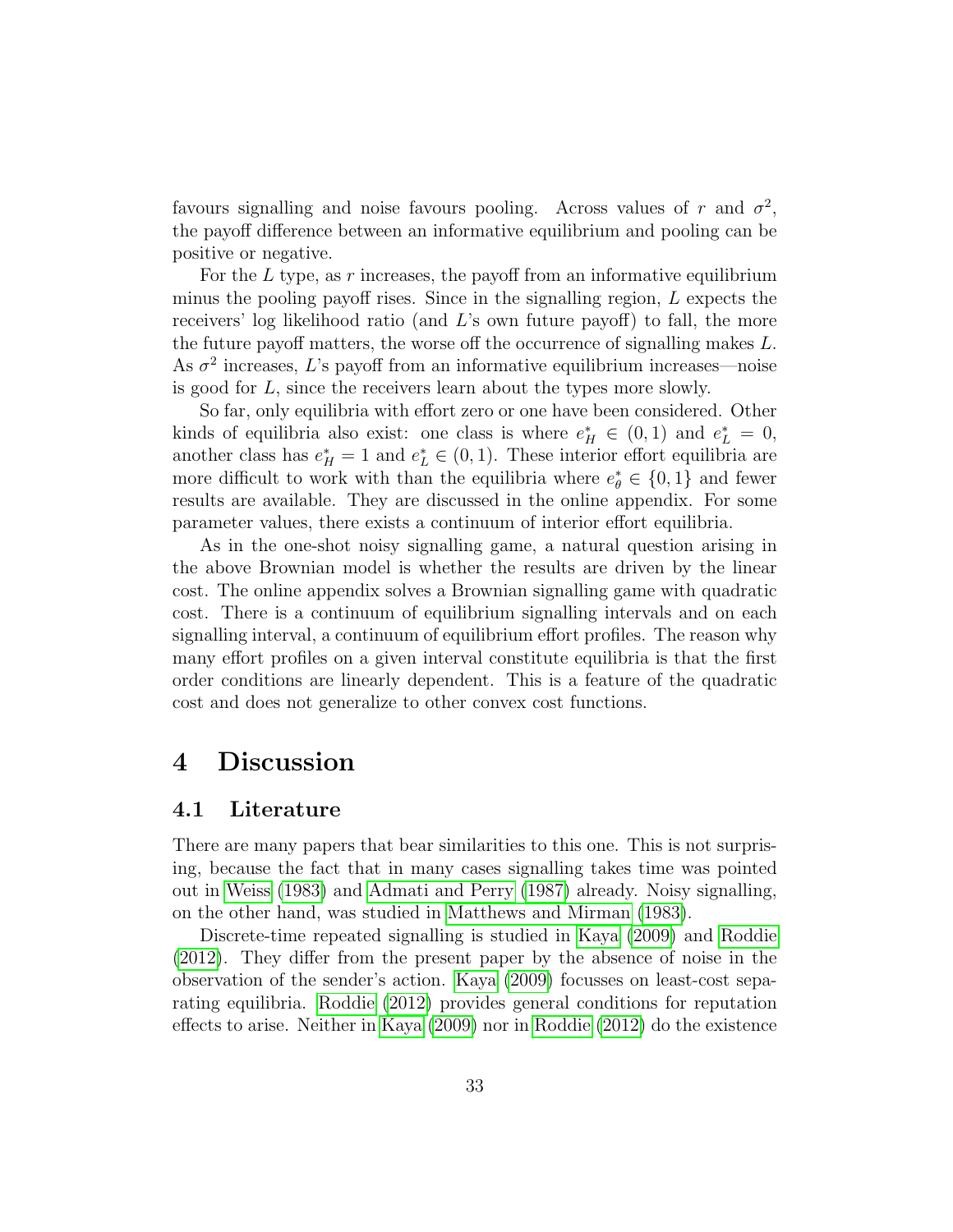and payoffs of separating equilibria depend on the prior (an overview of [Kaya](#page-48-2) [\(2009\)](#page-48-2) is given in the online appendix). In the present paper, the existence of informative equilibria depends on the prior.

Signalling over time has also been studied in continuous time. [Daley and](#page-47-1) [Green](#page-47-1) [\(2012b\)](#page-47-1), [Gryglewicz](#page-48-1) [\(2009\)](#page-48-1) and [Dilme](#page-47-2) [\(2012\)](#page-47-2) use Brownian noise to model imperfect observation of the sender's action, similarly to the Brownian signalling model of this paper. In [Dilme](#page-47-2) [\(2012\)](#page-47-2), the sender (an entrepreneur) decides how much costly effort to exert over time, as well as when to stop the game (sell the firm) and receive a final benefit. This contrasts with the present paper, in which benefit accumulates continuously. In [Daley and](#page-47-1) [Green](#page-47-1) [\(2012b\)](#page-47-1), the uninformed traders receive information (observations of a diffusion process) exogenously over time and the informed trader decides when to stop the game (execute the trade) and receive a final payoff. [Gry](#page-48-1)[glewicz](#page-48-1) [\(2009\)](#page-48-1) looks at limit pricing over time. The low-cost incumbent is a commitment type and the high-cost incumbent decides when to stop imitating the low-cost type. Unlike in [Daley and Green](#page-47-1) [\(2012b\)](#page-47-1), the signal is endogenous in the present paper, and unlike [Gryglewicz](#page-48-1) [\(2009\)](#page-48-1), both types are strategic.

Less closely related works on repeated noiseless signalling are Nöldeke [and van Damme](#page-48-3) [\(1990\)](#page-48-3) and [Swinkels](#page-49-3) [\(1999\)](#page-49-3). In these, the sender pays the signalling cost first, and receives the benefit only upon deciding to stop signalling forever. An example is completing a traditional education—the salary is received only after graduating. In the current paper, the benefit is received concurrently with the payment of the cost, as when a worker takes continuing education courses while being employed, or a firm advertises while selling its product. Nöldeke and van Damme [\(1990\)](#page-48-3) find a unique informative equilibrium. Using different informational assumptions, [Swinkels](#page-49-3) [\(1999\)](#page-49-3) finds a unique pooling equilibrium. The models in the current paper have many informative equilibria and one pooling equilibrium.

The benefit of signalling accrues at the end also in the models of [Kremer](#page-48-6) [and Skrzypacz](#page-48-6)  $(2007)$  and Hörner and Vieille  $(2009)$ , where the signalling action is delaying trade. The signaller could be selling a house or a car, and the buyers can interpret quick agreement as a signal of low quality. In this paper, the sender does not choose whether to trade or not, but exerts a signalling effort, e.g. a firm advertises a product that is already on the shelves of retailers.

One-shot noisy signalling has been studied by [Matthews and Mirman](#page-48-0) [\(1983\)](#page-48-0), [Carlsson and Dasgupta](#page-47-3) [\(1997\)](#page-47-3) and [Daley and Green](#page-47-4) [\(2012a\)](#page-47-4). These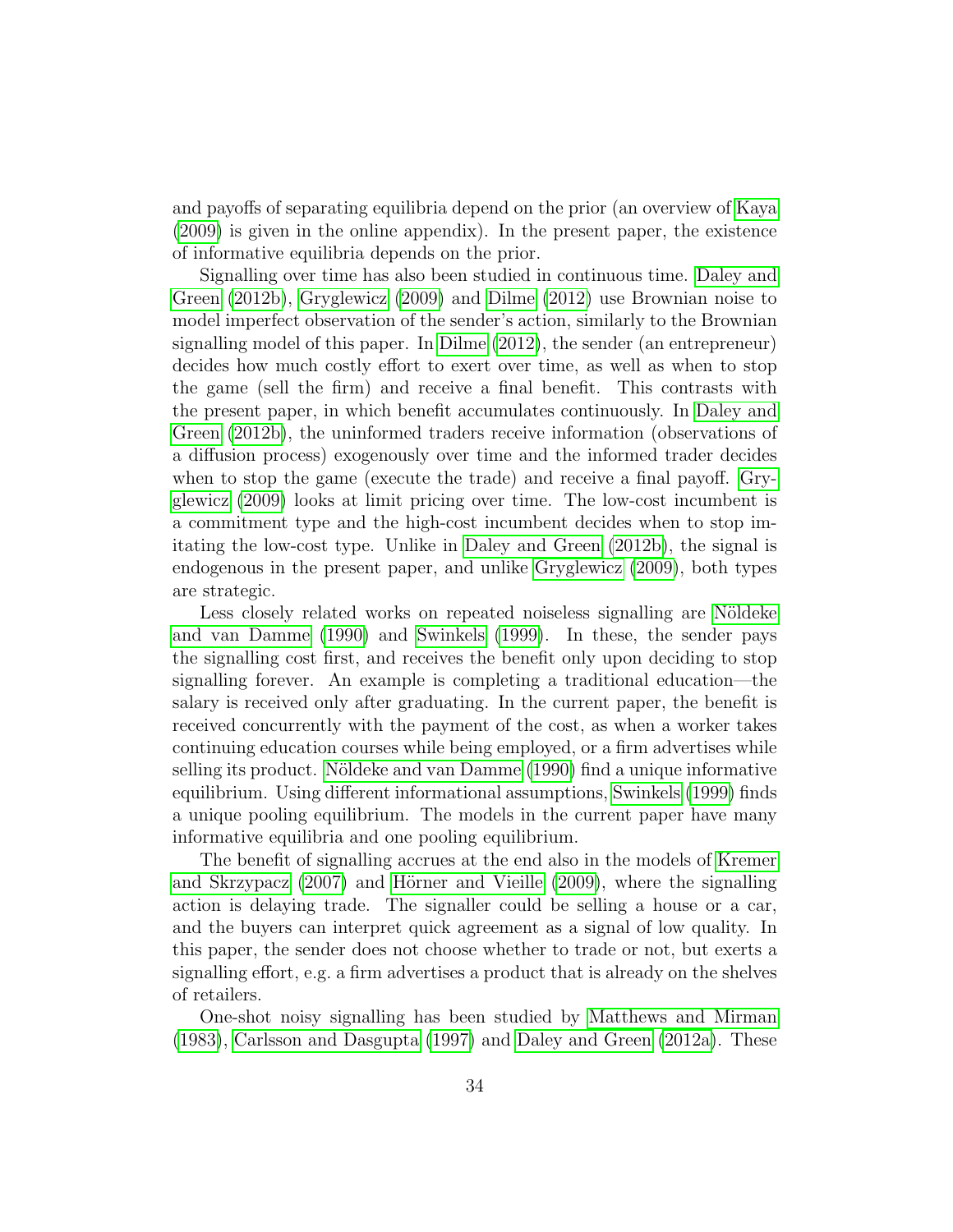models describe one-shot interactions (e.g. the seller of a used car offers a warranty to a buyer). The current paper addresses long-term relationships, such as a politician deciding each year how much to cheat on taxes, and voters remembering all past scandals involving the politician. The motivation for adding noise in [Matthews and Mirman](#page-48-0) [\(1983\)](#page-48-0) and [Daley and Green](#page-47-4) [\(2012a\)](#page-47-4) is to better describe real-life signalling situations. [Carlsson and Dasgupta](#page-47-3) [\(1997\)](#page-47-3) use noise to eliminate unintuitive equilibria in the noiseless model. Another motivation for adding noise in the present paper is to remove equilibria featuring pooling on positive effort, which exist in [Spence](#page-49-0) [\(1973\)](#page-49-0).

Noise interfering with the inference process of the receivers is reminiscent of the signal-jamming literature following [Fudenberg and Tirole](#page-48-8) [\(1986\)](#page-48-8). In signal-jamming, the incumbent tries to prevent the entrant from learning the entrant's profitability. The present paper describes a situation in which the incumbent tries to convince the entrant that the incumbent is the low-cost type.

Career concerns models (starting with Holmström [\(1999\)](#page-48-9)) feature noisy effort over time, similarly to repeated signalling models. However, in most of the career concerns literature, the sender does not know his own type and the receivers care about the sender's future actions, not only the type. The present paper focusses on pure signalling, in which the sender knows his type and the action is unproductive. The receivers' utility depends only on the sender's type, not the action. Career concerns describe why a manager gets a raise after working hard at his job—the employer cares about both effort and talent. Signalling describes why a manager who completes a (for the sake of the argument, unproductive) MBA gets a raise—the employer only cares about the talent.

A variety of reputation models, starting with [Kreps and Wilson](#page-48-10) [\(1982\)](#page-48-10) and [Milgrom and Roberts](#page-48-11) [\(1982\)](#page-48-11) share features of dynamic signalling. Costly actions are taken to influence the beliefs of observers, which provide future benefit. An important difference is that most of the reputation literature focusses on private values. That is, the receivers care about the future actions of the sender, not about the type directly. This is precisely the opposite of signalling, where type matters to the receivers, but future actions do not. Furthermore, in this paper, all types are strategic. Most reputation models use commitment types.

The extremal equilibria of the dynamic signalling models of this paper can be interpreted as the low-cost type exerting effort to build a reputation for having low cost. Once signalling stops, belief stops changing, so reputations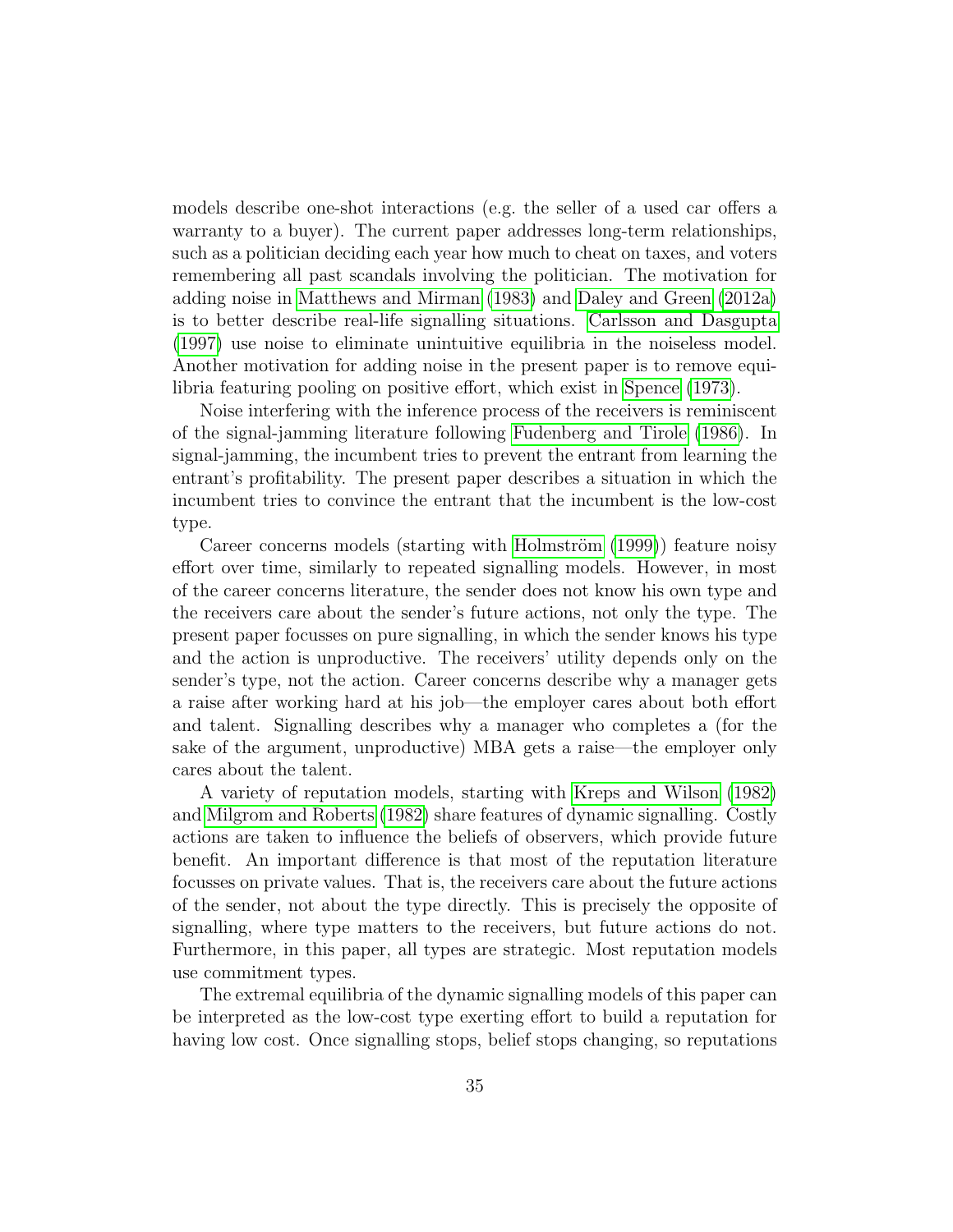are in a sense permanent. On the other hand, for beliefs in the signalling region, reputation must constantly be supported at a cost, otherwise it is likely to deteriorate. Therefore in the signalling region, reputation is transitory.

[Cripps, Mailath, and Samuelson](#page-47-5) [\(2004\)](#page-47-5) show that in a wide class of repeated games, reputation for behaviour that is not an equilibrium of the complete information stage game is temporary and the type must eventually be learned. In the Brownian signalling model of the present paper, both types have positive probability of acquiring a 'false' permanent reputation, in the sense that when signalling stops, belief about  $H$  may be lower than the prior and belief about  $L$  may be higher. In expectation, beliefs move in the direction of the sender's type, but mistakes have positive probability. After signalling stops, an equilibrium of the incomplete information stage game is played forever. In the Poisson models, in extremal equilibria in which the signalling region is infinite, the type is perfectly learned in the limit. This is similar to the result of [Cripps, Mailath, and Samuelson](#page-47-5) [\(2004\)](#page-47-5).

### 4.2 Extensions

The environment this paper focusses on is pure signalling, in which effort has no direct benefit. A natural question is how the results would change with productive effort. Formal models of productive effort in the frameworks used in this paper are left for future research, but this section discusses some anticipated results.

If the receivers value the signal the effort generates (e.g. work results) in addition to the type, then there is a benefit to signalling even when pooling on no effort is expected. If this benefit is small, the equilibrium set is similar to the case where it is zero. The only change is that signalling can be sustained for a slightly larger set of log likelihood ratios. If the reward the receivers offer the sender for a high signal is large enough, then both types are induced to signal and pooling on positive effort results. The receivers valuing current effort instead of the signal leads to the same conclusions as when the signal is valued directly, provided the effort is unobserved and the signal observed.

If the receivers value the future effort they expect from the sender, as in career concerns models, then the flow benefit to the sender depends not only on the current log likelihood ratio, but also on the strategy the receivers expect. Suppose the receivers expect higher future effort from  $H$  than from L. Then under good news the log likelihood ratio drifts down in the absence of a signal. The effort expected from the sender and the expected type fall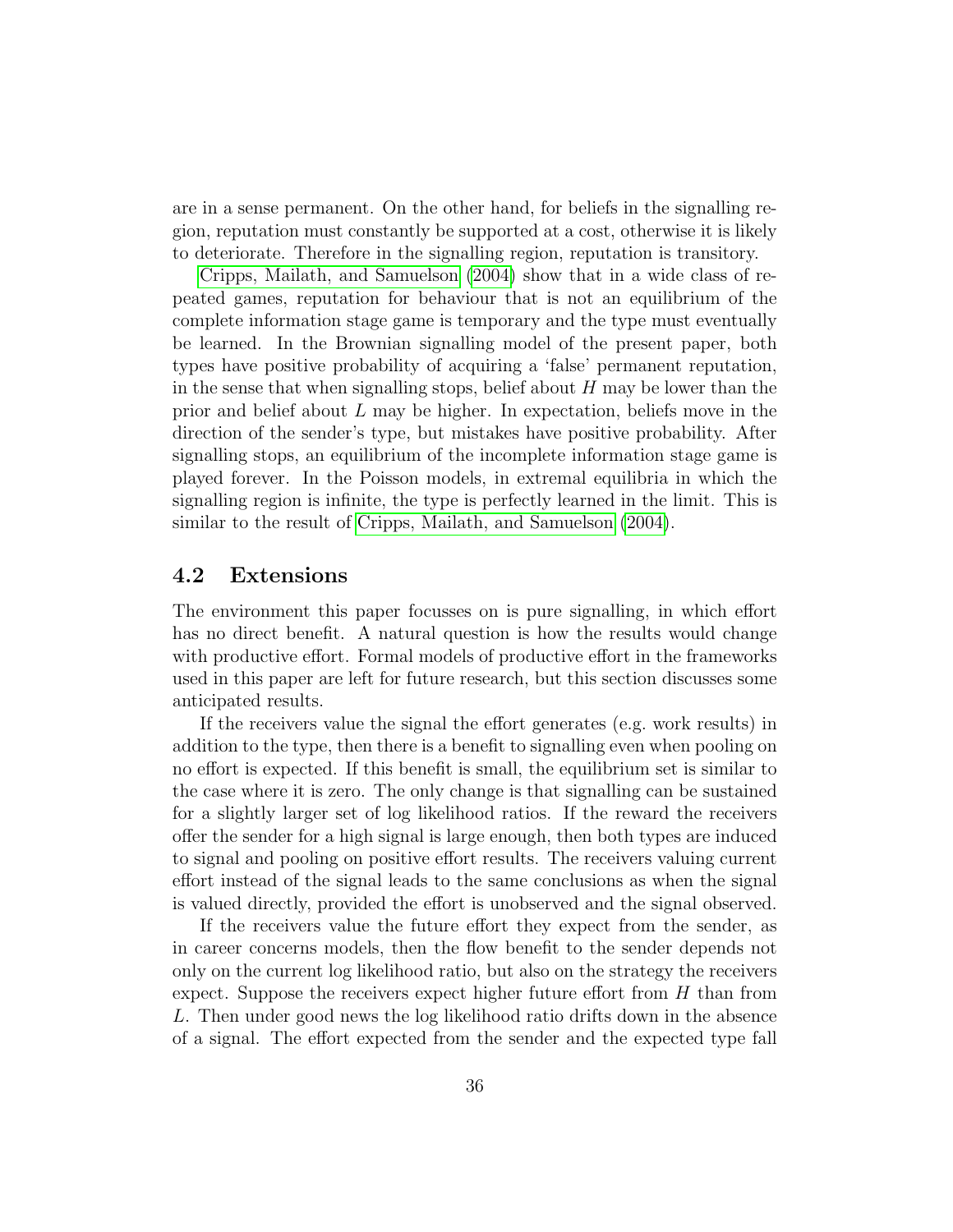in l. The sender then has a lower benefit from a lower log likelihood ratio, so the qualitative properties of the pure signalling model are preserved. In the bad news case, the future effort expected from either type may fall in l if pooling is expected at high  $l$ . If the weight the receivers place on future effort is large enough, the flow benefit of the sender may decrease as  $l$  rises towards the pooling region. This does not incentivize  $H$  to signal, so pooling on zero effort is the unique equilibrium. The same effect operates in the Brownian model close to the upper boundary of the signalling region, so the same result obtains.

## <span id="page-36-0"></span>A Proofs omitted from the text

*Proof of Lemma [1.](#page-8-2)*  $V_{\theta}(l)$  is bounded above by  $\int_0^{\infty} \exp(-rt)\beta_{\text{max}}dt = \frac{\beta_{\text{min}}}{r}$  $rac{\min}{r} \in$ ℝ and below by  $\frac{\beta_{\min}}{r}$  ∈ ℝ.

 $V_H(l)$  is greater than the payoff to H from imitating an optimal strategy of L after reaching l for the first time. An optimal strategy gives L the continuation value  $V_L(l)$  after l. H can imitate an optimal strategy of L at a lower cost, getting the same benefit, so the imitation payoff to  $H$  is greater than  $V_L(l)$ .

Due to the piecewise continuity of the strategies, if  $\exists \hat{l}$  s.t.  $e_L(\hat{l}) > 0$ , then there exists an open interval  $(l_1, l_2) \ni \hat{l}$  s.t.  $e_L(l') > 0$   $\forall l' \in (l_1, l_2)$ . If the set of histories where reaching some  $\hat{l}$  satisfying  $e_L(\hat{l}) > 0$  has positive probability after  $l$  under the optimal strategy, then  $H$  can imitate  $L$  at a strictly lower cost, getting the same benefit.  $\Box$ 

*Proof of Proposition [3.](#page-9-0)* If  $l = -\infty$  and a signal occurring at rate  $e\lambda$  changes l to  $\infty$  or if  $l = \infty$  and a signal occurring at rate  $(1 - e)\lambda$  changes l to  $-\infty$ , then the marginal benefit of effort is  $\lambda \left[\frac{\beta_{\text{max}}}{r} - \frac{\beta_{\text{min}}}{r}\right]$  $\frac{\text{min}}{r}$ . The marginal cost to H is  $c_H$ . At  $l = -\infty$  or  $l = \infty$ , l does not respond to signals. For  $l \in \mathbb{R}$ ,  $\frac{\text{max}}{r}$ , so the marginal benefit of effort at any  $l \in \mathbb{R}$  is strictly  $\frac{\beta_{\min}}{r} < V_{\theta}(l) < \frac{\beta_{\max}}{r}$ lower than  $\lambda \left[ \frac{\beta_{\text{max}}}{r} - \frac{\beta_{\text{min}}}{r} \right]$  $\frac{\text{min}}{r}$ . Both types have the unique best response  $e = 0$ in this situation.  $\Box$ 

<span id="page-36-1"></span>**Lemma 16.** If  $\hat{\beta}(\mu) = \beta \left( \ln \frac{\mu}{1-\mu} \right)$  is concave in  $\mu$ , then for any equilibrium  $e^*$  and for all  $l \in \mathcal{L}(e^*)$ ,  $V_L(l) \leq \frac{\beta(l)}{r}$  $\frac{(t)}{r}$  in the good or the bad news model.

*Proof.* In the pooling equilibrium,  $V_L(l) = \frac{\beta(l)}{r} \ \forall l \in \mathcal{L}(e^*)$ . In an informative equilibrium, the receivers' posterior probability  $\mu$  that the sender's type is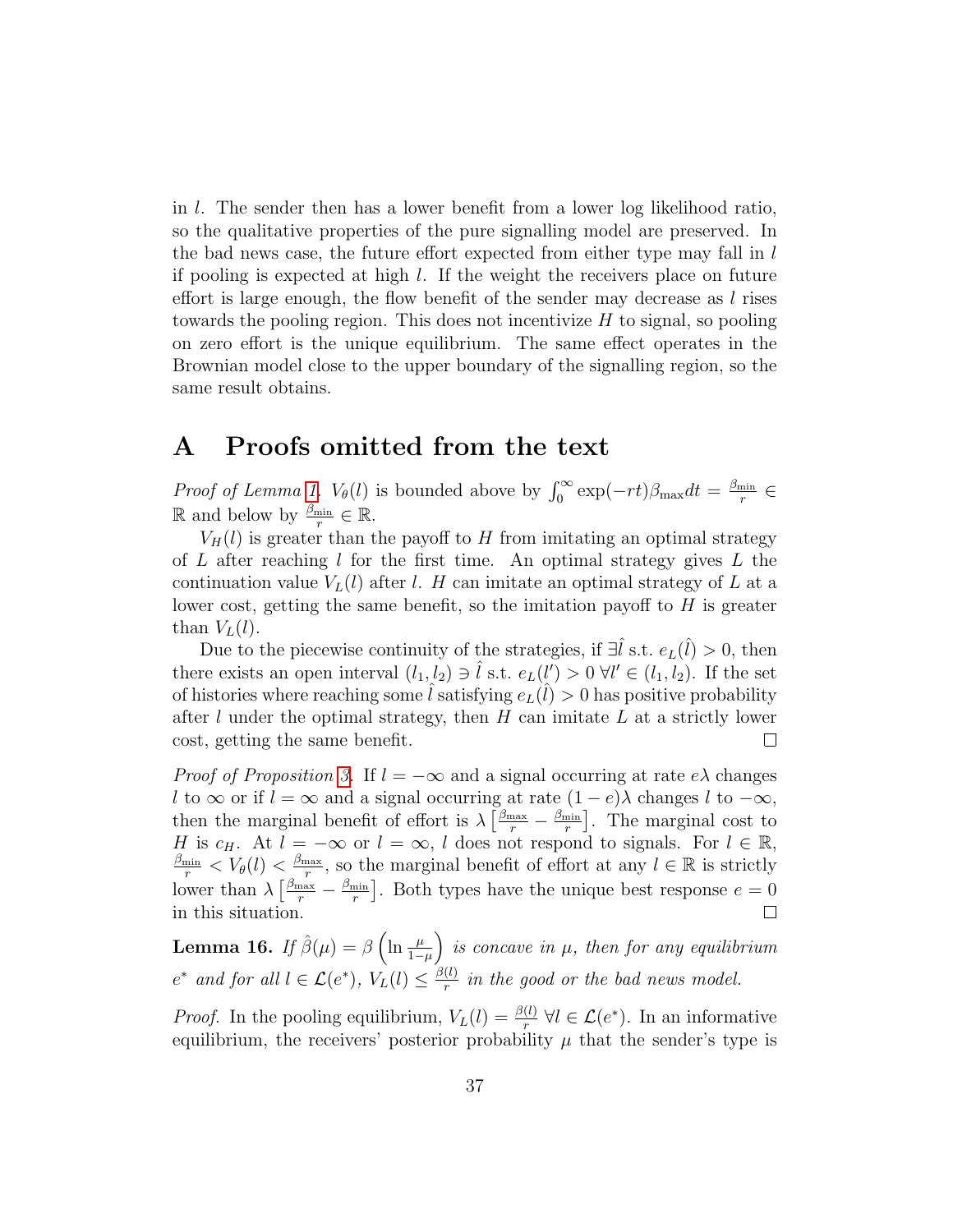$H$  drifts down in expectation for  $L$ . The flow benefit is increasing in the posterior:  $\hat{\beta}'(\mu) > 0$ . The posterior has positive variance, which for a concave  $\beta$  does not raise the payoff of L. Therefore the continuation payoff from l on in an informative equilibrium starting is below the pooling payoff  $\frac{\beta(l)}{r}$  when starting at l.

*Proof of Lemma [4.](#page-10-1)* If  $e^*_{L}(l) > e^*_{H}(l)$ , then L weakly prefers  $e = 1$  and H weakly prefers  $e = 0$ . If  $V_H(j(l)) = V_L(j(l)) = k$ , then due to  $V_H \geq V_L$ , the jump in value  $k - V_{\theta}(l)$  after a signal is higher for L. The cost of avoiding jumps is strictly larger for L, because  $c<sub>L</sub> > c<sub>H</sub>$ . It cannot be that L prefers to avoid jumps and H prefers to allow them. When pooling occurs after the jump, then  $V_H(j(l)) = V_L(j(l)) = \frac{\beta(l)}{r}$ .

If  $0 < e^*_{L}(l) < e^*_{H}(l) = 1$ , then  $j(l) = -\infty$ . It is enough to show  $V_L$  is strictly increasing in the region in which  $0 < e^*_{\mathcal{L}} < e^*_{\mathcal{H}} = 1$ , because then indifference to the jump at one  $l$  implies the absence of indifference at any  $l \neq l$  in the region. Efforts are continuous from the left or right, which rules out the situation where  $0 < e^*_{L}(l) < 1$  at one point, with  $e^*_{L} = 0$  or 1 at neighbouring points.

Since  $e_L^* < 1$ ,  $V_L$  is unchanged by switching  $e_L$  to 0 throughout the region  $(l, \bar{l})$  in which  $0 < e^*_{L} < e^*_{H} = 1$ . Then the flow rate of jumps and the flow cost are constant in the region, while the flow benefit is strictly increasing. The only influence that might make  $V<sub>L</sub>$  decreasing is the continuation value at  $\overline{l}$ . If  $\overline{l} = \infty$ , then  $V_L$  is strictly increasing in the  $0 < e^*_{\overline{l}} < e^*_{\overline{l}} = 1$  region. With  $\overline{l}$  finite and pooling at  $\overline{l}$ ,  $V_L(\overline{l}) > V_L(l)$  for l in the  $0 < e^*_{\overline{l}} < e^*_{\overline{l}} = 1$ region, because at l the probability of jumping to  $l = -\infty$  is zero, the flow benefit is strictly higher and the flow cost is the same as at l. Again,  $V_L$ is strictly increasing in the  $0 \le e^*_{L} \le e^*_{H} = 1$  region. If at  $\overline{l}$ , a region where  $e_L^* > e_H^*$  starts, then l cannot drift into that region, because l drifts down when  $e_L^* > e_H^*$ . Therefore l must stay at the boundary  $\overline{l}$ . As shown previously, it cannot be that  $e^*_{L}(l) = 1$  at some l in equilibrium, so  $e^*_{L}(\bar{l}) < 1$ . Then  $e_L$  can be switched to 0 at  $\overline{l}$  without changing  $V_L$ . The flow benefit is higher than in the  $0 < e^*_{\mathcal{L}} < e^*_{\mathcal{H}} = 1$  region, the flow cost and jump rate are the same and the jumps go to a value higher than  $\frac{\beta_{\min}}{r}$ . A higher l means a shorter time until reaching  $V_L(\overline{l})$ , so again  $V_L$  is strictly increasing in the  $0 < e^*_{L} < e^*_{H} = 1$  region.

If at  $\overline{l}$ , a region where  $e_L^* = 0$ ,  $e_H^* > 0$  starts, then the union of that and the  $0 < e^*$ <sub>L</sub>  $\lt e^*$ <sub>H</sub> = 1 region can be taken and the preceding reasoning can be applied at the upper boundary of the union.  $\Box$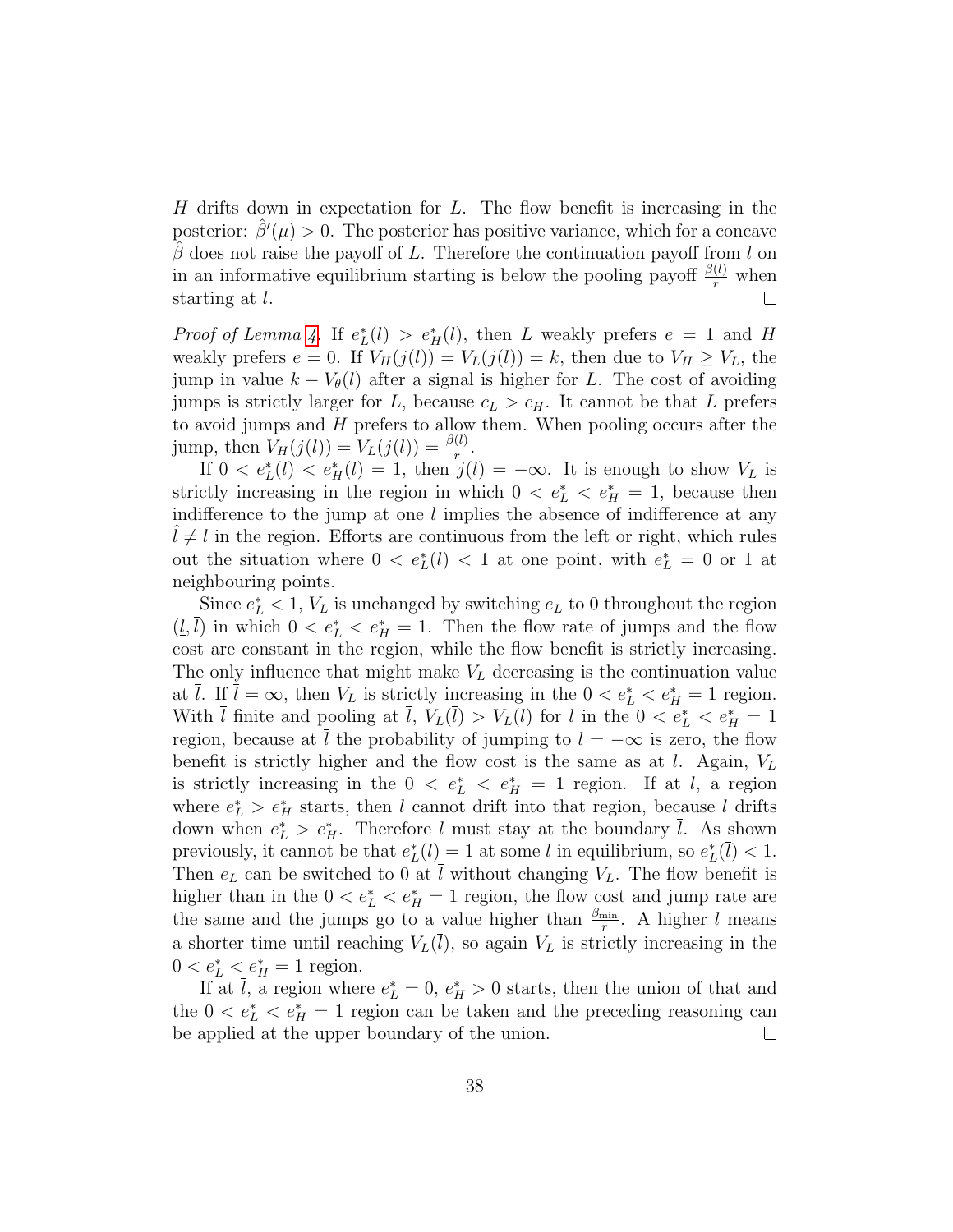<span id="page-38-0"></span>**Lemma 17.** In the bad news model, if  $\frac{\beta_{\max}-\beta_{\min}}{r} > \frac{c_H}{\lambda}$  $\frac{\partial H}{\partial \lambda}$ , then there exist equilibria in which for some  $l \in \mathcal{L}(e^*), e^*_{H}(l) \in (0,1)$  and  $e^*_{L}(l) = 0$ .

*Proof.* Take  $l_0 \in \mathbb{R}$  such that  $\frac{\beta(l_0) - \beta_{\min}}{r} > \frac{c_H}{\lambda}$  $\frac{\partial^2 H}{\partial x^2}$ . An equilibrium in which  $e^*_{-H}(l) \in (0,1)$  and  $e^*_{L}(l) = 0$  on  $[l_0, \bar{l}) \subset \mathbb{R}$  will be constructed. Assume  $\bar{l} - l_0 = \epsilon > 0$  for  $\epsilon$  small. The probability of reaching  $\bar{l}$  from  $[l_0, \bar{l})$  is close to 1, so the payoffs of the types on  $[l_0, \overline{l})$  are close to  $\frac{\beta(l)}{r} > \frac{\beta(l_0)}{r}$ r .

If the market expects  $e_H^*(l) = 1$ ,  $e_L^*(l) = 0$  (which implies that l jumps to  $j(l) = -\infty$  when a signal occurs at  $l \in [l_0, l)$ , then H has the unique best response  $e = 1$  at l. If the market expects  $e_H^*(l) = e_L^*(l) = 0$  (which implies that  $j(l) = l$  when a signal occurs at  $l \in [l_0, \bar{l})$ , then H has the unique best response  $e = 0$  at l. By the continuity of  $\beta(\cdot)$  and  $j(\cdot)$ , there exists  $\hat{e} \in (0, 1)$ s.t. when the market expects  $e_H^*(l) = \hat{e}$ ,  $e_L^*(l) = 0$ , then H is indifferent between  $e = 1$  and  $e = 0$  at l. The same reasoning holds for all points in  $[l_0, l)$ , with slightly different  $\hat{e}$ .

If H is indifferent between  $e = 1$  and  $e = 0$ , then L strictly prefers  $e=0.$ ⊔

<span id="page-38-1"></span>Proposition 18. If the following hold

- (a)  $\lim_{l \to \underline{l}_1+} V_H(l) \frac{\beta_{\min}}{r} \geq \frac{c_H}{\lambda}$  $\frac{dH}{\lambda}$  , (b)  $\lim_{l\to\infty} V_L(l) - \frac{\beta_{\min}}{r} \leq \frac{c_L}{\lambda}$  $\frac{c_L}{\lambda}$  ,
- $\left(c\right) \frac{\beta(l)}{r} \lim_{l' \to l_1+} V_H(l') < \frac{c_H}{\lambda}$  $\frac{H}{\lambda}$  ,
- (d)  $\frac{\beta(l)}{r} \lim_{l' \to l_1+} V_L(l') > \frac{c_L}{\lambda}$  $\frac{c_L}{\lambda}$  ,
- (e)  $\frac{\beta(l)}{r} \lim_{l' \to \infty} V_L(l') < \frac{c_L}{\lambda}$  $\frac{c_L}{\lambda}$  ,

where  $-\infty < l < l_0 < l_1$  and  $V_H, V_L$  are given in terms of primitives in [\(6\)](#page-14-1), then there exists an equilibrium in which

- $e^*_{L}(l) > e^*_{H}(l)$  if  $l \in (\underline{l}, l_0]$ ,
- $e_L^*(l) = 0, e_H^*(l) = 1$  if  $l \in [\underline{l}_1, \infty)$ ,
- $e_L^*(l) = e_H^*(l) = 0$  if  $l \notin (\underline{l}, l_0] \cup [\underline{l}_1, \infty)$ .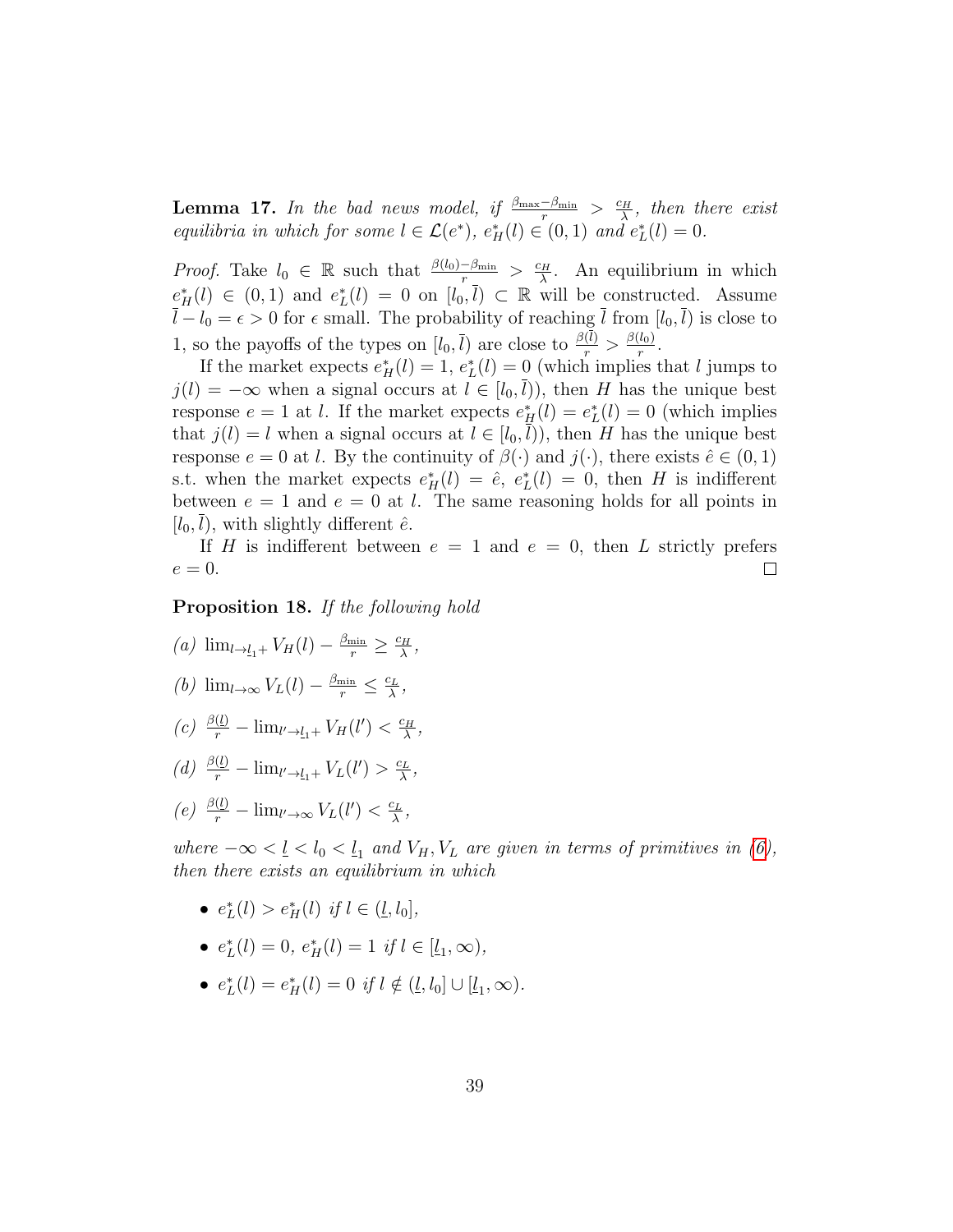*Proof.* The candidate value functions of the types are continuous and strictly increasing on  $[\underline{l}_1,\infty)$  according to [\(6\)](#page-14-1).

For H to optimally choose  $e = 1$  in  $[l_1, \infty)$ , it is necessary and sufficient that  $V_H(l) - \frac{\beta_{\min}}{r} \geq \frac{c_H}{\lambda}$  $\frac{d^2H}{d\lambda}$  for all  $l \in [l_1, \infty)$ . Since  $V_H$  is strictly increasing, the inequality holds for all  $l \in [\underline{l}_1,\infty)$  iff  $\lim_{l\to \underline{l}_1+} V_H(l) - \frac{\beta_{\min}}{r} \geq \frac{c_H}{\lambda}$  $\frac{\sum H}{\lambda}$ . A lower bound on  $\lim_{l \to \underline{l}_1+} V_H(l)$  is  $\frac{\beta(\underline{l}_1) - c_H}{r}$  $\frac{1-C_{H}}{r}$ .

For L to optimally choose  $e = 0$  in  $[\underline{l}_1, \infty)$ , it is necessary and sufficient that  $V_L(l) - \frac{\beta_{\min}}{r} \leq \frac{c_L}{\lambda}$  $\frac{\partial L}{\partial \lambda}$  for all  $l \in [\underline{l}_1, \infty)$ . Since  $V_L$  is strictly increasing, the inequality holds for all  $l \in [l_1, \infty)$  iff  $\lim_{l \to \infty} V_L(l) - \frac{\beta_{\min}}{r} \leq \frac{c_L}{\lambda}$  $\frac{d^2L}{d}$ . The limit is  $\lim_{l\to\infty}V_L(l)=\frac{\beta_{\max}}{r+\lambda}+\frac{\lambda\beta_{\min}}{r(r+\lambda)}$  $\frac{\lambda\beta_{\min}}{r(r+\lambda)}$ .

In  $(\underline{l}, l_0]$  in the absence of a signal l drifts down and eventually reaches  $\underline{l}$ with positive probability. For any  $l, l' \in [l, l_0]$  s.t.  $l' < l$ , the probability of reaching l' from l approaches 1 as  $l - l' \rightarrow 0$ , therefore for any  $\epsilon_1 > 0$  there exists  $\epsilon_2 > 0$  s.t.  $l_0 - \underline{l} < \epsilon_2$  implies  $|V_{\theta}(l) - \frac{\beta(l)}{r}|$  $\left|\frac{\langle l\,\rangle}{r}\right| < \epsilon_1$  for all  $l \in (\underline{l}, l_0]$  and  $\theta = 1, 2.$ 

For all  $l \in (\underline{l}, l_0]$ , take  $e^*_{H}(l) = 0$  and  $e^*_{L}(l) \in (0, 1)$  such that  $j(l) \in [\underline{l}_1, \infty)$ , where  $j(l) = l + \ln \frac{1 - e_H^*(l)}{1 - e^*(l)}$  $1-e_{L}^{*}(l)$ .

For H to optimally choose  $e = 0$  at  $l \in (l, l_0]$ , it is sufficient that  $V_H(l)$  –  $V_H(j(l)) < \frac{c_H}{\lambda}$  $\frac{\sum_{i=1}^{L} V_{H}(l') - \lim_{l' \to l_{1}+} V_{H}(l') < \frac{C_{H}}{\lambda}}{1}$  $\frac{\Sigma H}{\lambda}$ . Choose  $\epsilon_2$  s.t.  $\left|\frac{\beta(l)}{r} - V_H(l)\right| \leq \epsilon_1 \leq \frac{c_H}{\lambda} - V_H(l) + \lim_{l' \to l_1+} V_H(l').$  Then sufficient conditions for H to choose  $e = 0$  are  $l_0 - \frac{l}{2} < \epsilon_2$  and  $\frac{\beta(l)}{r} - \lim_{l' \to l_1+} V_H(l') < \frac{c_H}{\lambda}$  $\frac{H}{\lambda}$  .

For L to optimally choose  $e_L \in (0,1)$  at  $l \in (l, l_0]$ , it is necessary and sufficient that  $V_L(l) - V_L(j(l)) = \frac{c_L}{\lambda}$ . By continuity of  $V_L$  on  $[\underline{l}_1, \infty)$ , sufficient for this are  $V_L(l) - \lim_{l'\to l_1+} V_L(l') > \frac{c_L}{\lambda}$  $\frac{\sum_{L}^{L}}{\lambda}$  and  $V_{L}(l) - \lim_{l' \to \infty} V_{L}(l') < \frac{c_{L}}{\lambda}$  $\frac{\partial L}{\partial \lambda}$ . Then by reasoning similar to the  $H$  case in the previous paragraph, sufficient for  $e_L \in (0, 1)$  are  $l_0 - \underline{l} < \epsilon_2$ ,  $\frac{\beta(\underline{l})}{r} - \lim_{l' \to \underline{l}_1 +} V_L(l') > \frac{c_L}{\lambda}$  $\frac{\partial^2 L}{\partial \lambda}$  and  $\frac{\beta(\underline{l})}{r} - \lim_{l' \to \infty} V_L(l') <$  $c_L$  $\frac{c_L}{\lambda}$  .  $\Box$ 

Proof of Proposition [5.](#page-14-0) If  $\frac{\beta_{\max}-\beta_{\min}}{r} > \frac{c_H}{\lambda}$  $\frac{dH}{d\lambda}$ , then  $\exists l_0$  for which an informative extremal equilibrium can be constructed. Define y by

$$
y = \begin{cases} \infty & \text{if } \frac{\beta_{\max} - \beta_{\min}}{r} \leq \frac{c_L}{\lambda}, \\ \beta^{-1} \left( \frac{\beta_{\min}}{r} + \frac{c_L}{\lambda} \right) & \text{if } \frac{\beta_{\max} - \beta_{\min}}{r} > \frac{c_L}{\lambda}. \end{cases}
$$

Take  $\overline{l} \in (\beta^{-1} \left( \frac{\beta_{\min}}{r} + \frac{c_H}{\lambda} \right))$  $(\frac{2H}{\lambda})$ , y) in the extremal equilibrium, so that H has a strict incentive to signal at  $\overline{l}$  and  $L$  has a strict incentive not to signal (recall that  $V_H(\overline{l}) = V_L(\overline{l}) = \frac{\beta(l)}{r}$ ). By continuity and strict increasingness of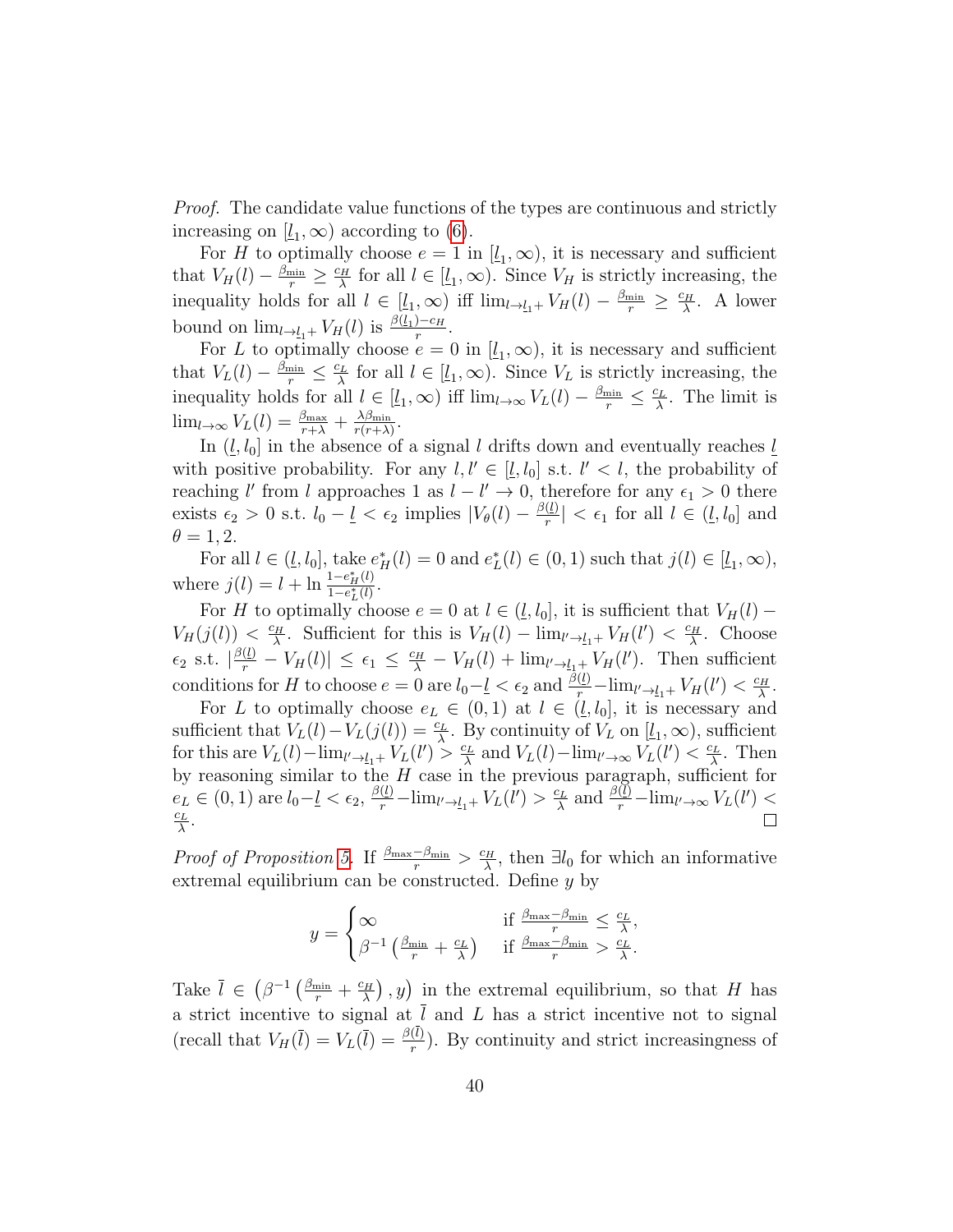$V_H, V_L, \exists \epsilon > 0 \text{ s.t. } V_H(\overline{l} - \epsilon) \geq \frac{\beta_{\min}}{r} + \frac{c_H}{\lambda}$  $\frac{c_H}{\lambda}$  and  $V_L(\overline{l}-\epsilon) \leq \frac{\beta_{\min}}{r} + \frac{c_L}{\lambda}$  $\frac{c_L}{\lambda}$ , so H has an incentive to signal at  $\overline{l} - \epsilon$  and L has an incentive not to signal. Take  $l_0 = l - \epsilon$ . This completes the construction of the extremal equilibrium.  $\Box$ 

*Proof of Lemma [7.](#page-16-1)* If  $e_L^* = e_H^*$ , then the log likelihood ratio stays constant regardless of the occurrence or absence of signals. Then both types optimally choose  $e_{\theta} = 0$  to avoid the effort cost. This rules out  $e_L^* = e_H^* > 0$  occurring in equilibrium.

Three steps are needed to rule out  $e^*_{L} > e^*_{H}$ . First, in equilibrium L always has a best response that avoids jumps up. Second, in the region where  $e_L^* > e_H^*$ ,  $V_L(l)$  is bounded below by  $\frac{\beta(l)}{r}$ . Third, in the absence of jumps,  $V_L$  is increasing. If  $V_L$  is increasing, then L optimally does not exert effort to make l jump down.

Step 1. If  $e_L^* > e_H^*$ , then jumps go down. If  $e_L^* < e_H^*$ , then jumps go up, but  $e_L^* < 1$ , so  $e = 0$  is a best response for L. No jumps occur with  $e = 0$ .

Step 2. In the region where  $e^*_{\mathcal{L}} > e^*_{\mathcal{H}}$ , the log likelihood ratio drifts up and jumps down. Taking  $e = 0$  avoids jumps and the flow cost. Starting at l, the flow benefit is at least  $\beta(l)$  due to the upward drift.

Step 3. Consider  $\hat{l} < l'$ , with l' in the region where  $e_L^* > e_H^*$ . At  $\hat{l}$ , L has a best response that avoids jumps. At l',  $V_L$  is at least  $\frac{\beta(l')}{r}$  $\frac{r}{r}$ , which is the payoff to a strategy that avoids jumps. If the paths of l starting at  $\hat{l}$  and l' never cross, then the flow benefit starting from  $\hat{l}$  is always strictly below  $\beta(l')$ and the cost is weakly higher. In that case  $V_L(\hat{l}) < V(l')$ . If the paths of  $\hat{l}$ starting at  $\hat{l}$  and  $l'$  cross, then starting from  $l'$ , the strategy that takes  $e = 0$ until the paths cross and reverts to the optimal strategy thereafter yields a strictly higher payoff than the optimal strategy starting from  $l$ . Before the crossing, the flow benefit starting from  $l'$  is strictly higher and the flow cost weakly lower than starting from  $l$ . After the crossing, the payoffs are the same. As before,  $V_L(\hat{l}) < V_L(l')$ . This concludes ruling out  $e^*_{L}(l) > e^*_{H}(l)$ .

To rule out  $e^*_{L} = 0 \lt e^*_{H} \lt 1$ , consider an interval  $(l_1, l_0]$  in which  $e_L^* = 0 < e_H^* < 1$  is expected. Type H must be indifferent, so switching type H's choice from  $e_H^*$  to 0 in the whole  $(l_1, l_0]$  does not change  $V_H$ . If  $e = 0$ , then l drifts down deterministically to  $\underline{l}_1$  and, if  $\underline{l}_1 > -\infty$ , reaches it and stops there forever. Consider  $l', l'' \in (l_1, l_0]$ , with  $l' > l''$ . Starting at l' or  $l''$  yields flow cost zero. Starting at  $l'$  yields initially a strictly higher flow benefit than starting at  $l''$ , and later (when  $l_1$  is reached) a weakly higher flow benefit. So  $V_H$  is strictly increasing in  $(\underline{l}_1, l_0]$ .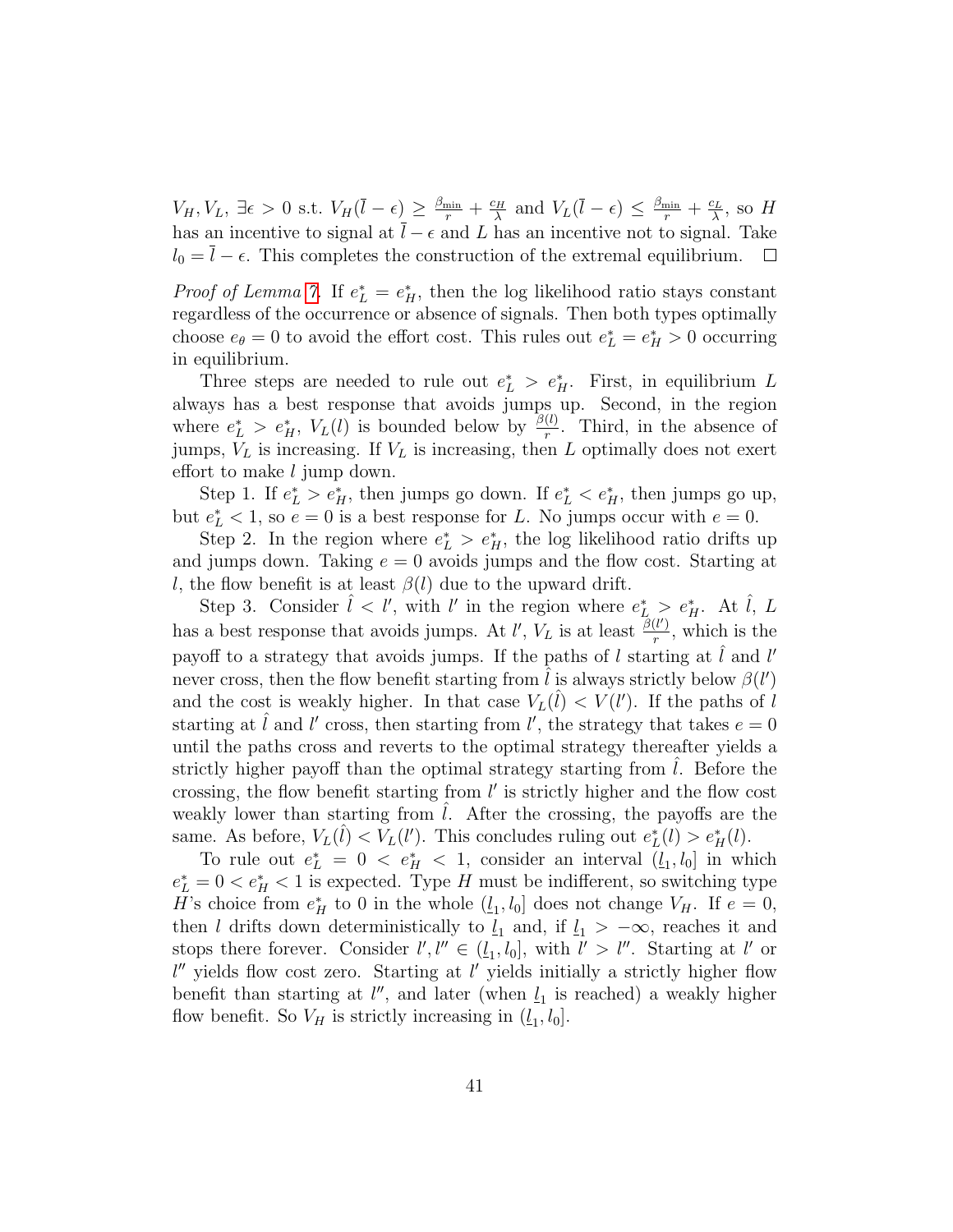The jumps from  $(l_1, l_0]$  go to  $l = \infty$ , due to  $e_H^* > e_L^* = 0$ . So if H is indifferent between  $e > 0$  and  $e = 0$  at some  $l^* \in (l_1, l_0]$ , he is not indifferent at any  $l \neq l^*$  in  $(\underline{l}_1, l_0]$ . This rules out  $e_L^* = 0 < e_H^* < 1$  occurring over intervals of positive length in equilibrium. Efforts are continuous from the left or right in l, so the situation where  $e^*_{\mathcal{L}}(l) = 0 < e^*_{\mathcal{H}}(l) < 1$  at one point, with  $e_H^*$  either 0 or 1 at neighbouring points cannot occur.  $\Box$ 

<span id="page-41-0"></span>**Lemma 19.**  $\forall l_0 \in \mathbb{R} \ \forall l \in \mathcal{L}(e^*)$ , the following cannot occur:

- (a)  $e^*_{L}(l), e^*_{H}(l) \in (0,1) \ \forall l \in (l, l_0], \ with \ l > -\infty \ and \ e^*_{L}(l) = e^*_{H}(l) = 0,$
- (b)  $e^*_{L}(l), e^*_{H}(l) \in (0,1) \ \forall l \in (\underline{l}, l_0], \ with \ e^*_{L}(j(l)) = e^*_{H}(j(l)) = 0 \ for \ some$  $l \in (l, l_0].$

*Proof.* Lemma [7](#page-16-1) ruled out  $e_L^*(l) = e_H^*(l) > 0$  and  $e_L^*(l) > e_H^*(l)$ , so  $e_L^*(l)$ ,  $e_H^*(l) \in$  $(0, 1)$  implies  $e^*_{L}(l) < e^*_{H}(l)$  and  $j(l) > l$ . By Lemma [1,](#page-8-2)  $V_{H}(j(l)) \geq V_{L}(j(l))$ .

(a) For every  $\epsilon > 0$ , there exists  $\epsilon_2 > 0$  s.t.  $|l - \underline{l}| < \epsilon_2$  implies that the probability of reaching  $\underline{l}$  from l is 1– $\epsilon$ . For every  $\epsilon_3 > 0$ , there exists  $\epsilon > 0$  s.t. if the probability of reaching <u>l</u> from l is  $1-\epsilon$ , then  $|V_{\theta}(l)-V_{\theta}(l)| < \epsilon_3$ . Due to pooling at  $\underline{l}$ ,  $V_H(\underline{l}) = V_L(\underline{l}) = \frac{\beta(\underline{l})}{r}$ . Combining this with  $V_H(j(l)) \geq V_L(j(l))$ and  $c_H < c_L$ , it is clear that  $V_H(j(l)) - V_H(l) = \frac{c_H}{\lambda}$  implies  $V_L(j(l)) - V_L(l) <$  $c_L$  $\frac{\partial^2 L}{\partial \lambda}$ . Both types cannot simultaneously be indifferent to signalling at l close to l.

(b) If  $e_L^*(j(l)) = e_H^*(j(l)) = 0$  and  $e_L^*(l), e_H^*(l) \in (0,1)$ , then the indifference condition at l is  $\frac{\beta(j(l))}{r} - V_{\theta}(l) = \frac{c_{\theta}}{\lambda}$  for  $\theta = H, L$ . Both types are indifferent between their equilibrium effort and zero effort, so payoffs are unchanged by switching the chosen effort to zero, keeping expectations constant. The payoff functions  $V_{\theta}$  thus obtained are

<span id="page-41-2"></span><span id="page-41-1"></span>
$$
V_{\theta}(l) = \exp\left(-\int_{\underline{l}}^{l} \frac{r dz}{\lambda(e_H^*(z) - e_L^*(z))}\right) V_{\theta}(\underline{l})
$$
  
+ 
$$
\int_{\underline{l}}^{l} \frac{\beta(x)}{\lambda(e_H^*(x) - e_L^*(x))} \exp\left(-\int_{x}^{l} \frac{r dz}{\lambda(e_H^*(z) - e_L^*(z))}\right) dx
$$
 (10)

if  $l > -\infty$ , and

$$
V_{\theta}(l) = \int_{-\infty}^{l} \frac{\beta(x)}{\lambda(e_H^*(x) - e_L^*(x))} \exp\left(-\int_{x}^{l} \frac{r dz}{\lambda(e_H^*(z) - e_L^*(z))}\right) dx.
$$
 (11)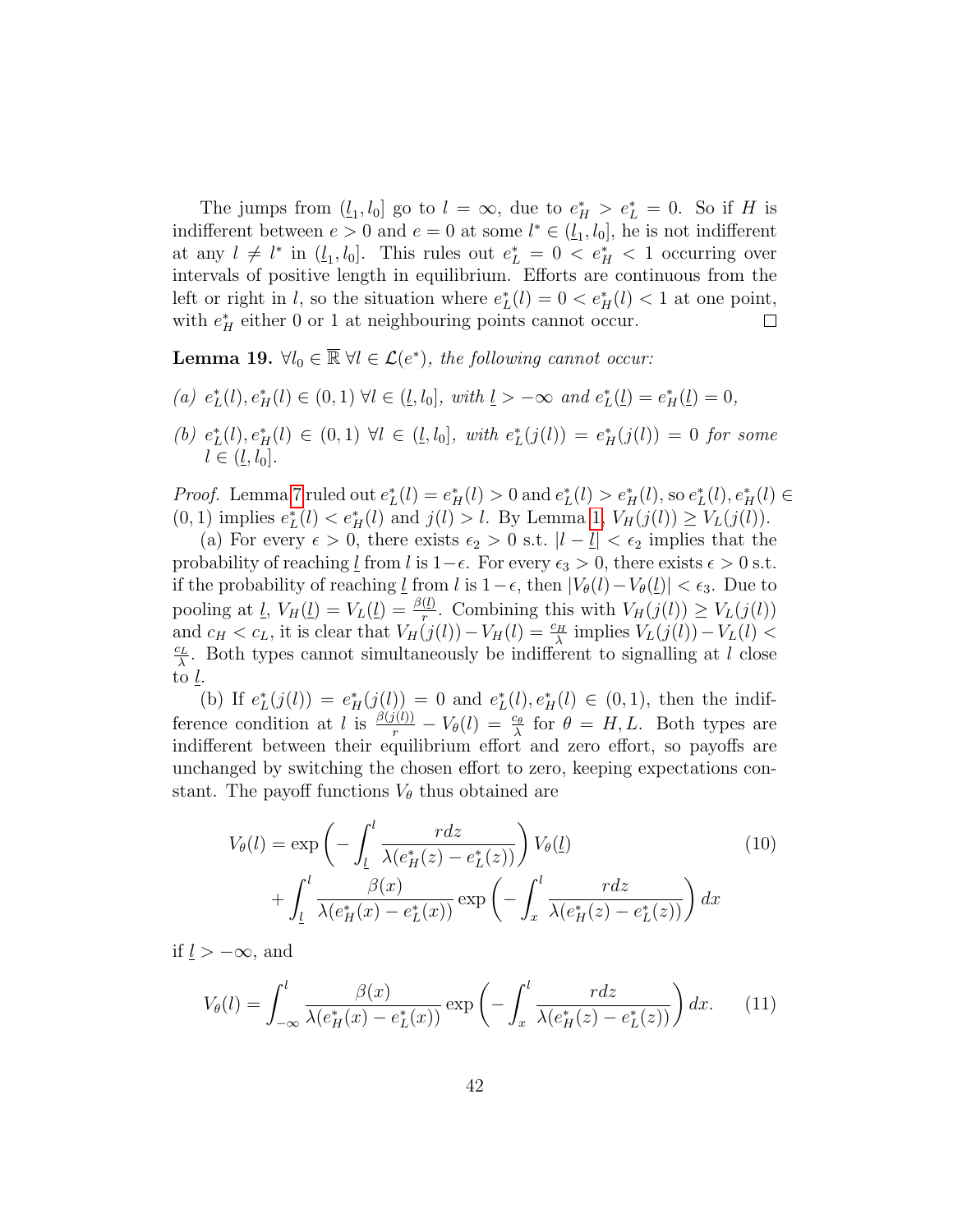if  $l = -\infty$ . The expressions [\(10\)](#page-41-1) and [\(11\)](#page-41-2) satisfy the ODE  $rV_{\theta}(l) = \beta(l)$  –  $\lambda(e_H^*(l) - e_L^*(l))V'_\theta(l)$ , which is derived from the HJB equation using the indifference condition  $\lambda \left[\frac{\beta(j(l))}{r} - V_{\theta}(l)\right] - c_{\theta} = 0.$ 

Take  $l_1, l_2 \in (\underline{l}, l_0]$  with  $l_1 < l_2$  and  $e^*_{\theta}(j(l_1)) = e^*_{\theta}(j(l_2)) = 0$  for  $\theta = H, L$ . Due to piecewise continuity of the strategies, if there is one point in  $(l, l_0]$ satisfying  $e_{\theta}^*(j(l)) = 0$  for  $\theta = H, L$ , then there is a continuum. Since l drifts down in the absence of signals and  $l_1$  is reachable from  $l_2$ ,  $V_{\theta}(l_1)$  is a continuation value from the perspective of  $l_2$ . Based on [\(10\)](#page-41-1) and [\(11\)](#page-41-2),  $V_{\theta}(l_2) = \alpha V_{\theta}(l_1) + k$ , with  $\alpha \in (0,1)$  and  $k \in \mathbb{R}$ . Specifically, for both types,

$$
\alpha = \exp\left(-\int_{l_1}^{l_2} \frac{r dz}{\lambda(e_H^*(z) - e_L^*(z))}\right),
$$
  

$$
k = \int_{l_1}^{l_2} \frac{\beta(x)}{\lambda(e_H^*(x) - e_L^*(x))} \exp\left(-\int_x^{l_2} \frac{r dz}{\lambda(e_H^*(z) - e_L^*(z))}\right) dx.
$$

Now it can be shown that the indifference conditions for both types for  $l_1, l_2$  contradict each other: subtracting  $\lambda \left[\frac{\beta(j(l_1))}{r} - V_L(l_1)\right] - c_L = 0$  from  $\lambda\left[\frac{\beta(j(l_1))}{r} - V_H(l_1)\right] - c_H = 0$ , we get  $\lambda\left[-V_H(l_1) + V_L(l_1)\right] = c_H - c_L$ . Subtracting  $\lambda[\frac{\beta(j(l_1))}{r} - \alpha V_L(l_1) - k] - c_L = 0$  from  $\lambda[\frac{\beta(j(l_1))}{r} - \alpha V_H(l_1) - k] - c_H = 0$ , we get  $\lambda \alpha [-V_H(l_1) + V_L(l_1)] = c_H - c_L$ . This contradicts  $\alpha \in (0,1), \lambda > 0$ ,  $c_L > c_H > 0$ , which proves (b).  $\Box$ 

<span id="page-42-0"></span>**Lemma 20.** In the good news model, if  $\frac{\beta_{\max}-\beta_{\min}}{r} > \frac{c_L}{\lambda}$  $\frac{\partial L}{\partial \lambda}$ , then there exist equilibria in which for some  $l \in \mathcal{L}(e^*), e^*_{H}(l) = 1$  and  $e^*_{L}(l) \in (0, 1)$ .

*Proof.* Take  $l_0 \in \mathbb{R}$  such that  $\frac{\beta_{\max}-\beta(l_0)}{r} > \frac{c_L}{\lambda}$  $\frac{\partial^2 L}{\partial \lambda}$ . An equilibrium in which  $e^*_H(l) = 1$  and  $e^*_L(l) \in (0,1)$  on  $(l, l_0] \subset \mathbb{R}$  will be constructed. Assume  $l_0 - \underline{l} = \epsilon > 0$  for  $\epsilon$  small. The probability of reaching  $\underline{l}$  from  $(\underline{l}, l_0]$  is close to 1, so the payoffs of the types on  $(\underline{l}, l_0]$  are close to  $\frac{\beta(\underline{l})}{r} < \frac{\beta(l_0)}{r}$  $\frac{l(0)}{r}$ .

If the market expects  $e_H^*(l) = 1$ ,  $e_L^*(l) = 0$  (which implies that l jumps to  $j(l) = \infty$  when a signal occurs at  $l \in (l, l_0]$ , then L has the unique best response  $e = 1$  at l. If the market expects  $e_H^*(l) = e_L^*(l) = 1$  (which implies that  $j(l) = l$  when a signal occurs at  $l \in (l, l_0]$ , then L has the unique best response  $e = 0$  at l. By the continuity of  $\beta(\cdot)$  and  $j(\cdot)$ , there exists  $\hat{e} \in (0, 1)$ s.t. when the market expects  $e^*_{L}(l) = \hat{e}$ ,  $e^*_{H}(l) = 1$ , then L is indifferent between  $e = 1$  and  $e = 0$  at l. The same reasoning holds for all points in  $[l_0, l)$ , with slightly different  $\hat{e}$ .

If L is indifferent between  $e = 1$  and  $e = 0$ , then H strictly prefers  $e=1$ .  $\Box$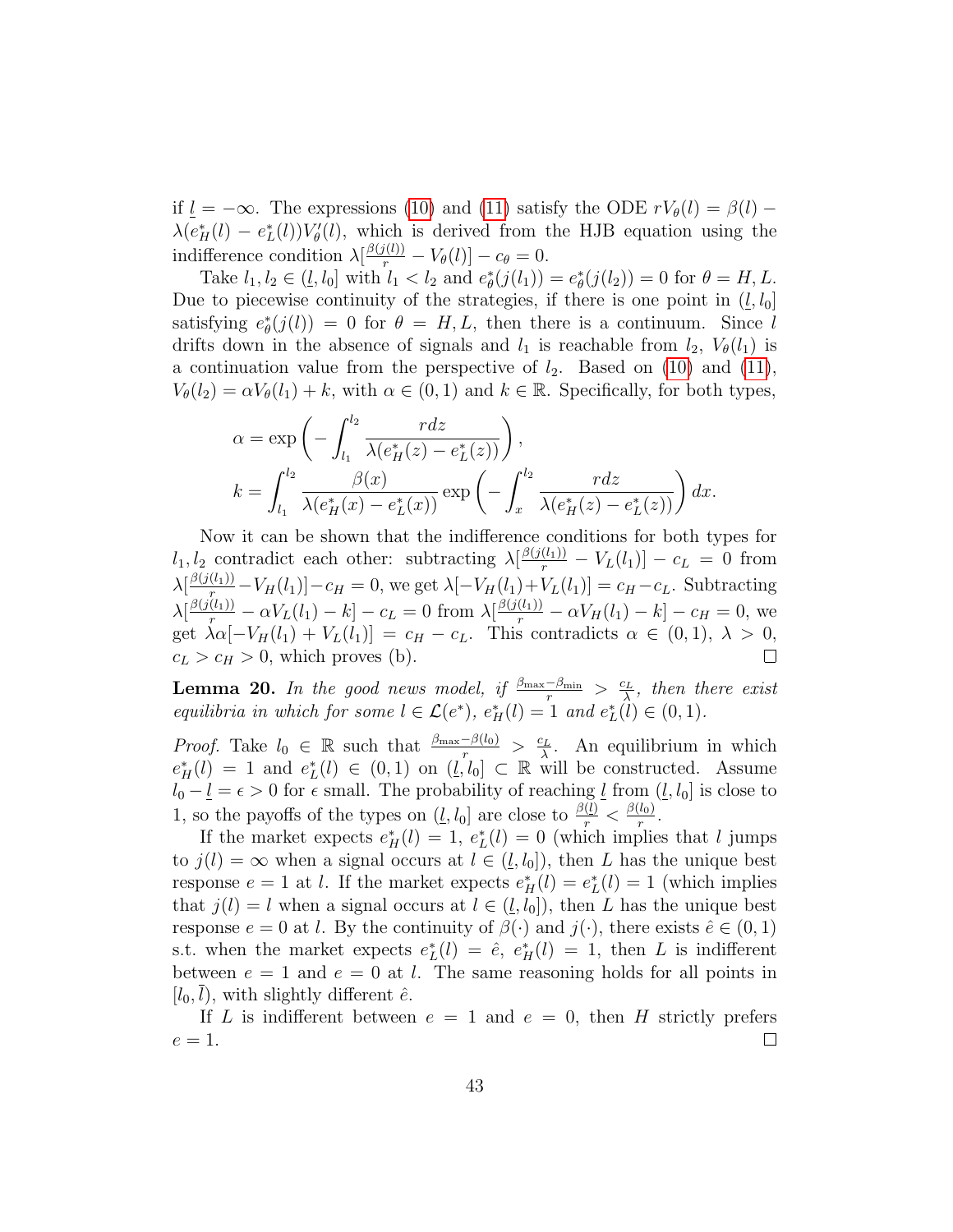*Proof of Lemma [8.](#page-16-3)* If  $l = \infty$  or  $l = -\infty$ , then l does not respond to signals, so clearly neither type will take positive effort.

The drift in l is finite and the discount rate r is positive, so for any  $\epsilon > 0$  $\exists T > 0$  s.t. the flow payoff after time T contributes less than  $\epsilon$  to total payoff. For any  $\epsilon > 0$  and  $T > 0 \exists l \in \mathbb{R}$  s.t. starting at l, after drifting down at rate  $\lambda$ for length of time T, the log likelihood ratio l reached satisfies  $\frac{\beta(l)-\beta_{\max}}{r}$  $\frac{-\beta_{\max}}{r}| < \epsilon.$ The quantity  $V_H(\hat{l})$  is bounded below by the payoff from taking  $e = 0$  forever, which makes the rate of jumps zero. The payoff from taking  $e = 0$  forever starting at  $\hat{l}$  is bounded below by  $\frac{\beta(l)}{r} - \epsilon$ , where l is reached from  $\hat{l}$  after length of time T. Therefore  $|V_H(\hat{l}) - \frac{\beta_{\text{max}}}{r}$  $\frac{\max}{r}$  |  $< 2\epsilon$ .

Type H's cost of choosing  $e = 1$  over a time interval  $\Delta$  is  $c_H\Delta$  and, starting at  $\hat{l}$ , the benefit is bounded above by  $|V_H(\hat{l}) - \frac{\beta_{\text{max}}}{r}$  $\frac{\max}{r} \left| \left[ 1 - \exp(-\lambda \Delta) \right] \right|.$ Thus at  $\hat{l}$  there exists  $\epsilon > 0$  s.t. the optimal choice of H is  $e = 0$ . If  $e_H^*(l) > 0$ is expected for  $l \geq \tilde{l}$ , then H will deviate to  $e = 0$ .

If the expectations are  $e^*_{L} \in (0,1)$ ,  $e^*_{H} = 1$ , then jumps end at some  $j(l) < \infty$ , which implies a smaller benefit to signalling than in the  $e^*_{L} = 0$ ,  $e_H^* = 1$  case. The previous reasoning still holds, with an even stronger incentive not to signal above  $l$ .  $\Box$ 

*Proof of Proposition [9.](#page-19-0)*  $V_H$  is bounded above by  $\frac{\beta_{\text{max}}}{r}$  and below by  $\frac{\beta_{\text{min}}}{r}$ . If  $\frac{\beta_{\max}-\beta_{\min}}{r} \leq \frac{c_H}{\lambda}$  $\frac{\partial H}{\partial \lambda}$ , then even jumps from  $l = -\infty$  to  $l = \infty$  at rate  $\lambda$  do not provide enough benefit to outweigh the cost for  $H$ . Thus  $H$  will not signal in this case. For any  $l \in (-\infty, \infty]$ , jumps from  $V_H(l)$  to  $\frac{\beta_{\max}}{r}$  are smaller than the jumps from  $\frac{\beta_{\min}}{r}$  to  $\frac{\beta_{\max}}{r}$ .

If  $\frac{\beta_{\max}-\beta_{\min}}{r} > \frac{c_H}{\lambda}$  $\frac{\partial H}{\partial \lambda}$ , then for some  $l_0$  an interval equilibrium can be constructed. Define y as follows. If  $\frac{\beta_{\max}-\beta_{\min}}{r} \leq \frac{c_L}{\lambda}$  $\frac{\partial^2 L}{\partial \lambda}$ , then set  $y = -\infty$ , otherwise set  $y = \beta^{-1} \left( \frac{\beta_{\text{max}}}{r} - \frac{c_L}{\lambda} \right)$  $\frac{d^2L}{d\lambda}$ ). Take  $\underline{l} \in (y, \beta^{-1} \left( \frac{\beta_{\text{max}}}{r} - \frac{c_H}{\lambda} \right)$  $\left(\frac{\partial H}{\partial \lambda}\right)$  in the interval equilibrium, so that H has a strict incentive to signal at  $\underline{l}$  and L has a strict incentive not to signal (recall that  $V_H(\underline{l}) = V_L(\underline{l}) = \frac{\beta(\underline{l})}{r}$ ). By continuity and strict increasingness of  $V_H$ ,  $V_L$ ,  $\exists \epsilon > 0$  s.t.  $V_H(\underline{l} + \epsilon) \leq \frac{\beta_{\text{max}}}{r} - \frac{c_H}{\lambda}$  $\frac{d^{2}H}{\lambda}$  and  $V_L(\underline{l} + \epsilon) \geq \frac{\beta_{\max}}{r} - \frac{c_L}{\lambda}$  $\frac{\partial L}{\partial \lambda}$ , so H has an incentive to signal at  $\underline{l} + \epsilon$  and L has an incentive not to signal. Take  $l_0 = \underline{l} + \epsilon$ . This completes the construction of an interval equilibrium.  $\Box$ 

*Proof of Lemma [11.](#page-23-0)* Due to the boundedness of  $\beta(l)$  and  $e_{\theta}$ , discounting ensures that  $V_{\theta}$  is finite—even without the expectation, the integral in the definition of  $V_{\theta}$  is finite for any path of l and any control  $e_{\theta}$ .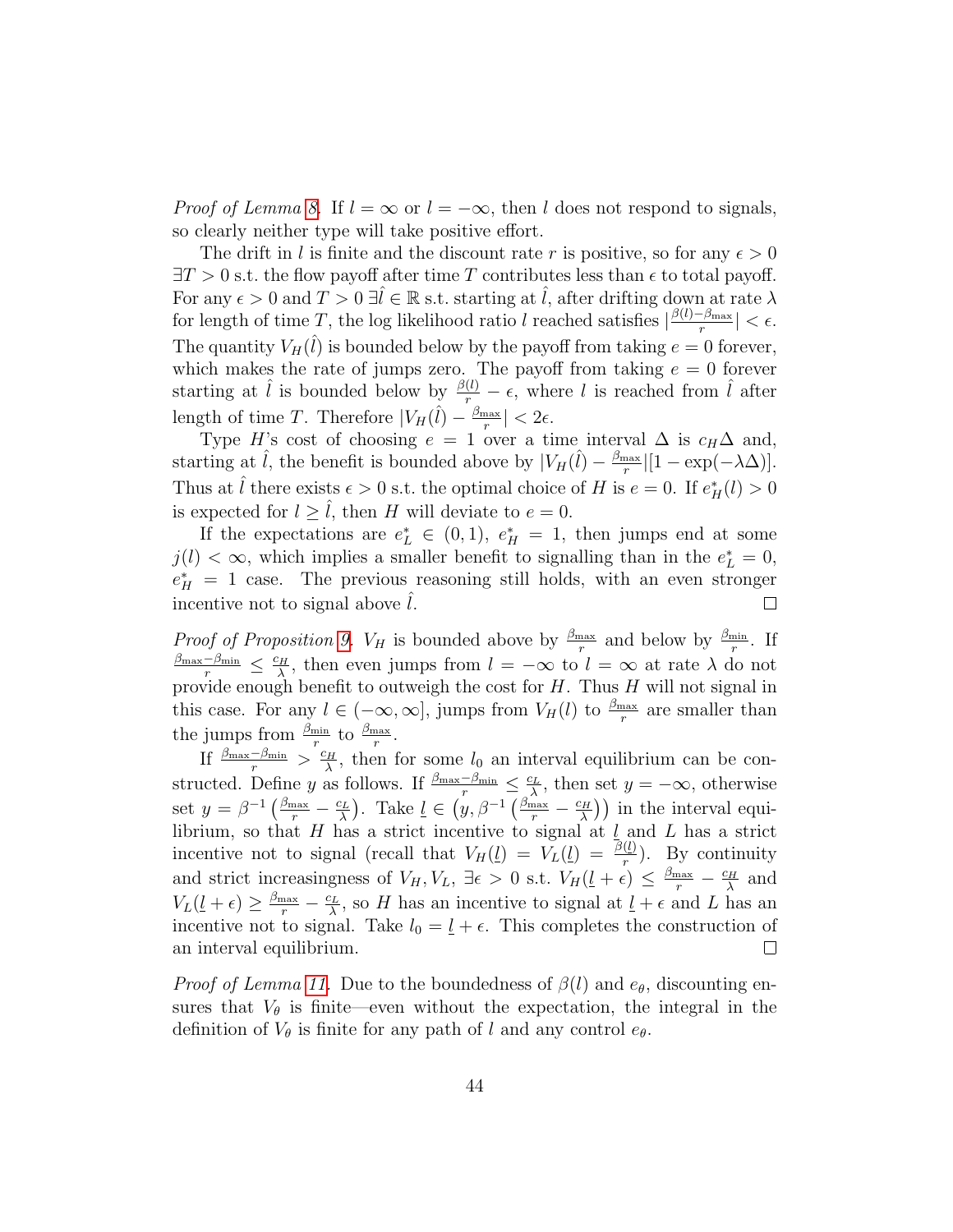It is clear that  $V_H \geq V_L$  in the signalling region, because H can follow L's strategy at a lower cost than L. Outside the signalling region,  $V_H(l)$  =  $V_L(l) = \frac{\beta(l)}{r}$ .

If there is positive probability of reaching  $\hat{l}$  with the optimal  $e_L(\hat{l}) > 0$ , then  $H$  can follow  $L$ 's strategy at a strictly lower cost.

To prove  $V_{\theta}$  is strictly increasing, a standard coupling argument is used. Consider two diffusion processes: the l process with optimal effort starting from  $l_1$  and the l process under zero effort starting from  $l_2 > l_1$ . Call the former process  $l^{e^*}$  and the latter  $l^0$ . Define the stopping time  $\tau^*$  = inf  $\{t>0: l_t^0-l_t^{e^*}=0\}$ . The receivers expect the optimal strategy in both cases.

Starting at  $l_2$ , the strategy  $s = \text{``play 0 until } \tau^*$  and the optimal strategy thereafter" yields a weakly lower payoff than  $V_{\theta}(l_2)$ , the payoff to the optimal stationary strategy starting from  $l_2$ . This holds even though s is not stationary, because if the receivers expect a stationary strategy, then among the optimal strategies for the sender there is a stationary one. The argument is standard—the competitive receivers always play a static best response, which depends on their belief about the type, but not the sender's strategy, so if at some l, a sender action  $\hat{e}$  is optimal at one point in time, then  $\hat{e}$  is optimal at that l at another point in time.

Starting at  $l_2$ , the strategy s yields a strictly higher payoff than  $V_{\theta}(l_1)$ , the payoff to the optimal strategy starting from  $l_1$ . This is because the revenue  $\beta(l^0)$  is strictly higher than  $\beta(l^{e^*})$  before  $\tau^*$  and the same in expectation after  $\tau^*$ . The cost of  $l^0$  is zero while the cost of  $l^{e^*}$  is positive before  $\tau^*$ . The costs of the two strategies are the same in expectation after  $\tau^*$ . Overall,  $V_{\theta}(l_2) > V_{\theta}(l_1)$  for  $l_1, l_2$  in the signalling region.

If both  $l_1, l_2$  are outside the signalling region, then since  $\beta$  was assumed strictly increasing, the payoffs are ordered  $V_{\theta}(l_2) = \frac{\beta(l_2)}{r} > \frac{\beta(l_1)}{r} = V_{\theta}(l_1)$ . If  $l_2$  is above the signalling region while  $l_1$  is in the signalling region, then the expected benefit is strictly higher from  $l_2$  onwards and the expected cost is the lowest possible from  $l_2$  onwards, so  $V_{\theta}(l_2) > V_{\theta}(l_1)$ . If  $l_2$  is in the signalling region while  $l_1$  is below the signalling region, then  $V_\theta(l_2)$  is higher than the payoff to the strategy of taking zero effort forever starting from  $l_2$ . The cost of this strategy is the same as the cost of the optimal strategy from  $l_1$  onwards, while the benefit is strictly greater, so again  $V_\theta(l_2) > V_\theta(l_1)$ .  $\Box$ 

*Proof of Lemma [12.](#page-23-1)* If  $e_H^*(l) = e_L^*(l)$ , then the signal is statistically uninformative about the type, so the log likelihood ratio does not respond to the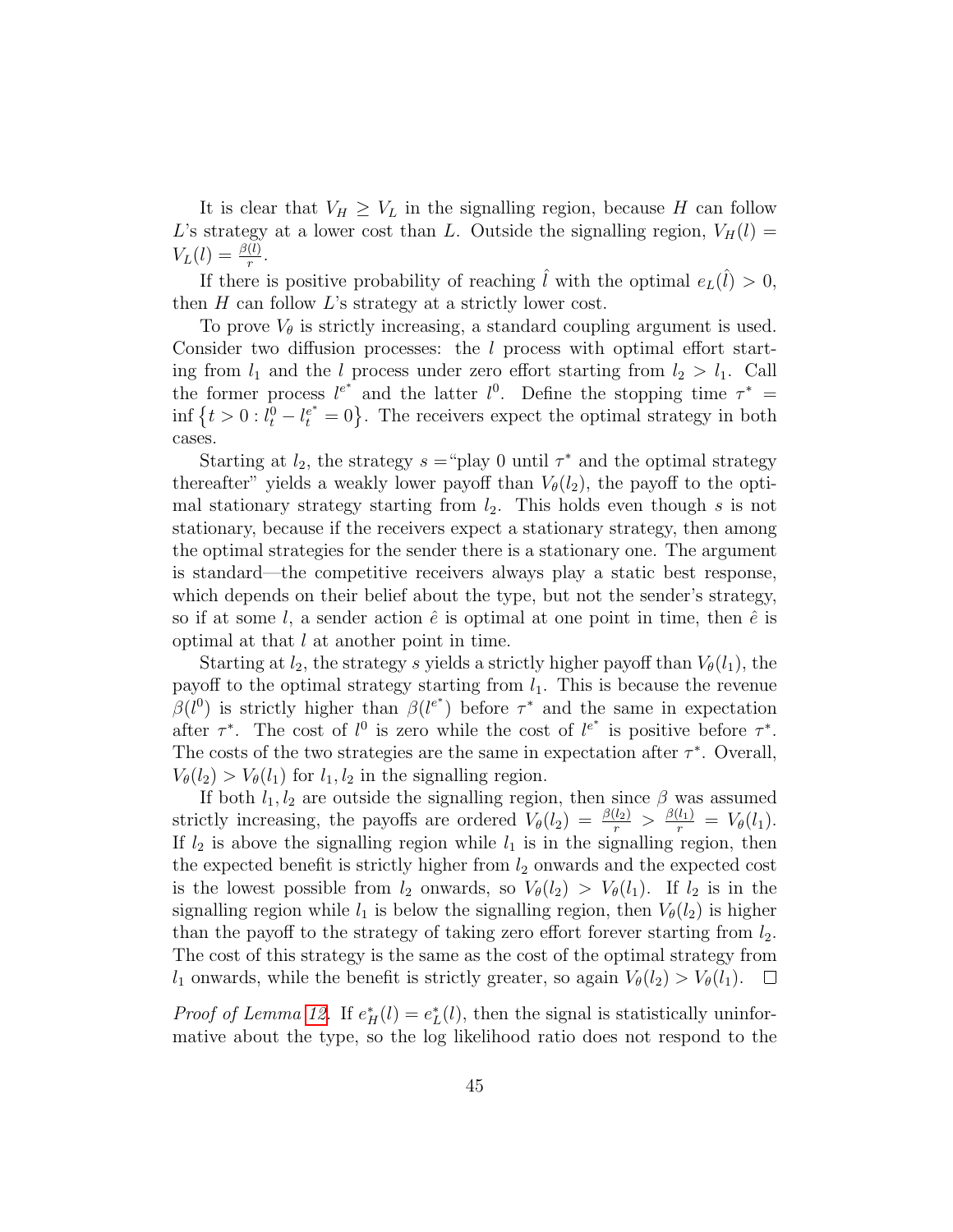signal. Given this, both types will optimally choose  $e_{\theta}(l) = 0$ . Therefore in equilibrium, it cannot be that  $e^*_{L}(l) = e^*_{H}(l) > 0$  for some l.

A higher expected signal is more costly to both types. If  $e^*_{L}(l) > e^*_{H}(l)$ is expected, then based on  $(8)$ , *l* falls in response to a higher signal. The flow benefit  $\beta(l)$  strictly increases in l. By Lemma [11,](#page-23-0)  $V_{\theta}(l)$  increases in l. If  $e_L^*(l) > e_H^*(l)$  is expected, then a higher signal leads to a lower flow benefit, lower continuation value and higher cost, so both types optimally choose  $e_{\theta}(l) = 0.$  $\Box$ 

Proof of Proposition [13.](#page-24-0) L takes no effort in any extremal equilibrium, including pooling, so the flow cost is the same in both cases. The flow benefit comparison is unaffected if  $\beta(l)$  is written as  $\beta(f^{-1}(f(l)))$  for some strictly increasing smooth f. Use Itō's rule to derive the process  $f(l)$ :

$$
df = \left[\sigma^{-2}(e_H^* - e_L^*)\left(e_L - \frac{1}{2}(e_H^* + e_L^*)\right)\frac{df}{dl} + \frac{1}{2\sigma^2}(e_H^* - e_L^*)^2\frac{d^2f}{dl^2}\right]dt + \frac{e_H^* - e_L^*}{\sigma}\frac{df}{dl}dB_t.
$$

The drift of f is zero iff  $\frac{d^2f}{dt^2} = -2\frac{e_L - \frac{1}{2}(e_H^* + e_L^*)}{e_H^* - e_L^*}$  $e_H^* - e_L^*$  $\frac{df}{dl}$ . Impose the equilibrium condition  $e_L = e_L^*$  and recall that in interval equilibria,  $e_H^* = 1$  and  $e_L^* = 0$ . This leads to  $\frac{d^2f}{dt^2} = \frac{df}{dt}$ . Using the normalization  $f(0) = 1$ ,  $f'(0) = 1$ , we get  $f(l) = \exp(l)$  and  $f^{-1}(z) = \ln(z)$ .

If  $\beta(\ln(z))$  is concave in z, which has zero drift, then the expectation of  $\beta(\ln(z))$  decreases in the variance of z. The variance of z is strictly increasing in the variance of l. In the pooling equilibrium, l is constant, but in informative equilibria, it has positive variance. A similar reasoning establishes that if  $\beta(\ln(z))$  is convex in z, then the payoff of L in any informative equilibrium is above the pooling payoff. Analogous reasoning shows  $H$  prefers pooling to other extremal effort equilibria iff  $\beta(-\ln z)$  is convex in z.

For  $l \in \{l_1, \overline{l}_1\}$ , it follows from the above that  $V_{L1}(l) = \frac{\beta(l)}{r} \geq V_{L2}(l)$ .

From any point in  $(l_1, l_1)$ , the log likelihood ratio process has positive probability of hitting  $l_1$  and positive probability of hitting  $l_1$ . The flow cost to  $L$  is zero in all extremal equilibria for all  $l$ . For the same  $l$ , the flow benefit to  $L$  is the same in all extremal equilibria. The distribution over paths of  $l$  up to hitting  $\underline{l}_1$  or  $l_1$  starting from  $l_0 \in (\underline{l}_1, l_1)$  is the same in the two equilibria with signalling regions  $(l_1, l_1)$  and  $(l_2, l_2)$ , because in both equilibria in the region  $(l_1, l_1)$ , H takes action 1 and L takes 0. Therefore the continuation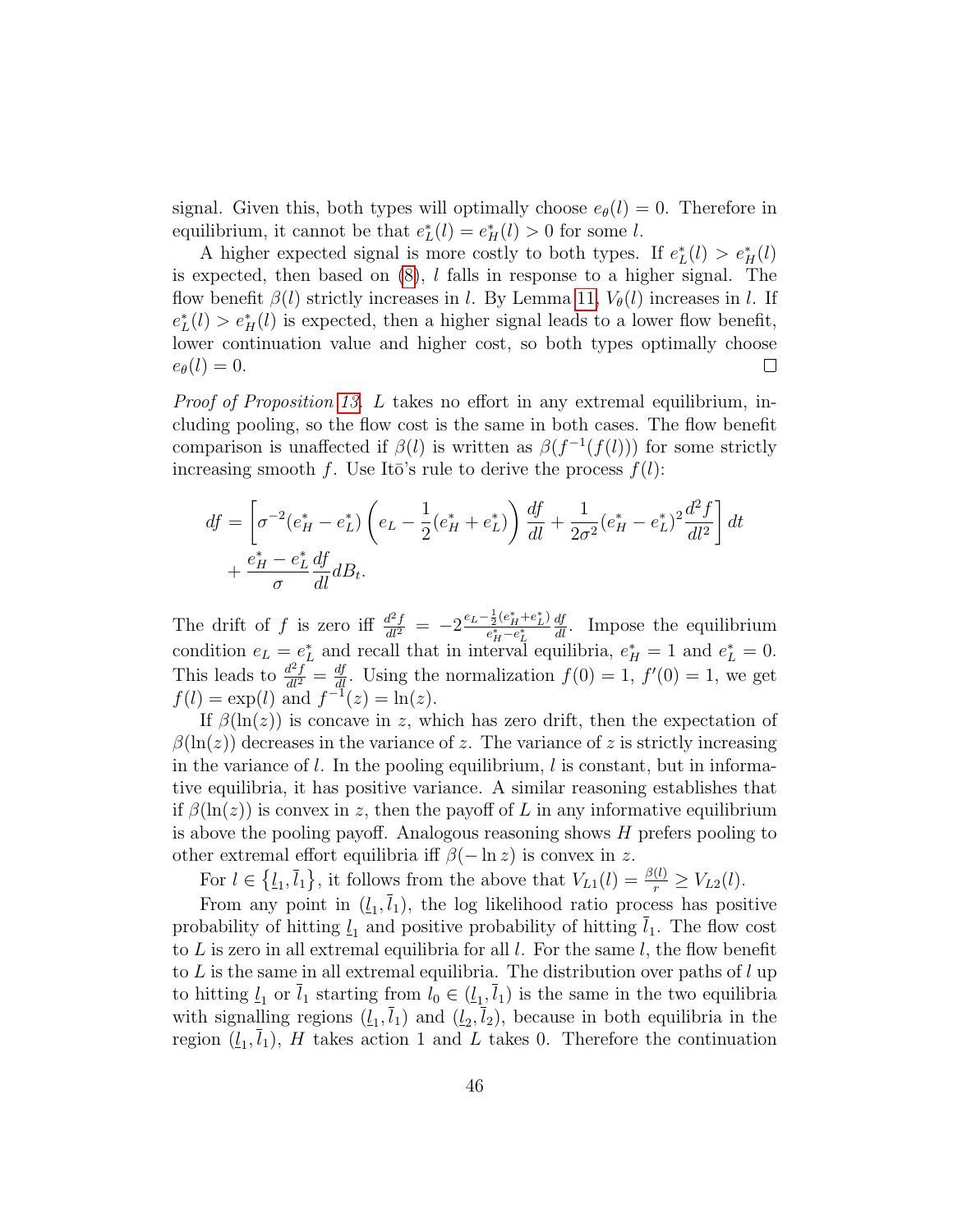value comparisons  $V_{L1}(\underline{l}_1) \geq V_{L2}(\underline{l}_1)$  and  $V_{L1}(l_1) \geq V_{L2}(l_1)$  determine the payoff comparison  $V_{L1}(l) \geq V_{L2}(l)$  for any  $l \in (l_1, l_1)$ .  $\Box$ 

*Proof of Lemma [14.](#page-26-0)* For any signalling region  $(l, \overline{l})$ , the solutions of the ODEs are differentiable at least as many times as  $\beta$  on  $(\underline{l}, \overline{l})$  and continuous on  $[\underline{l}, \overline{l}]$ . Since  $\beta$  was assumed twice continuously differentiable,  $V_L$  and  $V_H$  are as well. Given the signalling region,  $V_H$ ,  $V_L$  are bounded for any path of l and control  $e_{\theta}$ . Therefore  $V_H(l)$ ,  $V_L(l)$  are integrable in the probability law of the l process that starts from  $l_0$  and is controlled by  $e_{\theta}$ , uniformly over Markov controls  $e_{\theta}$ . So by Theorem 11.2.2 of [Øksendal](#page-48-12) [\(2010\)](#page-48-12),  $V_L$ ,  $V_H$  coincide with the value functions  $V_L$ ,  $V_H$ .

Under the previous conditions, Theorem 11.2.3 of [Øksendal](#page-48-12) [\(2010\)](#page-48-12) shows that the optimal Markov control does as well as the optimal nonanticipating control, so if the receivers expect Markov strategies, then both types of the sender have a Markov best response among their best responses. This does not imply that the payoffs of all non-Markov equilibria can be attained with Markov equilibria, since in a non-Markov equilibrium the receivers expect non-Markov strategies.  $\Box$ 

*Proof of Proposition [15.](#page-27-0)* The proof first shows that if there exists  $l \in \mathbb{R}$ s.t.  $\frac{\beta'(l)}{r} > c_H \sigma^2$ , then there exists  $l_0 \in \mathbb{R}$  s.t.  $c_L \sigma^2 > \frac{\beta'(l_0)}{r} > c_H \sigma^2$ . An informative extremal equilibrium is constructed with a length- $\epsilon$  signalling region  $(\underline{l}, \overline{l}) \ni l_0$ . For this, the ICs are verified on  $(\underline{l}, \overline{l})$  by showing  $V'_H(l), V'_L(l)$ are close to  $\frac{\beta'(l_0)}{r}$  $\frac{(l_0)}{r}$ . First, the average slope of  $\frac{\beta(l)}{r}$  over  $(l, \overline{l})$  is close to  $\frac{\beta(\overline{l_0})}{r}$  $\frac{(t_0)}{r}$ . Second, the average slope of  $V_L$ ,  $V_H$  over  $(l, l)$  equals the average slope of  $\beta(l)$  $\frac{d}{dr}$ . Third, at any l close to  $l_0$ ,  $V'_H(l)$ ,  $V'_L(l)$  are close to the average slope of  $V_L, V_H$  over  $(\underline{l}, \overline{l}).$ 

 $\beta \in C^2$  and bounded, so  $\lim_{l\to\infty} \beta'(l) = 0 = \lim_{l\to\infty} \beta'(l)$ . We know that at some  $l \in \mathbb{R}$ ,  $\beta'(l) > c_H r \sigma^2$ . By the Mean Value Theorem  $\exists \delta > 0$ ,  $\exists l_0 \in \mathbb{R}$ s.t.  $c_H r \sigma^2 + 2\delta \ < \ \beta'(l_0) \ < \ c_L r \sigma^2 - 2\delta$ . By  $\beta' \ \in \ C^1$ , the average slope of  $\beta$  over a small interval containing  $l_0$  is close to  $\beta'(l_0)$ . Formally, there exists  $\epsilon > 0$  s.t. for any  $\ell, \overline{l}$  satisfying  $\ell < l_0 < \overline{l}$  and  $\overline{l} - \ell < \epsilon$ , we have  $c_H\sigma^2+\frac{\delta}{r}<\frac{\beta(l)-\beta(l)}{r(\overline{l}-l)}$  $\frac{(\bar{l})-\beta(\underline{l})}{r(\bar{l}-\underline{l})} < c_L\sigma^2 - \frac{\delta}{r}$  $\frac{\delta}{r}$ .

The candidate value functions  $V_L$ ,  $V_H$  calculated in the main text are infinitely differentiable on the signalling interval  $(\underline{l}, \overline{l})$ , continuous on R and satisfy the boundary conditions  $V_H(\underline{l}) = V_L(\underline{l}) = \frac{\beta(\underline{l})}{r}$  and  $V_H(\overline{l}) = V_L(\overline{l}) = \frac{\beta(\underline{l})}{r}$ . By the Mean Value Theorem, there exist  $\hat{l}_L, \hat{l}_H \in (L, \bar{l})$  satisfying  $V'_L(\hat{l}_L)$  =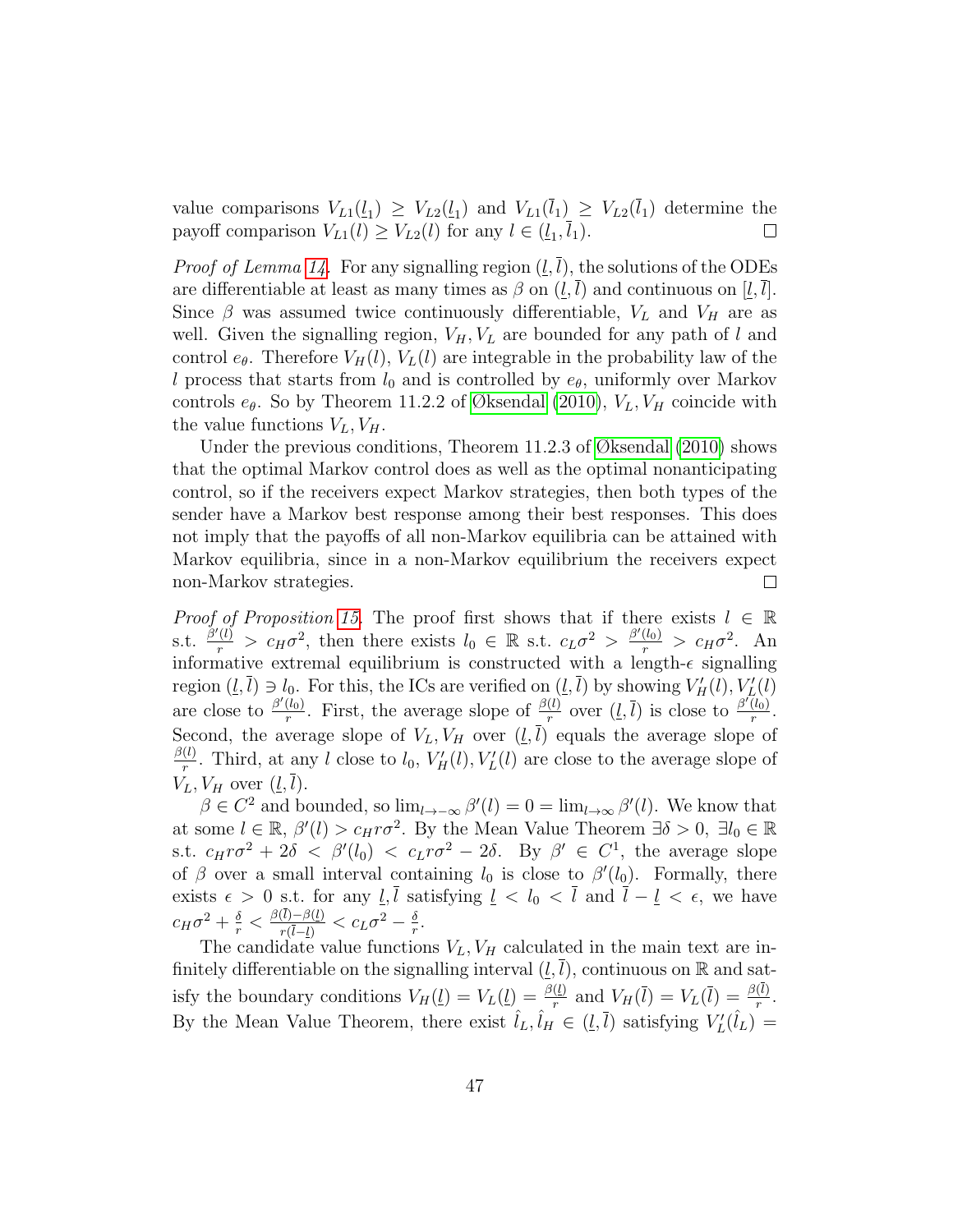$V'_H(\hat{l}_H) = \frac{\beta(\bar{l}) - \beta(\underline{l})}{r(\bar{l}-\underline{l})}.$ 

By the smoothness of  $V'_H$ ,  $V'_L$ , if the ICs are satisfied at some  $\hat{l}_L$ ,  $\hat{l}_H \in (\underline{l}, \overline{l})$ , then for a small enough  $(l, \overline{l})$ , the ICs are satisfied at all  $l \in (l, \overline{l})$ . Formally, for any  $\delta > 0$  there exists  $\epsilon_3 > 0$  s.t. if  $\overline{l} - \underline{l} < \epsilon_3$ , then

$$
\max_{l\in(\underline{l},\overline{l})}\left|V_{L}'(l)-\frac{\beta(\overline{l})-\beta(\underline{l})}{r(\overline{l}-\underline{l})}\right|+\left|V_{L}'(l)-\frac{\beta(\overline{l})-\beta(\underline{l})}{r(\overline{l}-\underline{l})}\right|<\frac{\delta}{r}.
$$

Take  $\underline{l}, \overline{l}$  satisfying  $\underline{l} < l_0 < \overline{l}$  and  $\overline{l} - \underline{l} < \min{\{\epsilon_3, \epsilon\}}$ , then for all  $l \in (\underline{l}, \overline{l})$ , we have  $c_H \sigma^2 \langle V_H'(l), V_L'(l) \rangle \langle c_L \sigma^2$ . The ICs are satisfied, so  $(\underline{l}, \overline{l})$  is the signalling region of an interval equilibrium, with  $l_0 \in (l, \overline{l}).$ 

If  $\sharp l \in \mathbb{R}$  satisfying  $c_H r \sigma^2 \leq \beta'(l)$ , then there is no signalling interval on which  $IC_H$  can be satisfied at every point. The average slope of  $V_H$  over any interval is less than  $c_H \sigma^2$ , so at some l in the interval,  $V'_H(l) < c_H \sigma^2$ . The maximal benefit to signalling at l occurs when the expectations of the market are  $e^*_{H}(l) = 1$ ,  $e^*_{L}(l) = 0$ . If H cannot be incentivized to signal at these expectations, then no other expectations incentivize  $H$  to signal either. Pooling is then the unique equilibrium.  $\Box$ 

## References

- <span id="page-47-0"></span>ADMATI, A. R., AND M. PERRY (1987): "Strategic delay in bargaining," The Review of Economic Studies, 54(3), 345–364.
- <span id="page-47-3"></span>Carlsson, H., and S. Dasgupta (1997): "Noise-Proof Equilibria in Two-Action Signaling Games," Journal of Economic Theory, 77(2), 432 – 460.
- <span id="page-47-5"></span>Cripps, M. W., G. J. Mailath, and L. Samuelson (2004): "Imperfect monitoring and impermanent reputations," *Econometrica*, 72(2), 407–432.
- <span id="page-47-4"></span>DALEY, B., AND B. GREEN (2012a): "Market Signaling with Grades," Working paper, UC Berkeley.

<span id="page-47-1"></span>- (2012b): "Waiting for News in the Market for Lemons," Economet $rica, 80(4), 1433-1504.$ 

<span id="page-47-2"></span>Dilme, F. (2012): "Dynamic Quality Signaling with Moral Hazard," Discussion paper, Penn Institute for Economic Research, Department of Economics, University of Pennsylvania.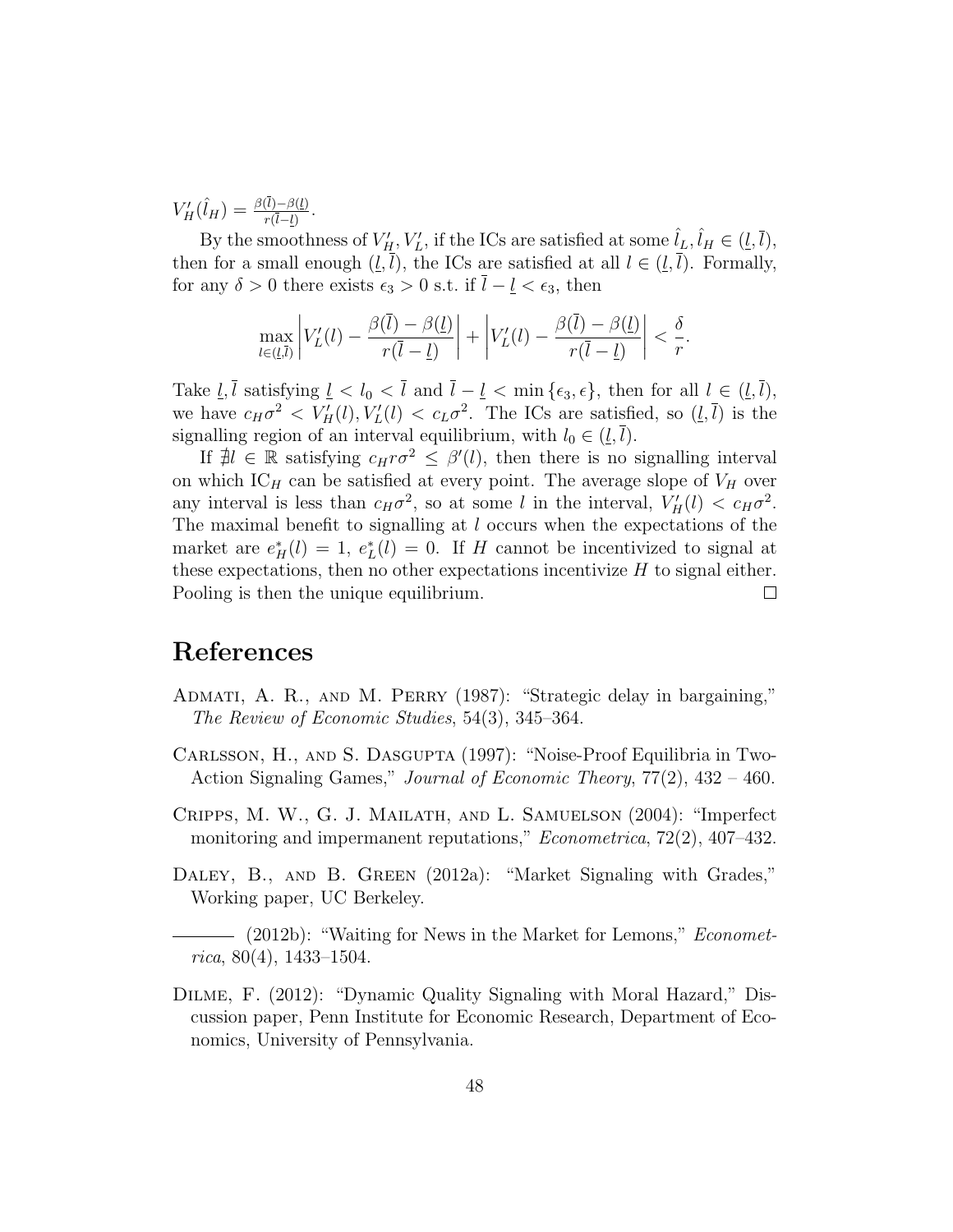- <span id="page-48-4"></span>FELTOVICH, N., R. HARBAUGH, AND T. TO (2002): "Too cool for school? Signalling and countersignalling," RAND Journal of Economics, pp. 630– 649.
- <span id="page-48-8"></span>FUDENBERG, D., AND J. TIROLE (1986): "A "signal-jamming" theory of predation," The RAND Journal of Economics, 17(3), 366–376.
- <span id="page-48-1"></span>Gryglewicz, S. (2009): "Signaling in a stochastic environment and dynamic limit pricing," mimeo, Tilburg University.
- <span id="page-48-9"></span>HOLMSTRÖM, B. (1999): "Managerial incentive problems: A dynamic perspective," The Review of Economic Studies, 66(1), 169–182.
- <span id="page-48-7"></span>HÖRNER, J., AND N. VIEILLE (2009): "Public vs. private offers in the market for lemons," *Econometrica*, 77(1), 29–69.
- <span id="page-48-2"></span>Kaya, A. (2009): "Repeated signaling games," Games and Economic Behavior,  $66(2)$ ,  $841 - 854$ , Special Section In Honor of David Gale.
- <span id="page-48-6"></span>Kremer, I., and A. Skrzypacz (2007): "Dynamic signaling and market breakdown," Journal of Economic Theory, 133(1), 58–82.
- <span id="page-48-10"></span>Kreps, D. M., and R. Wilson (1982): "Reputation and imperfect information," *Journal of economic theory*, 27(2), 253–279.
- <span id="page-48-5"></span>Liptser, R. S., and A. N. Shiryaev (1977): Statistics of random processes I: General theory. Springer-Verlag, New York.
- <span id="page-48-0"></span>MATTHEWS, S. A., AND L. J. MIRMAN (1983): "Equilibrium limit pricing: The effects of private information and stochastic demand," Econometrica: Journal of the Econometric Society, pp. 981–996.
- <span id="page-48-11"></span>MILGROM, P., AND J. ROBERTS (1982): "Predation, reputation, and entry deterrence," Journal of economic theory, 27(2), 280–312.
- <span id="page-48-3"></span>NÖLDEKE, G., AND E. VAN DAMME (1990): "Signalling in a dynamic labour market," The Review of Economic Studies, 57(1), 1–23.
- <span id="page-48-12"></span>Øksendal, B. (2010): Stochastic differential equations. An introduction with applications. Springer-Verlag, Heidelberg, Germany.